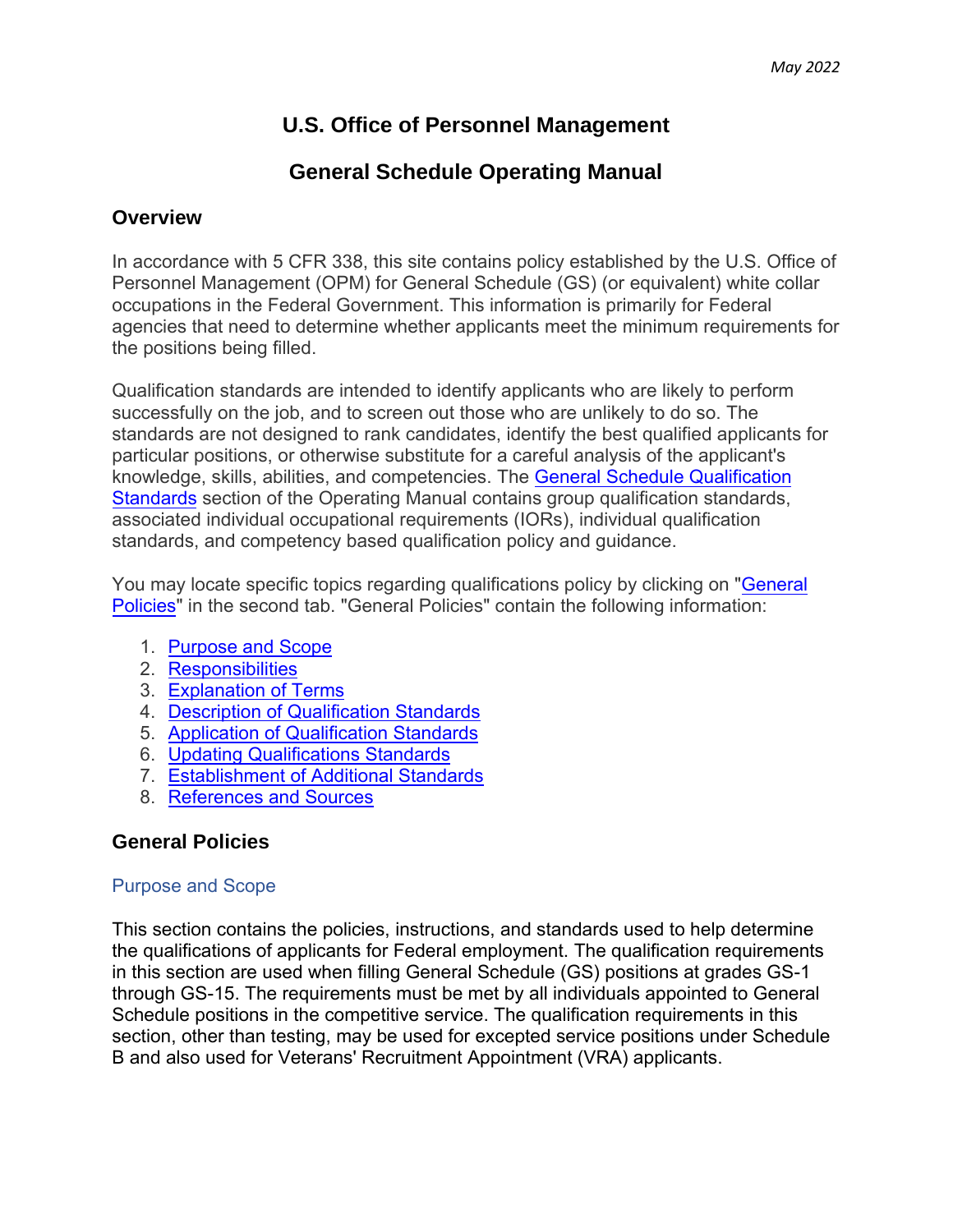Unless otherwise specified, the same policies, instructions and standards apply to both initial appointments and in-service placement actions.

### **Responsibilities**

### 1. **The U.S. Office of Personnel Management (OPM)**

OPM is responsible for developing and issuing minimum qualification standards, policies, and instructions. OPM is also responsible for approving qualification standards for particular positions when no standard in this section is appropriate for filling an agency's position(s).

## 2. **Agencies**

Federal executive branch agencies are responsible for applying the appropriate standards in individual personnel actions and when examining for positions under a delegated examining authority. Agencies are required to establish and outline policies that implement the OPM provisions prescribed in this operating manual in their agency merit promotion plans, policy, and guidance. Information provided in OPM qualification standards generally is not sufficiently specific to be used directly in examining for positions or quoted in job announcements. Therefore, agencies must include in their job announcements the general or specialized experience or education required for their positions. It is not adequate to state, "See *Qualification Standards Operating Manual for General Schedule Positions* for experience requirements. (See *[\(c\)](https://www.opm.gov/policy-data-oversight/classification-qualifications/general-schedule-qualification-policies/#e3)*) on describing experience in job announcements). All job postings must include specific qualifications based on the knowledge, skills, and abilities (KSAs)/competencies from a job analysis for each employment action (5 CFR 300.103).

Agencies are also responsible for developing [selective factors,](https://www.opm.gov/policy-data-oversight/classification-qualifications/general-schedule-qualification-policies/#e6) when needed, to supplement the standards in this section. Selective factors may only be prescribed if the KSAs/competencies are required upon entry to the position and are essential to performing work successfully as validated by a job analysis [\(Delegated Examining Operations Handbook, Chapter 2\)](https://www.opm.gov/policy-data-oversight/hiring-information/competitive-hiring/deo_handbook.pdf).

Agencies are responsible for establishing medical standards without OPM approval for occupations for which they are the predominant employer, i.e., have 50 percent or more of the positions in the occupation (See **9***[\(b\)](https://www.opm.gov/policy-data-oversight/classification-qualifications/general-schedule-qualification-policies/#e9b)*).

Agencies can also modify qualification requirements for certain inservice placement actions (See **8***[\(c\)](https://www.opm.gov/policy-data-oversight/classification-qualifications/general-schedule-qualification-policies/#e8c)*). When agencies define or modify particular requirements, they are responsible for supporting their decisions. Agencies can also waive or modify qualification requirements when assigning employees in reductions in force or in lieu of reductions in force. (See OPM quidance on [reduction-in-force procedures.\)](https://www.opm.gov/policy-data-oversight/workforce-restructuring/reductions-in-force/)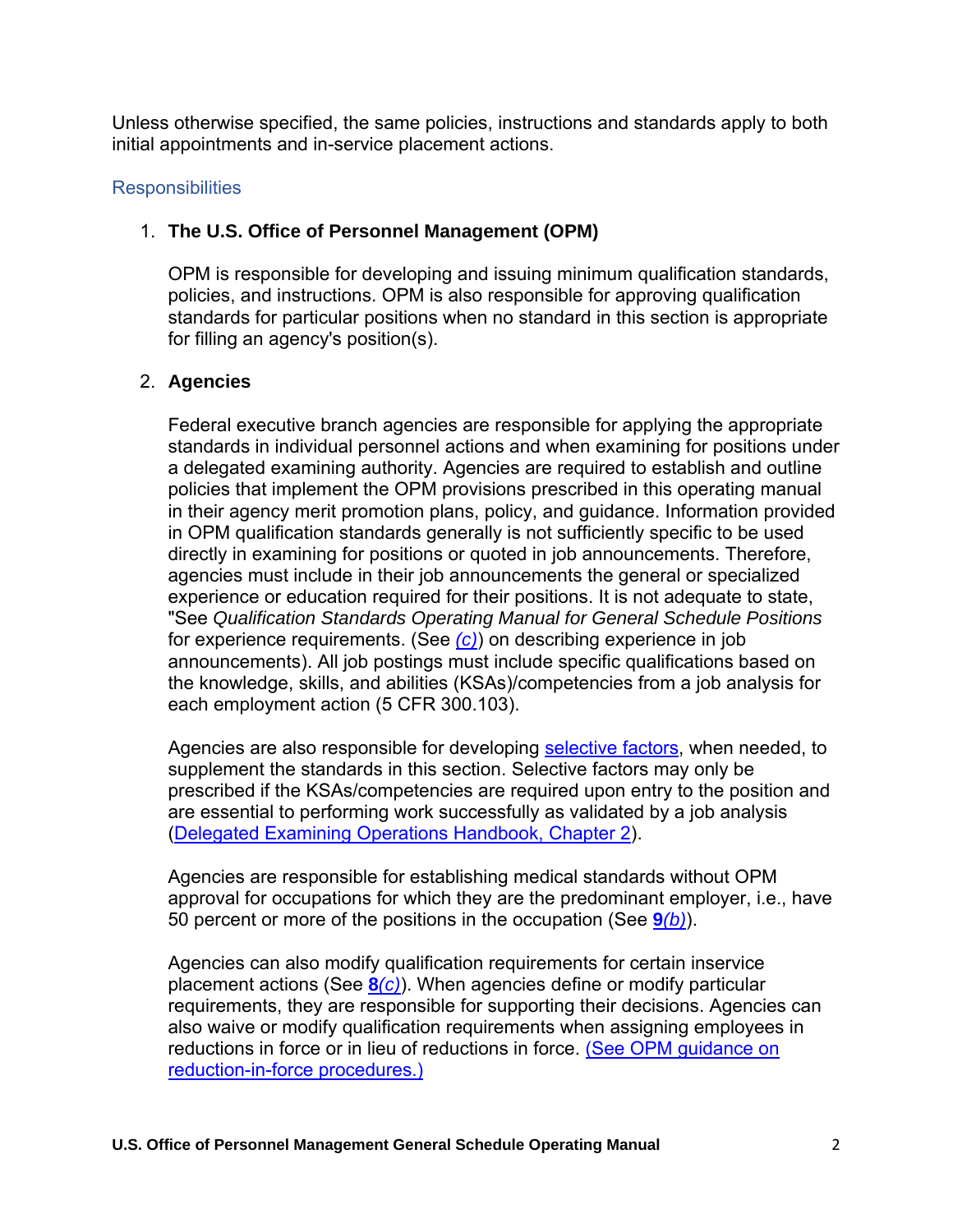Agencies may request from OPM waivers of qualification requirements on a case-by-case basis if after careful analysis of applicant qualifications, it is determined applicants may qualify based on other qualifications gained through experience, education or training. [\(See Waiver Request\)](#page-2-0)

<span id="page-2-0"></span>In those rare instances where qualification standards supplemented by selective factors will not meet agencies' needs, agencies are responsible for proposing new standards for OPM's approval.

When filling Schedule B positions, an agency's standards can include more restrictive requirements, e.g., qualifying experience, but they cannot be lower than or substantially different from the OPM standards. Agencies are responsible for justifying, based on the work of the Schedule B positions involved, any qualification requirements used in addition to those in OPM qualification standards.

Agency appointing officials are responsible for verifying employees' qualifications prior to appointment or assignment.

#### Explanation of Terms

Major concepts and terms, defined for the purposes of this section, follow below in alphabetical order.

#### Accredited Education

is education above the high school level completed in a U.S. college, university, or other educational institution that has been accredited by one of the accrediting agencies or associations recognized by the Secretary, U.S. Department of Education.

#### Assessment

is a systematic approach to gather information about individuals; this information is used to make employment or career-related decisions about applicants and employees.

#### Assessment Tool

is a device or method used to measure the degree to which an applicant possesses the KSAs/competencies necessary for successful job performance. Examples of assessment tools include occupational questionnaires, rating schedules, written tests, work samples, and structured interviews.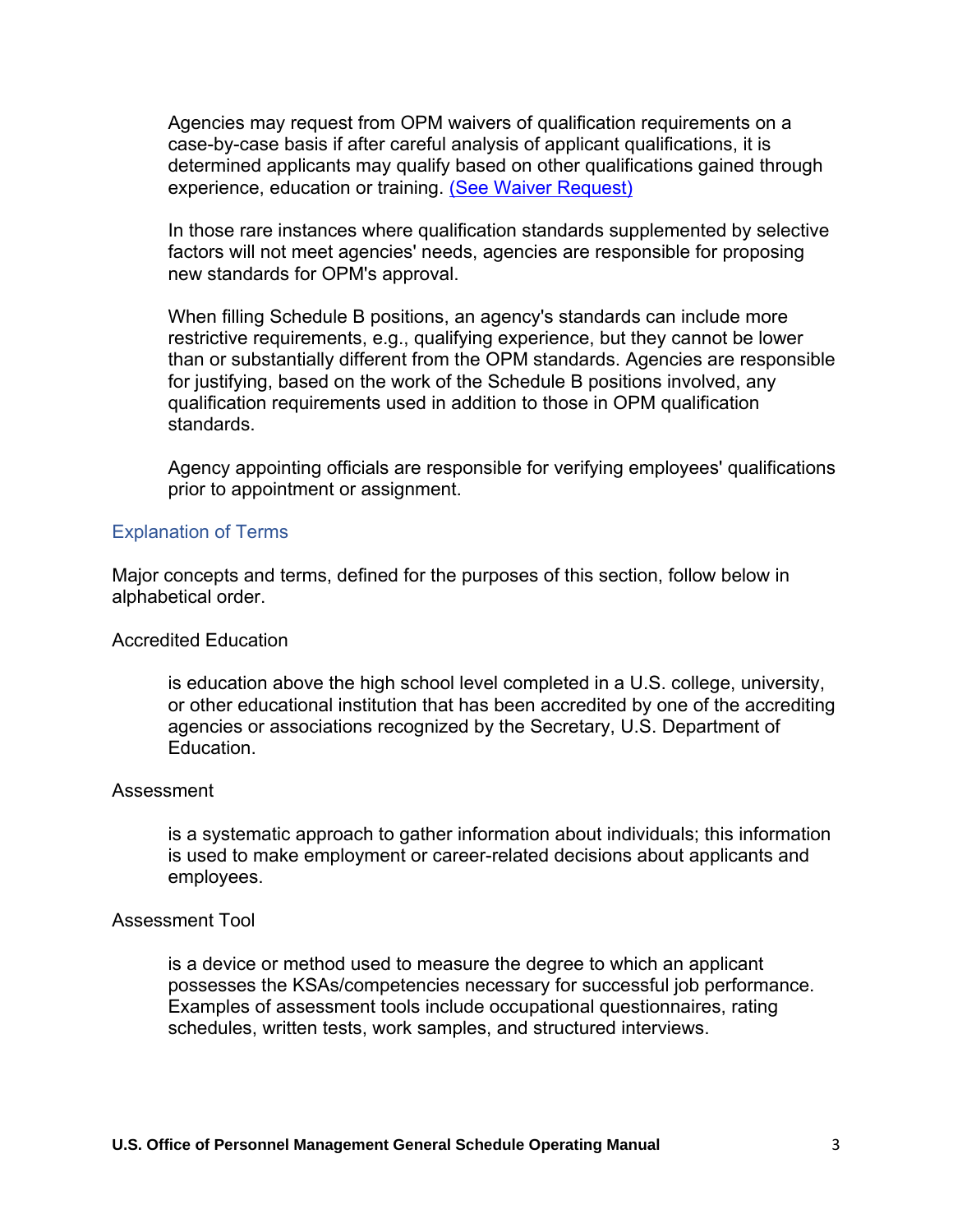### **Competency**

is a measurable pattern of knowledge, skills, abilities, behaviors, and other characteristics that an individual need to perform work roles or occupational functions successfully. Competencies specify the "how" of performing job tasks, or what the person needs to do the job successfully. The terms competencies and KSAs are sometimes used interchangeably and serve the same function in the job analysis process. [\(See OPM Assessment and Selection, Competencies\).](https://www.opm.gov/policy-data-oversight/assessment-and-selection/competencies/)

### Competency-Based Assessments

are used to test whether applicants meet the standards of performance (knowledge, skills, abilities, behaviors, and other characteristics/competencies) required for a given job.

### Competency-Based Qualifications

includes a set of required competencies and related proficiency levels by grade. A competency-based qualification provides a flexible way for agencies to determine if applicants are qualified for a position because of the many options for assessing applicants (e.g., ability tests, work samples, structured interviews). In addition, the same assessments may be used for rating purposes, enabling a more seamless assessment process for both the applicant and agency.

### Competitive Appointment

an appointment to a position in the competitive service following open competitive examination or under direct-hire authority. The competitive examination, which is open to all applicants, may consist of a written test, an evaluation of an applicant's education and experience, and/or an evaluation of other attributes necessary for successful performance in the position to be filled.

### Competitive Service

includes all positions in which appointments are subject to the provisions of Chapter 33 of title 5, United States Code. Positions in the executive branch of the Federal Government are in the competitive service unless they are specifically excluded from it. Positions in the legislative and judicial branches are outside of the competitive service unless they are specifically included in it.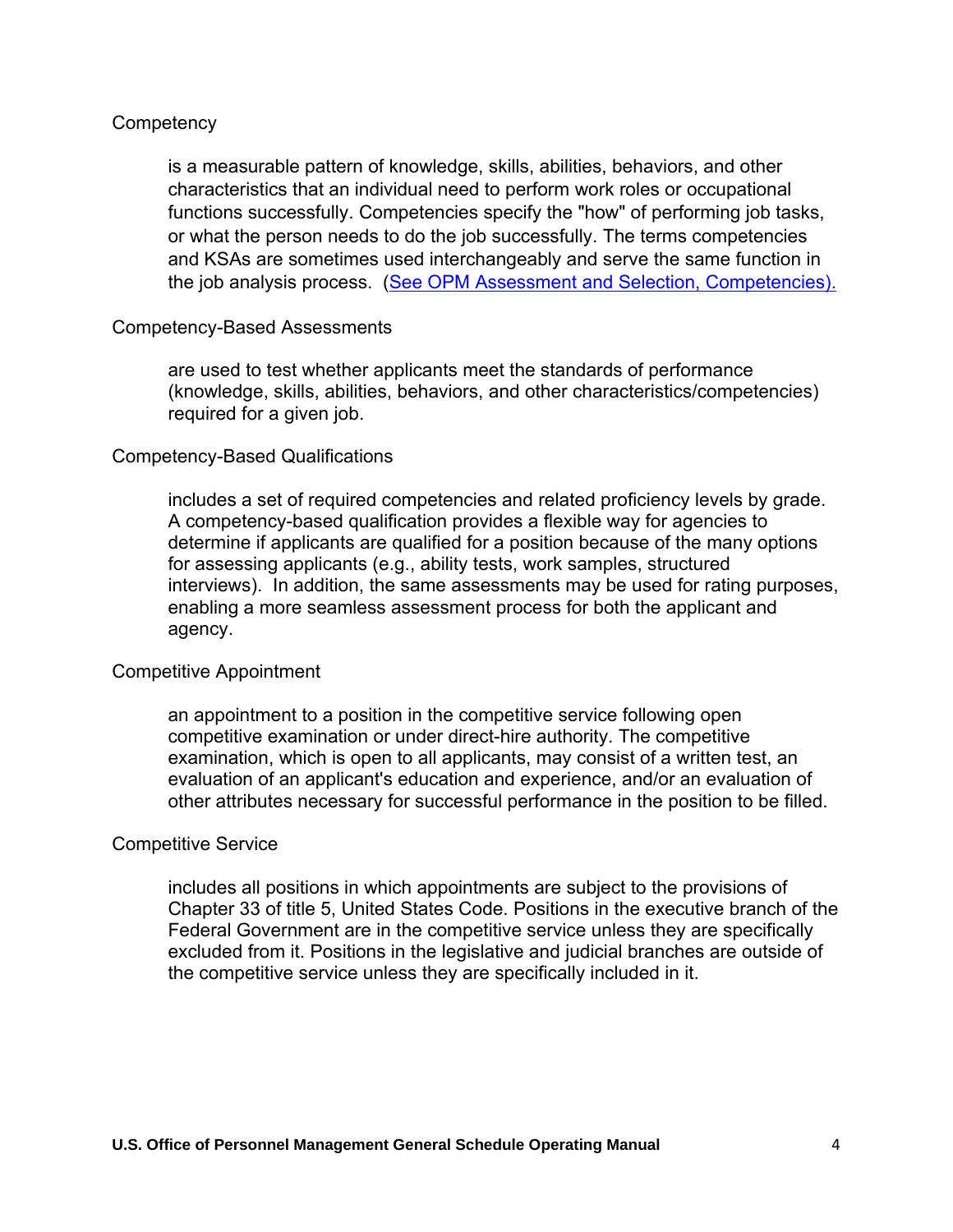#### Concurrent Experience

is experience gained in more than one position, during the same period of time, with either the same employer or with a different employer.

#### Education Above the High School Level (or Post High-School Education)

is successfully completed progressive study at an accredited business or technical school, junior college, college, or university where the institution normally requires a high school diploma or equivalent for admission.

#### Fill-in Employment

is employment held by persons during the time period after leaving their regular occupation in anticipation of, but before entering, military service.

#### First-Professional Degree

is a degree that represents a category of qualifications in professional subject areas that require students to have previously completed specified undergraduate coursework and/or degrees before enrolling. They are considered graduate-level programs in the U.S. system because they follow prior undergraduate studies, but they are in fact first degrees in these professional subjects.

### Foreign Education

is education acquired outside of any State of the U.S., the District of Columbia, the Commonwealth of Puerto Rico, a Trust Territory of the Pacific Islands, or any territory or possession of the U.S.

#### General Competencies

reflect the cognitive and social capabilities (e.g., problem solving and interpersonal skills) required for job performance in a variety of occupations.

#### Graduate Education

is successfully completed education in a graduate program for which a bachelor's or higher degree is normally required for admission. To be creditable, such education must show evidence of progress through an established graduate curriculum, i.e., it is part of a program leading to a master's or higher degree.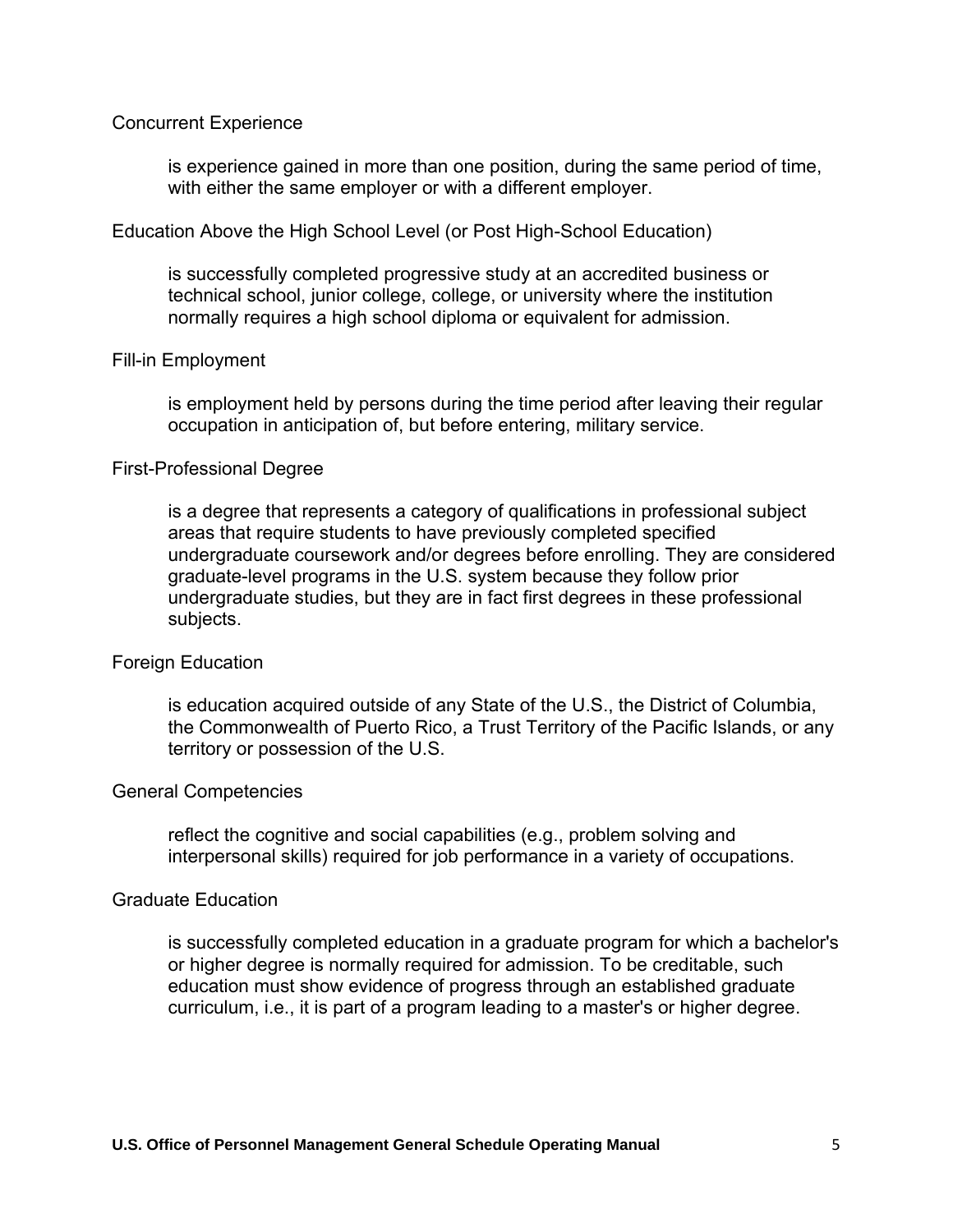Group Coverage (or Generic) Qualification Standards

are standards prescribed for groups of occupational series that have a common pattern of education, experience, and/or other requirements.

High School Graduation or Equivalent

means the applicant has received a high school diploma, General Education Development (GED) equivalency certificate, or proficiency certificate from a State or territorial-level Board or Department of Education.

#### Individual Occupational Requirements

are requirements e.g., experience or education, for particular occupational series or positions within a series and are used in conjunction with a group coverage (generic) standard.

#### Inservice Placement

includes a noncompetitive action in which a position is filled with a current or former competitive service employee through promotion, reassignment, change to lower grade, transfer, reinstatement, reemployment, or restoration. Inservice placement also includes noncompetitive conversion of appointees whose Federal excepted positions are brought into the competitive service under title 5 CFR 316.702, and Department of Defense/Nonappropriated Fund (DOD/NAF) and Coast Guard NAF employees whose positions are brought into the competitive service.

### Job Analysis

a systematic examination of the tasks performed in a job and the competencies required to perform them. For more information on Job Analysis, please view the [OPM Job Analysis page.](https://www.opm.gov/policy-data-oversight/assessment-and-selection/job-analysis/)

Knowledge, Skills, and Abilities (KSAs)

are the attributes required to perform a job and are generally demonstrated through qualifying experience, education, or training. Knowledge is a body of information applied directly to the performance of a function. Skill is an observable competence to perform a learned psychomotor act. Ability is competence to perform an observable behavior, which may result in an observable product.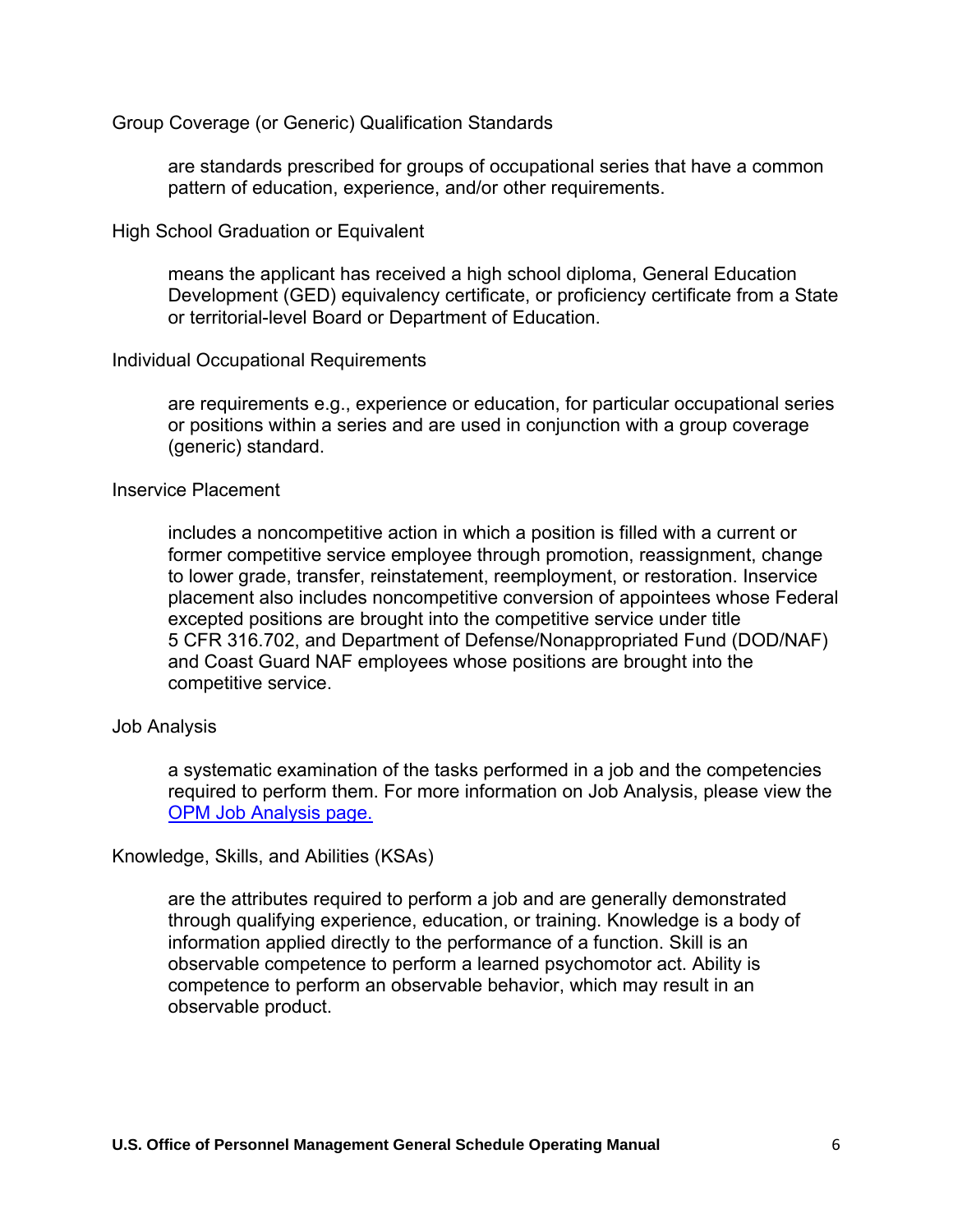#### Legacy Degrees

entry level occupational degrees that have evolved over time and may now legally require additional education (i.e., work that required undergraduate education may now require graduate level education, e.g., Physical Therapist, 0638). Agencies must take a holistic approach and apply further analysis of applicant's credentials and experiences to determine if minimum qualifications are met.

#### Minimum Qualifications

Include the knowledge, skills, and abilities /competencies demonstrated through (1) education, (2) experience, and/or (3) training, which are job related and are valid means of qualifying for employment. Minimum qualifications are used as a first step in identifying applicants who will perform satisfactorily on the job, and to screen out those who are less likely to do so. (Note: The requirements included in a qualification standard are only those essential for performing job duties. In other words, it is unlikely an employee would be able to perform satisfactorily in a position if the applicant did not possess *at least* these qualifications.)

#### **Modification**

of an OPM qualification standard for inservice placement actions means agency or OPM substitution of qualification requirements different from those in the published standard. While applicants who qualify under a modified standard do not meet all of the specific requirements described in the published standard, their overall background show evidence of their potential success in the position to be filled. A modified standard may apply to any number of positions in an organization.

#### Multiple Assessments

involves the use of two or more assessment tools to gather information about individuals KSAs/competencies related to the job; this information is used to make employment or career-related decisions about applicants and employees.

#### Multiple Hurdles

involves the administration of assessments or selection procedures in sequential steps. After each selection procedure is administered, it is then scored. Candidates scores that fall below a predetermined threshold fall out of the process. Candidates not eliminated proceed to the next step or assessment.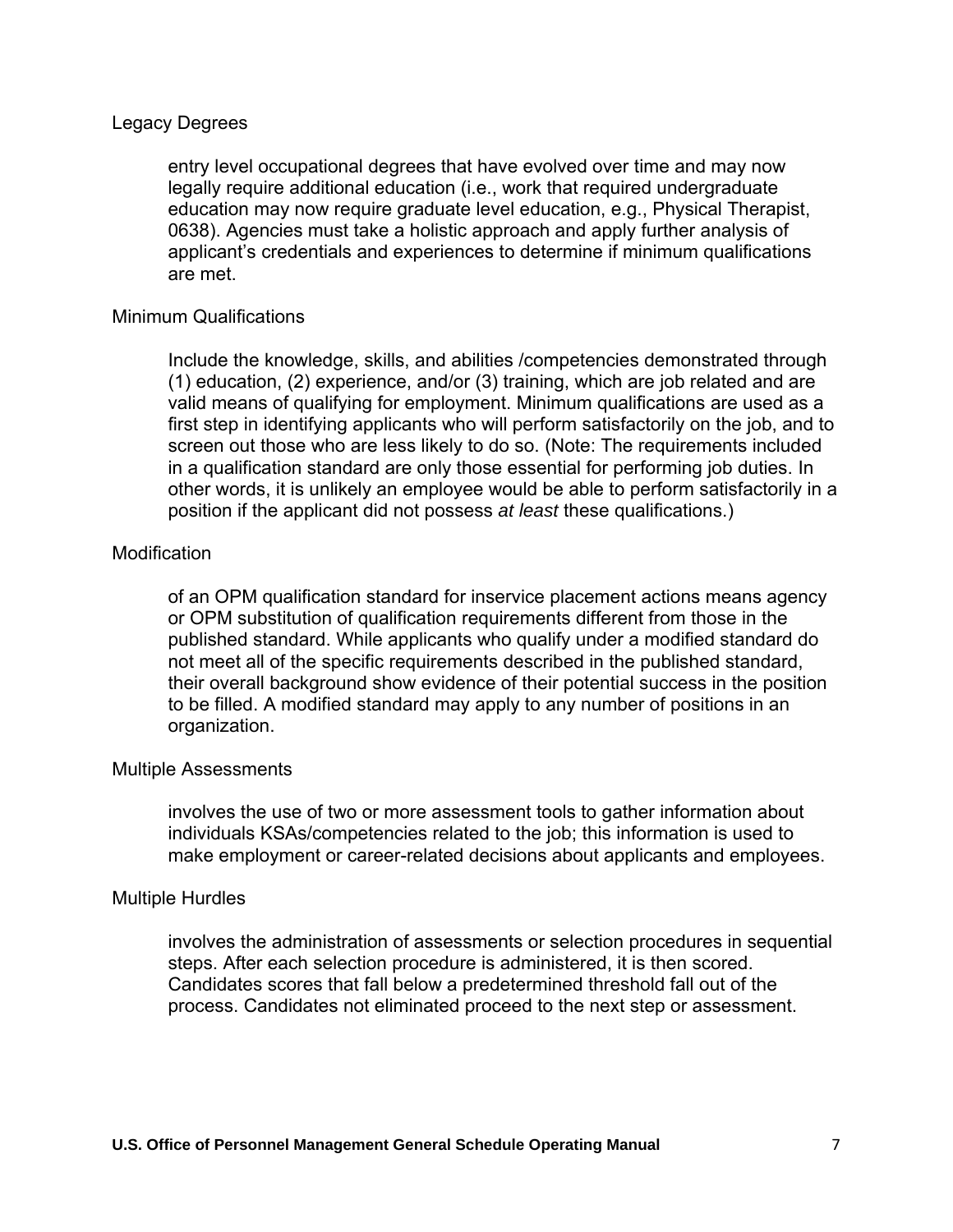#### Noncompetitive Action

means an appointment to or placement in a position in the competitive service that is not made by selection from an open competitive examination, and that is usually based on current or prior Federal service. A noncompetitive action includes (1) all of the types of actions described under inservice placement, above; (2) appointments of non-Federal employees whose public or private enterprise positions are brought into the competitive service under title 5 CFR 316.701; and (3) appointments and conversions to career and career-conditional employment made under special authorities covered in 5 CFR 315, Subpart F.

### Normal Line of Promotion (or Progression)

is the pattern of upward movement from one grade to another for a position or group of positions in an organization.

### Passing Grade Assessment

is a score for an assessment that is numerically rated or indicators in a qualitybased assessment.

#### **Position**

means the officially assigned duties and responsibilities that make up the work performed by an employee.

### Quality Ranking Factors

are knowledge, skills, and abilities/competencies that could be expected to significantly enhance performance in a position, but are not essential for satisfactory performance. Applicants who possess such KSAs/competencies may be ranked above those who do not, but no one may be rated ineligible solely for failure to possess such KSAs/competencies.

#### Reasonable Accommodation

is any change to a job, the work environment, or the way things are usually done that allows an individual with a disability to apply for a job, perform job functions, or enjoy equal access to benefits available to other individuals in the workplace.

#### Related Education

is education above the high school level that has equipped the applicant with the knowledge, skills, and abilities to successfully perform the duties of the position being filled. Education may relate to the duties of a specific position or to the occupation, but must be appropriate for the position being filled.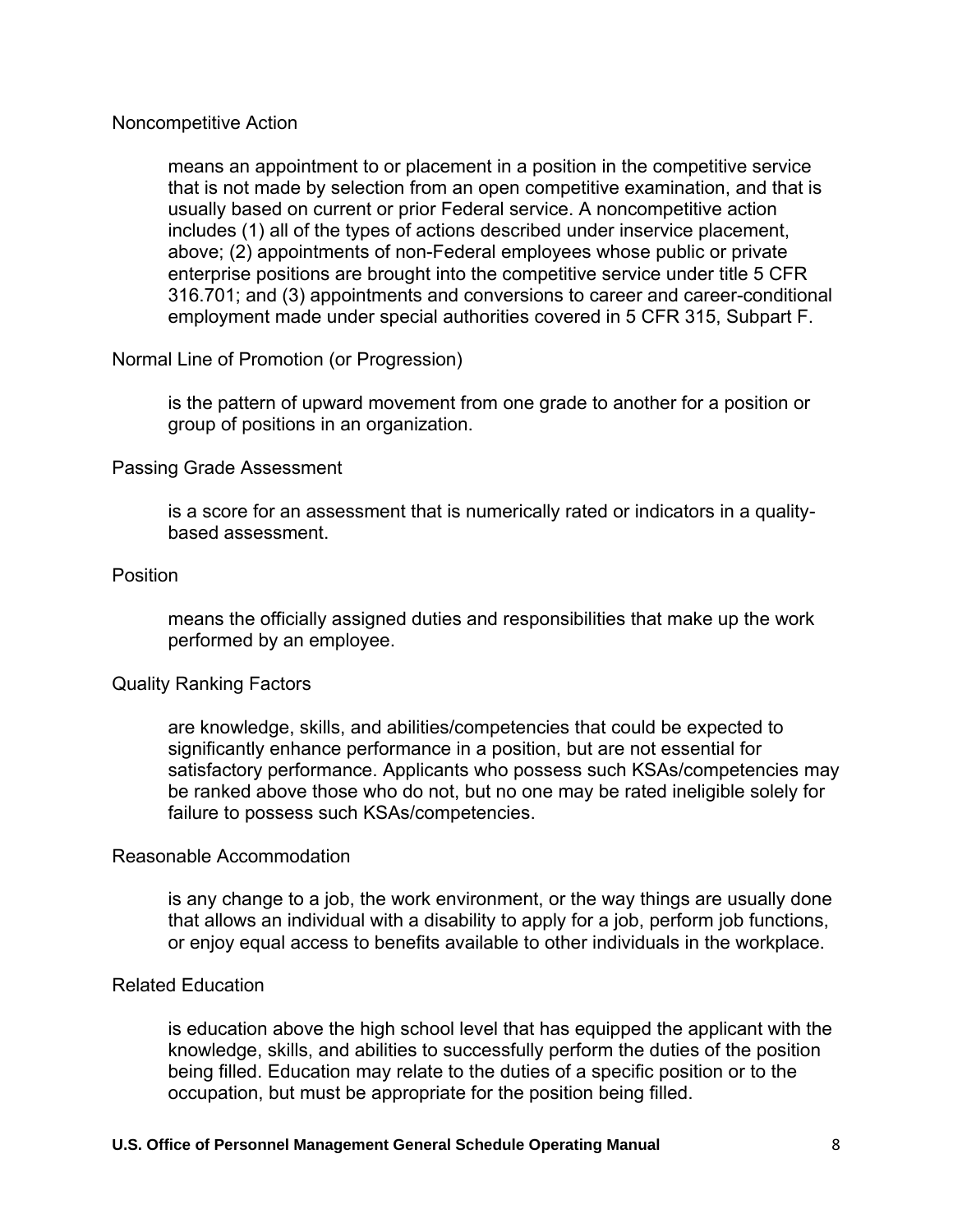#### Research Positions

are positions in professional series that primarily involve scientific inquiry or investigation, or research-type exploratory development of a creative or scientific nature, where the knowledge required to perform the work successfully is acquired typically and primarily through graduate study. The positions are such that the academic preparation will equip the applicant to perform fully the work after a short orientation period.

#### Selective Factors

A competency/KSAs or special qualification without which a candidate could not perform the duties of a position in a satisfactory manner. Selective factors are applied in addition to minimum qualifications. Applicants who do not meet a selective factor are ineligible for further consideration.

#### Series or Occupational Series

means positions similar as to specialized work and qualification requirements. Series are designated by a title and number such as the Accounting Series, GS-510; the Secretary Series, GS-318; and the Microbiology Series, GS-403.

#### Specialized Experience

is experience that has equipped the applicant with the particular knowledge, skills, and abilities/competencies to perform successfully the duties of the position and is typically in or related to the work of the position to be filled.

### Technical Competencies

are more specific than general competencies, as they are tailored to the particular knowledge, skills, and ability requirements necessary for a specific job.

#### **Waiver**

of an OPM qualification standard involves setting aside requirements in a published standard to place an employee in a particular position, usually to avoid some kind of hardship to the employee, such as in cases of reduction in force or administrative error on the part of the agency. Extra training and/or skills development may be needed to help the employee adjust to the new position. Waivers are granted by OPM or an agency, as appropriate, on a case-by-case basis, and do not directly affect other positions in the organization. [\(See Waiver](#page-2-0)  [Request\)](#page-2-0)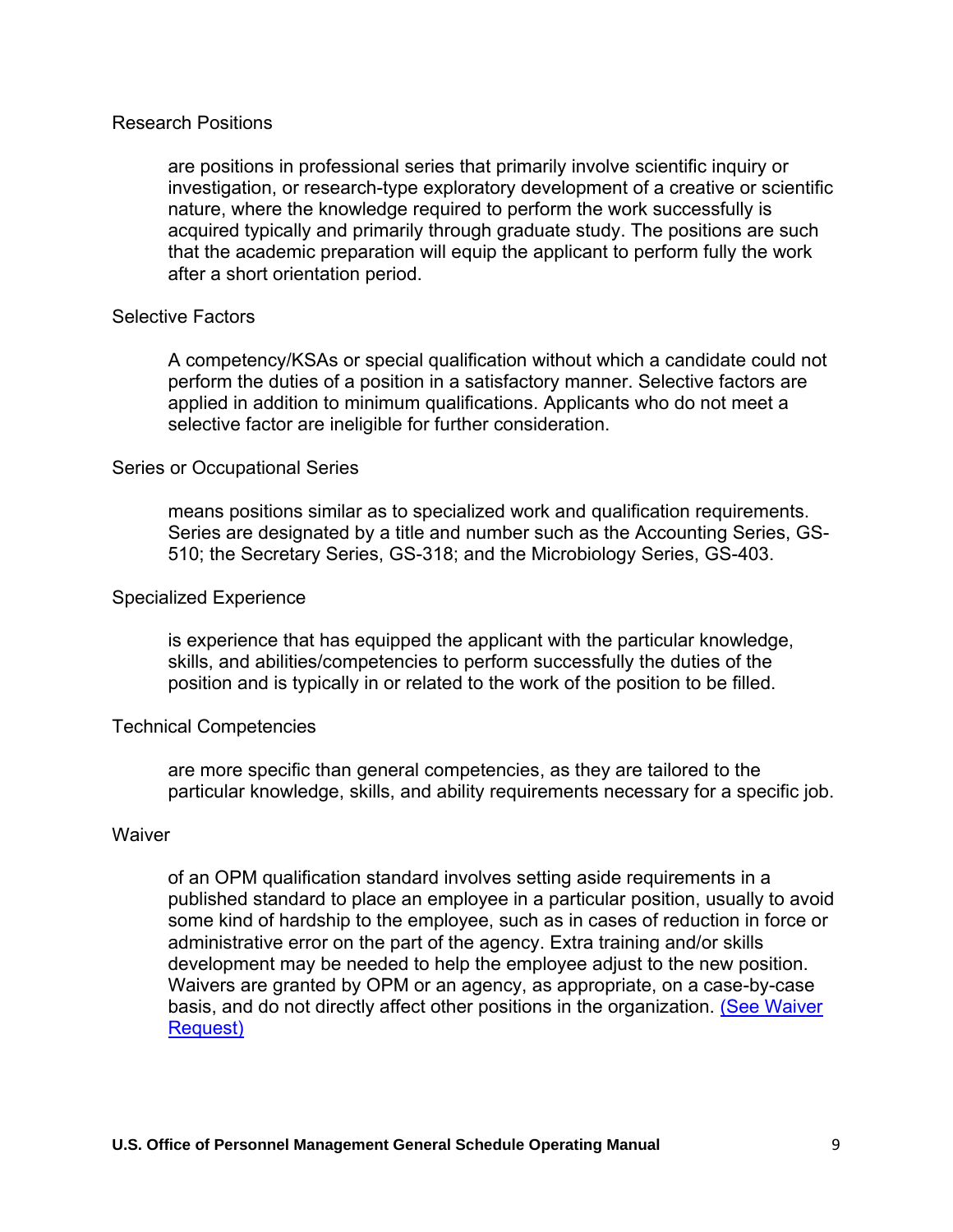### Work-Study Programs

are government or non-government programs that provide supervised work experience related to a student's course of study and are a part of, or a supplement to, education. Federal student-trainee programs are examples of such programs.

### Description of Qualification Standards

### **1. Purpose of Standards**

The qualification standards in this section help determine which applicants would be able to perform satisfactorily in the positions to be filled. The education, training, experience, or other requirements included in the qualification standards are *minimum requirements*, i.e., it would be unlikely that an applicant for employment would be able to perform satisfactorily in a particular position or occupational series if he or she did not possess these qualifications. The standards are designed to be easy to understand and to eliminate artificial barriers that hinder entrance into Federal occupational series. The standards provide flexibility through a job analysis to identify the needed KSAs/competencies to meet agencies missions.

Many qualification standards include requirements such as the ability to communicate orally and/or in writing, or to produce information through the use of computers or other machines. Such ability requirements are not intended to limit how an applicant will physically perform a duty, i.e., they are not meant to exclude from consideration applicants with disabilities who have demonstrated that they can do the work in other ways, such as by using readers, interpreters, voice-activated equipment, or assistive technology. The required abilities are to ensure that the end product of the speaking, writing, etc., is of the appropriate level of competence. Agencies should keep in mind that reasonable accommodation, including job restructuring, must be considered in determining whether an individual meets the required KSAs/competencies.

### **2. Content of Standards**

Most qualification standards permit applicants to qualify on the basis of education/training, experience, or a combination of the two. They include the patterns of education, training, and/or experience most commonly applicable to a particular occupational series. Some qualification standards, however, have specific educational, licensure, or certification requirements that may apply only to specific positions in an occupational series.

Furthermore, the requirements in OPM qualification standards can be supplemented by selective or quality ranking factors as described below in **[6.](https://www.opm.gov/policy-data-oversight/classification-qualifications/general-schedule-qualification-policies/#e6)** and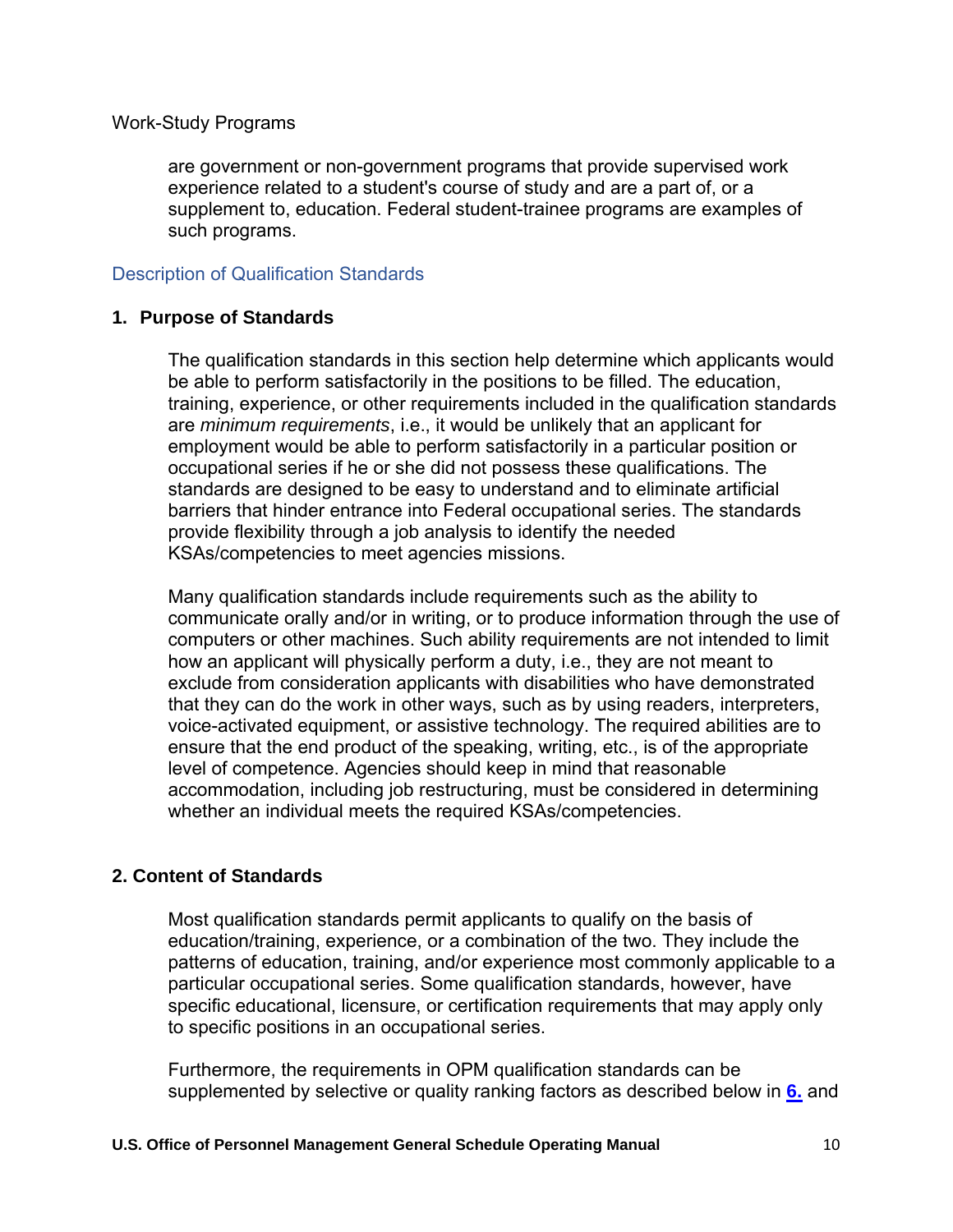**[7.](https://www.opm.gov/policy-data-oversight/classification-qualifications/general-schedule-qualification-policies/#e7)** OPM qualification standards include broad requirements used governmentwide. Agencies must identify the competencies needed for their positions and not copy minimum qualifications verbatim. Agencies must conduct job analyses to supplement OPM qualification standards (5 CFR 300.103).

Application of Qualification Standards

- 1. [Selecting the Appropriate Qualification Standard](https://www.opm.gov/policy-data-oversight/classification-qualifications/general-schedule-qualification-policies/#e1)
- 2. [Implementing New or Revised Standards](https://www.opm.gov/policy-data-oversight/classification-qualifications/general-schedule-qualification-policies/#e2)
- 3. [Experience Requirements](https://www.opm.gov/policy-data-oversight/classification-qualifications/general-schedule-qualification-policies/#e3)
- 4. [Educational and Training Provisions or Requirements](https://www.opm.gov/policy-data-oversight/classification-qualifications/general-schedule-qualification-policies/#e4)
- 5. [Crediting Combinations of Education and Experience](https://www.opm.gov/policy-data-oversight/classification-qualifications/general-schedule-qualification-policies/#e5)
- <span id="page-10-0"></span>6. [Competency-Based Qualification Requirements](#page-10-0)
- 7. [Using Selective Factors](https://www.opm.gov/policy-data-oversight/classification-qualifications/general-schedule-qualification-policies/#e6)
- 8. [Using Quality Ranking Factors](https://www.opm.gov/policy-data-oversight/classification-qualifications/general-schedule-qualification-policies/#e7)
- 9. [Special Inservice Placement Provisions](https://www.opm.gov/policy-data-oversight/classification-qualifications/general-schedule-qualification-policies/#e8)
- 10[.Other Requirements or Provisions](https://www.opm.gov/policy-data-oversight/classification-qualifications/general-schedule-qualification-policies/#e9)
- 11. Supervisory Positions

## **1. Selecting the Appropriate Qualification Standard**

Agencies and examining offices should select the qualification standard that covers the occupational series to which a position has been classified. If there is more than one standard for an occupational series, they should [select the standard](https://www.opm.gov/policy-data-oversight/classification-qualifications/general-schedule-qualification-standards/tabs/list-by-occupational-series/) for the applicable position(s).

*For competitive appointments,* OPM or agency examining offices will have determined the appropriate qualification standard to apply.

*For inservice placement actions,* agencies should apply the appropriate standards and instructions in this section. If, however, at the time of an inservice placement action, the qualification requirements in an open competitive examination for an occupation are different from those in this section, agencies can apply the requirements in either the competitive examination or in this section.

*For details,* employees do not have to meet the qualification requirements for the position to which they are detailed, except for any minimum educational, licensure and certification requirements.

### **2. Implementing New or Revised Standards**

New or revised qualification standards issued by OPM must be implemented immediately upon the date of publication, unless otherwise specified by OPM. Agencies may submit a request to OPM for an extension to implement new or revised qualification standards when doing so will create a burden on the agency due to other agency or governmentwide competing priorities or initiatives.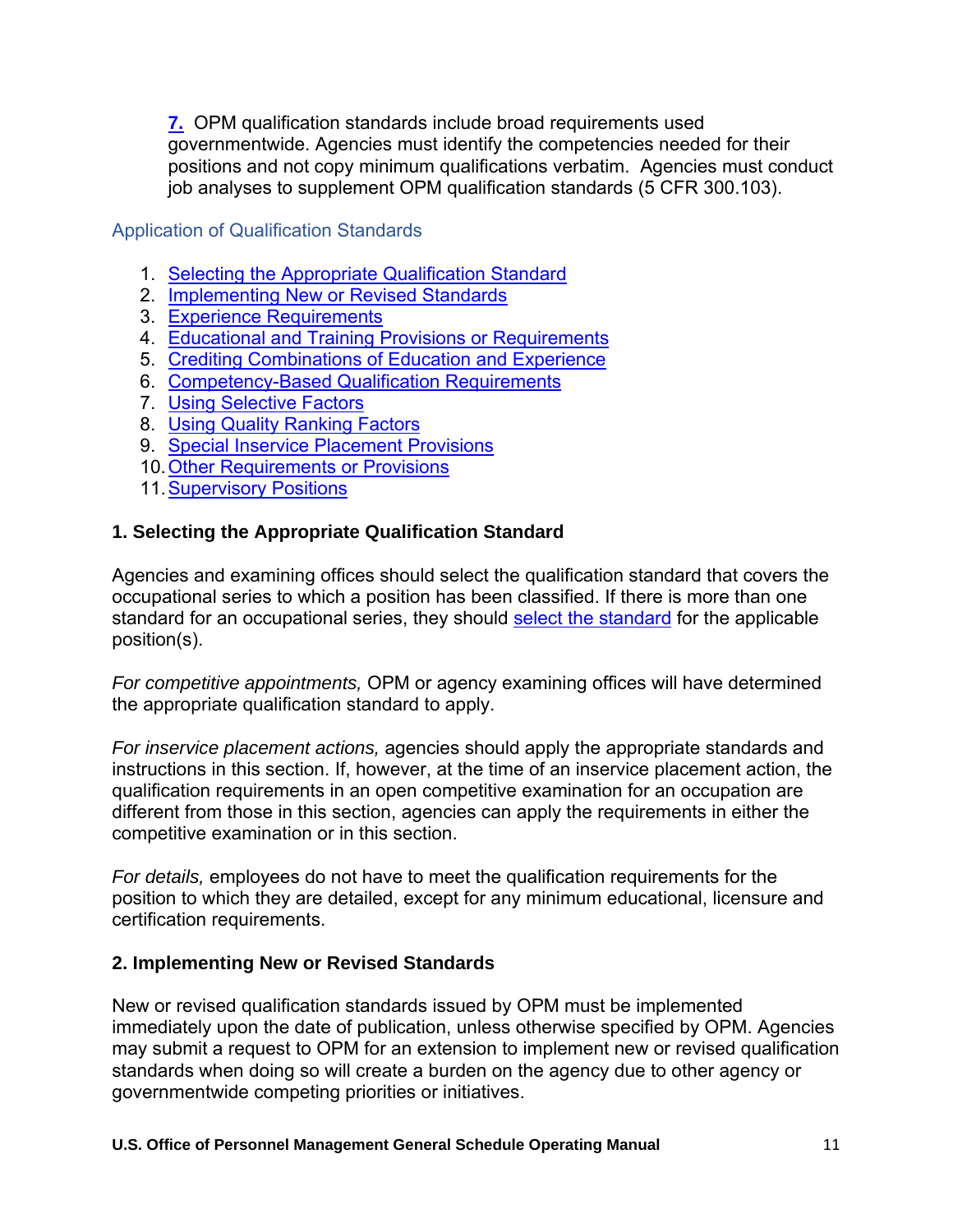### **3. Experience Requirements**

Experience is typically described in a qualification standard as either general or specialized experience.

- a. *General experience* is usually required at grade levels (i.e., GS-2 to GS-4) where the knowledge and skills needed to perform the duties of a specific position are not a prerequisite, but where applicants must have demonstrated the ability to acquire the particular knowledge and skills.
- b. *Specialized experience* is typically required for positions above the entry level where applicants must have demonstrated that they possess the ability to perform successfully the duties of a position after a normal orientation period. Specialized experience is typically in or related to the work of the position to be filled.
- c. *Describing experience in job announcements*-- The following factors must be applied when describing experience in job announcements:
	- Since a published OPM qualification standard may cover hundreds of positions in dozens of organizations, it must be broad enough to cover the range of work classified to the occupational series. Therefore, agencies and examining offices must clearly describe the specific experience or education required to qualify for the positions covered by an examination or job announcement. This will better attract applicants with appropriate qualifications to agencies, thereby greatly improving the effectiveness of the examination process.
	- The description of qualifying general experience will vary in its degree of specificity from one series to another. For some occupational series, any progressively responsible work experience may be qualifying. Others may require experience that provided a familiarity with the subject matter or processes of the broad subject area of the occupational series. For example, an entry level medical technician position may require general experience that provided a basic knowledge of the procedures and equipment in a chemical or clinical laboratory. The proper analysis of work to determine the KSAs/competencies needed to perform the work successfully is essential [\(Delegated Examining Operations Handbook,](https://www.opm.gov/policy-data-oversight/hiring-information/competitive-hiring/deo_handbook.pdf) [Chapter 2 and Chapter 3, Section C – Create a Job Opportunity](https://www.opm.gov/policy-data-oversight/hiring-information/competitive-hiring/deo_handbook.pdf) [Announcement\).](https://www.opm.gov/policy-data-oversight/hiring-information/competitive-hiring/deo_handbook.pdf)
	- **EXE** A position classification standard, [job analysis,](https://www.opm.gov/policy-data-oversight/assessment-and-selection/job-analysis/) and [position description](https://www.opm.gov/policy-data-oversight/classification-qualifications/classifying-general-schedule-positions/classifierhandbook.pdf) are needed to completely account for the duties and responsibilities typical of work in an occupational series or position. An accurate and properly classified position description and the appropriate [position classification](https://www.opm.gov/policy-data-oversight/classification-qualifications/classifying-general-schedule-positions/tabs/standards/) [standard](https://www.opm.gov/policy-data-oversight/classification-qualifications/classifying-general-schedule-positions/tabs/standards/) provides information related to the duties and responsibilities typical of work in an occupational series or position. This information is useful in the staffing process in identifying specialized experience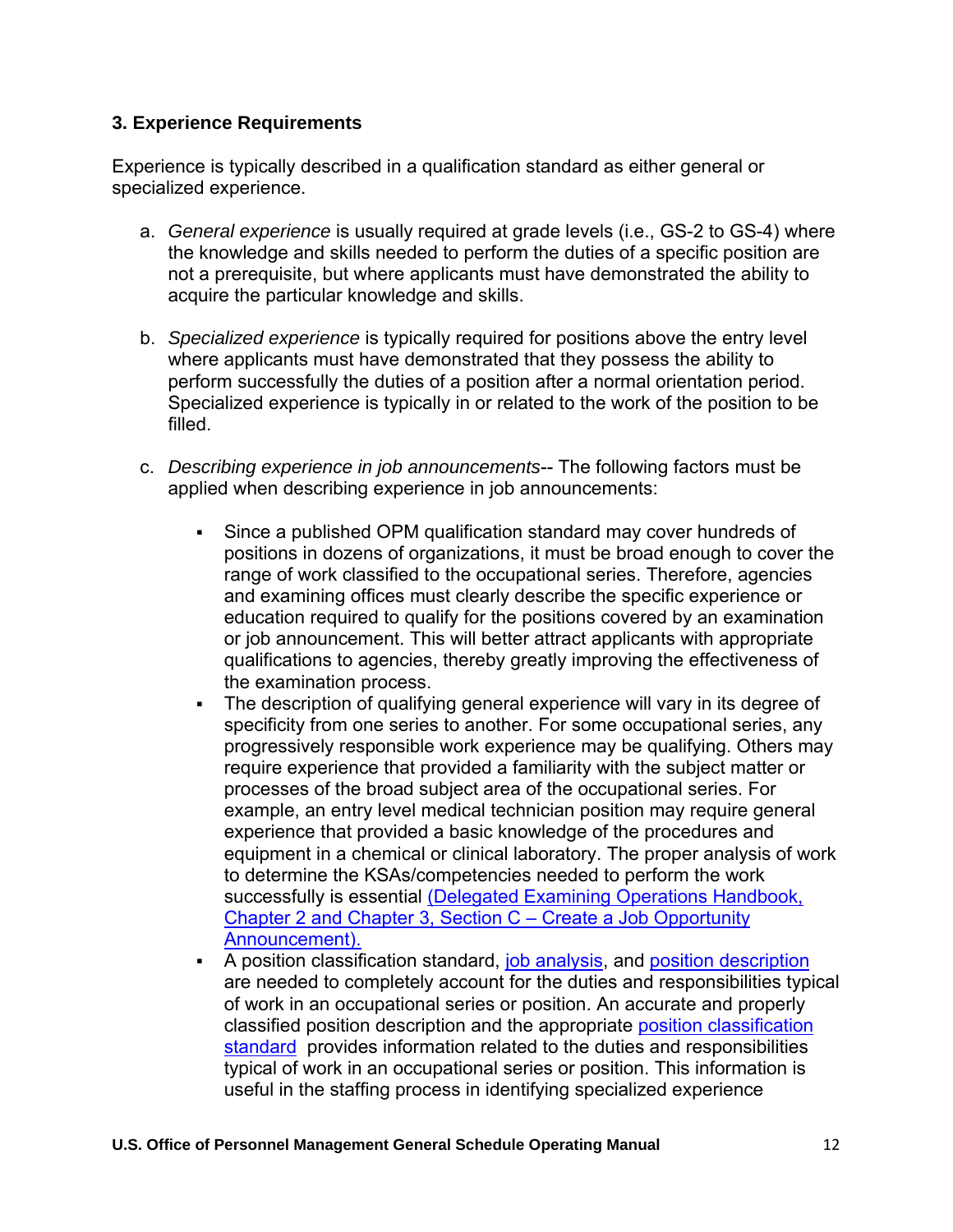requirements and also in determining the level of experience possessed by applicants.

- 1. Determining level of experience -- Most qualification standards require that a certain amount of the qualifying experience be at a level of difficulty and responsibility equivalent to the next lower or second lower grade. The grade-level criteria in the position classification standard or guide help in making this determination, particularly for applicants with experience outside the Federal Government.
- 2. Identifying specialized experience -- As indicated in *(b)* above, many qualification standards describe specialized experience as experience "related to the work of the position." This is to allow agencies to pinpoint the specific requirements in the job announcements for their positions. For example, to meet the specialized experience requirements for a medical technician position, the applicant would likely be required to have specific duties such as preparing culture media and stains and performing certain laboratory tests. The description of duties and responsibilities contained in the position classification standard, along with the position description, help in identifying the kinds of work experience that would meet this requirement. In addition, the knowledge, skills, and abilities (KSAs)/competencies required to perform the work can also be described along with the appropriate proficiency levels from a job analysis [\(Delegated Examining](https://www.opm.gov/policy-data-oversight/hiring-information/competitive-hiring/deo_handbook.pdf) [Operations Handbook, Chapter 3, Section C – Create a Job](https://www.opm.gov/policy-data-oversight/hiring-information/competitive-hiring/deo_handbook.pdf) [Opportunity Announcement\).](https://www.opm.gov/policy-data-oversight/hiring-information/competitive-hiring/deo_handbook.pdf)
- d. *Crediting experience* -- Creditable experience is experience of the type (general or specialized), level, and amount specified in the appropriate standard. Applicants are considered to have satisfied the requirement for 1 year of experience through completion of either 12 months or 52 weeks of creditable work experience, whichever comes first. Similarly, a requirement for 6 months of experience can be met by an applicant with 26 weeks of experience, and a requirement for 3 months of experience can be met by an applicant with 13 weeks of experience. Regardless of the method used to determine the *amount* of qualifying experience, agencies should again note that the qualification standards in this section describe minimum requirements only. Therefore, they should ensure that the *quality* of an applicant's experience clearly demonstrates the KSAs/competencies necessary to perform the work of the position to be filled.
	- If the standard distinguishes between general and specialized experience, general experience cannot be credited as specialized experience. However, specialized experience can be credited as general experience.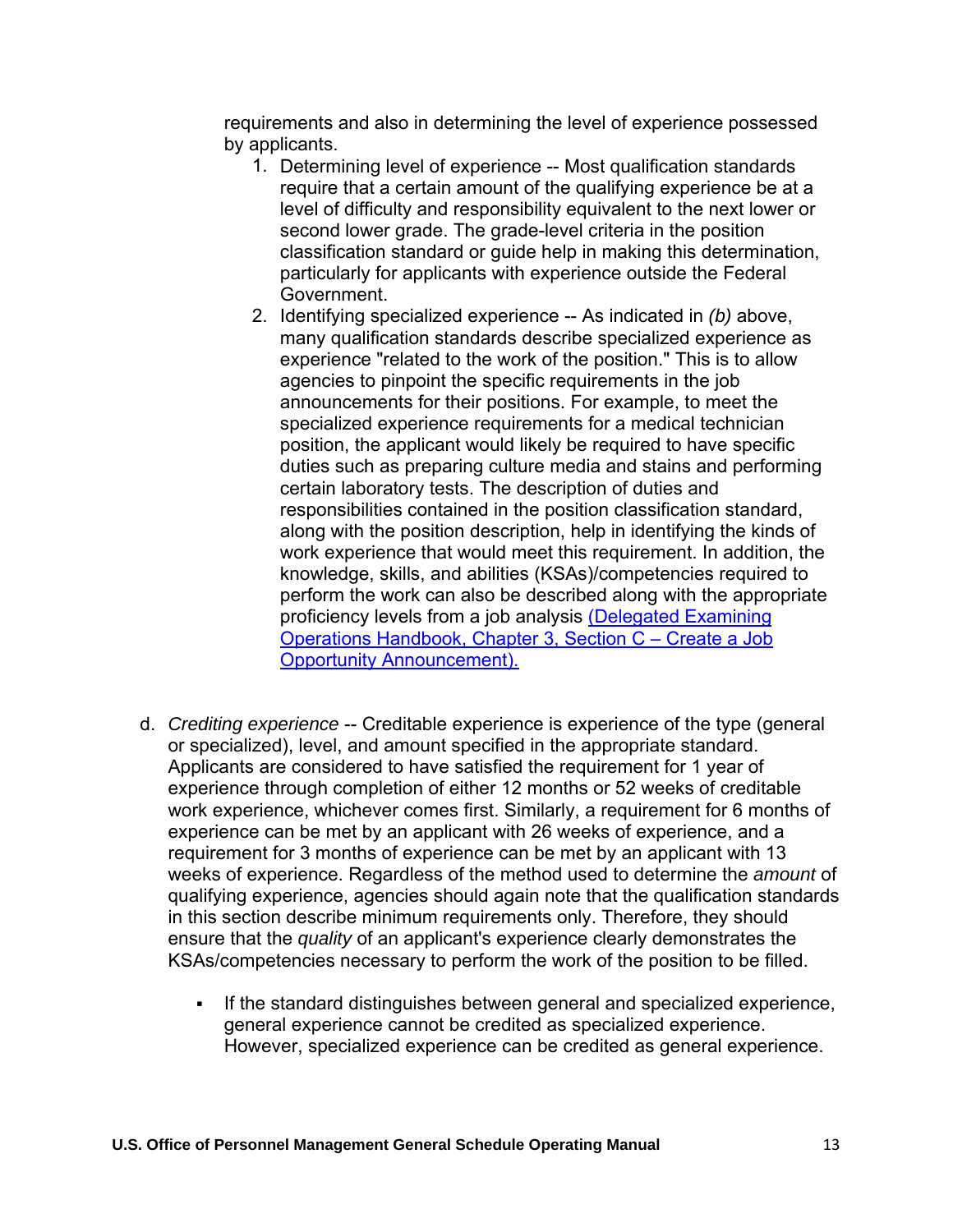- **EXED** Applicants who meet the experience requirements for a higher-grade level in a given series also meet the experience requirements for lower grades in the same series.
- Titles, military ranks and/or salary/pay rates are not used in conjunction with the evaluation of specialized experience to meet minimum qualifications for a position when agencies evaluate the equivalency of previous positions to federal qualifications. The work actually performed by the applicant must be reviewed and evaluated to determine equivalency to a grade.
- Unpaid/volunteer work must also be evaluated using the same criteria. Experience for which the applicant received little or no pay is given the same credit as comparable paid experience.
- Federal employees are assumed to have gained experience by performing duties and responsibilities appropriate for their official series and grade level as described in their position description. However, experience that would not normally be part of the employee's position is creditable when documented by satisfactory evidence (e.g., a memorandum from the manager or human resources director, SF-52, or other documentation). Similarly, experience gained in the Federal service under a misassignment or improper appointment is given the same credit as experience under a proper appointment if the applicant submits satisfactory evidence to substantiate his/her claim.
- Appropriate experience gained while on detail or in "mixed-grade" or "mixed-series" positions is creditable when satisfactorily documented. Credit is given for the percentage of time that the applicant spent on the qualifying duties. Also see paragraph *[\(l\)](https://www.opm.gov/policy-data-oversight/classification-qualifications/general-schedule-qualification-policies/#e3l)* on crediting experience gained on detail, and **[10](https://www.opm.gov/policy-data-oversight/classification-qualifications/general-schedule-qualification-policies/#e10)** on crediting supervisory experience.
- An employee whose position is upgraded as a result of a reclassification is considered to meet the qualification requirements of the upgraded position, since he or she has been performing the higher-graded work. However, employees must meet any licensure or certification requirements, as well as any minimum educational requirements or the provisions in section [9\(e\).](https://www.opm.gov/policy-data-oversight/classification-qualifications/general-schedule-qualification-policies/#e9)
- e. *Crediting one-grade interval or wage grade experience* -- If the experience demonstrated the KSAs/competencies required to perform the work successfully, technician, paraprofessional, and substantive clerical support experience may be qualifying for two-grade interval positions, and wage grade experience may be qualifying for General Schedule positions, this is true for either lateral or promotion actions.

The basic requirements for type and level of experience and/or education apply to all applicants, whether their experience has been in the same occupation as the position being filled or in related support or wage grade occupations. Work experience that included both qualifying and nonqualifying duties is credited based on the percentage of time spent on the creditable experience.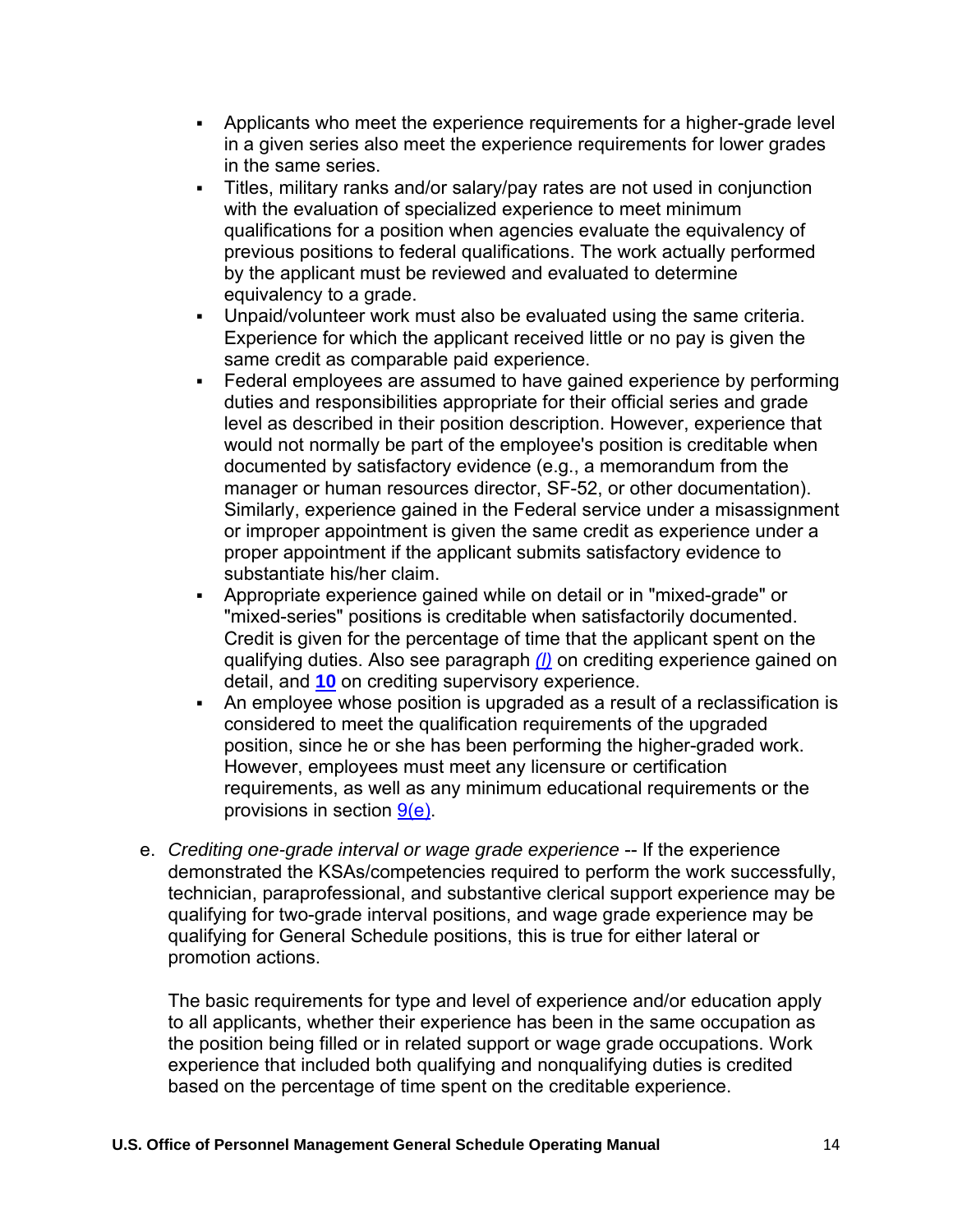Applicants with specialized experience can have that experience credited towards meeting the basic requirements for professional occupations that permit qualification on the basis of experience as well as education. Such experience may be creditable not only for meeting the basic requirements, but also for positions at GS-7 and above if it is comparable to that which would have been gained in a two-grade interval professional series and clearly demonstrates that the applicant has the necessary background to perform satisfactorily the duties of the position to be filled.

Since two-grade interval positions may differ significantly in the nature of the work (e.g., greater independence, responsibility, and judgment), it is important that applicants be evaluated on the variety and progressive nature of their work assignments and on any applicable training or course work completed.

- f. *Determining normal work week/work year*-- Credit is given based on the normal work week and work year for the particular type of employment. Experience that involved less than the normal work week or work year is credited based on the relation it bears to the norm. Work weeks/work years are credited as follows:
	- In most occupations, the normal full-time work week is 35-40 hours, and the normal work year is 12 months. Employees are not expected to work during scheduled days off, holidays, or normal vacation periods.
	- **.** In occupations where the normal work year is less than the calendar year, e.g., teaching, an applicant who works the prevailing work year should be credited with a full year of required experience unless the applicable standard specifies otherwise. An applicant who receives a full year's credit for less than 12 months of actual work cannot gain additional credit for doing more of the same work in the remaining months (e.g., for teaching in summer school). However, credit can be given for any applicable experience gained in a different type of work, but no more than 1 year of experience can be credited for any 12-month period.
	- Part-time work is prorated in crediting experience. For example, an employee working 20 hours per week for a 12-month period should be credited with 6 months of experience. Creditable experience should generally be determined on the basis of hours in a pay status (excluding overtime) rather than scheduled hours in order to recognize the service of part-time employees who frequently are required to work additional straight-time hours.

Applicants who have the same amount of experience should generally receive the same credit. For example, a seasonal employee who worked full time for 9 months a year and a part-time employee who worked 30 hours a week for a year would receive the same credit. However, as stated in paragraph *[\(d\),](https://www.opm.gov/policy-data-oversight/classification-qualifications/general-schedule-qualification-policies/#e3d)* agencies should ensure that the quality of an applicant's experience clearly demonstrates the KSAs/competencies necessary to perform the work of the position to be filled. Agencies should be careful in totaling small segments of time worked to ensure that they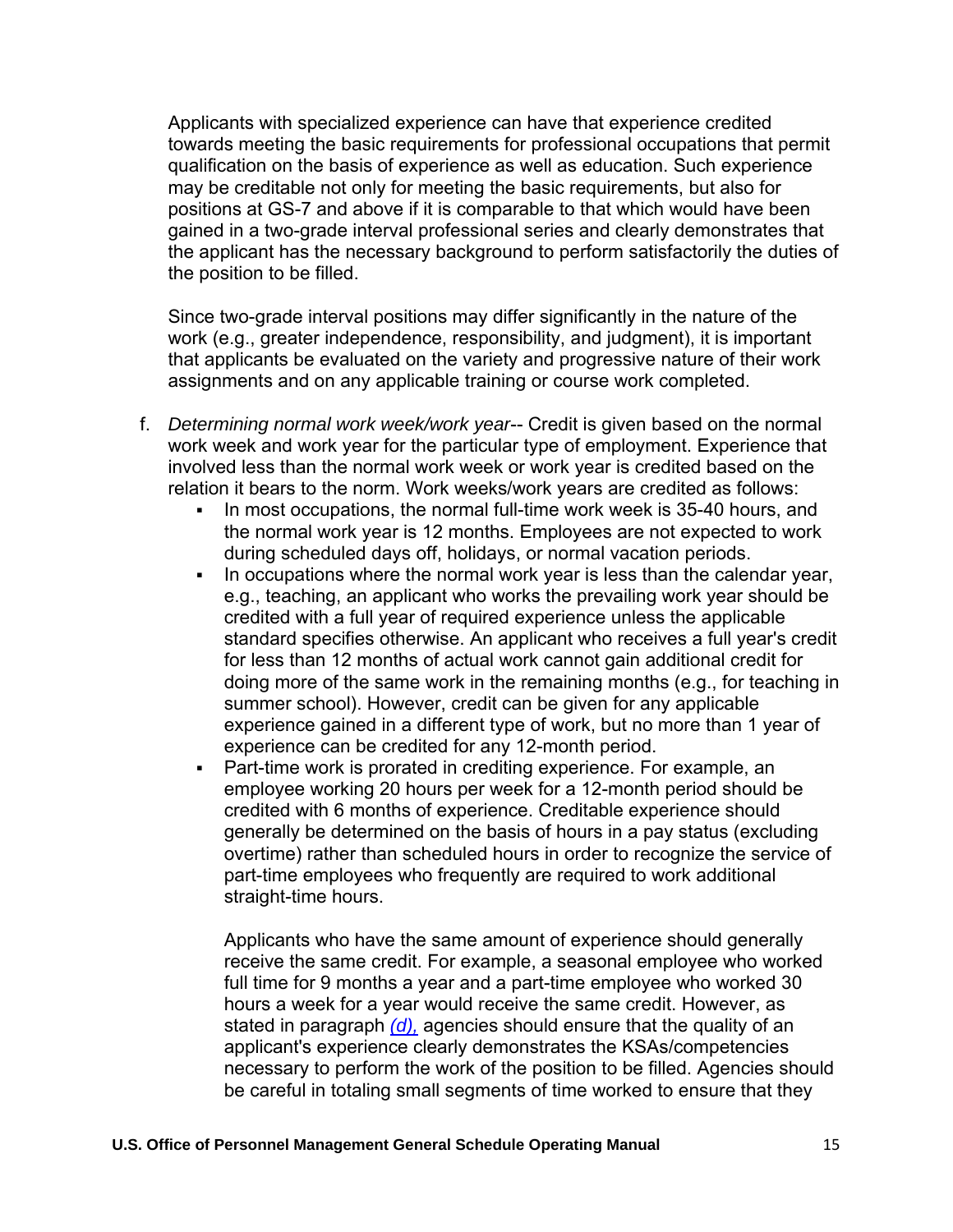materially add to a person's qualifications, e.g., that substantive knowledge or skills have been gained.

**Employees who entered military duty or who sustained compensable** injuries on the job while serving under a career or career-conditional appointment will receive credit for experience on a different basis. See 5 CFR 353, *Restoration to Duty from Uniformed Service or Compensable Injury.* (Also see paragraph *[\(k\)](https://www.opm.gov/policy-data-oversight/classification-qualifications/general-schedule-qualification-policies/#e3k)* on *Military experience,* that follows, to determine how to credit military leave as experience.)

Instances may occur where applicants worked significantly less than their scheduled hours. For example, applicants may have been employed normally on a full-time, part-time, or seasonal basis, but took extended leave. In such instances, it would be reasonable to evaluate any significant consecutive period of leave (e.g., 35 workdays or more in a year) to determine whether it effectively reduces the applicant's qualifications for a position.

- g. *Concurrent experience in more than one position*-- Concurrent experience can be credited as follows:
	- *General experience* -- Credit may be given for general experience gained concurrently in more than one position depending on its applicability. If the experience meets the requirements of the standard, credit should be given for the time, excluding overtime, worked in each position. However, credit can be given for only 1 year of experience for any 12-month period. For example, a person who worked full time in each of two clerical positions for over 6 months during a 12-month period, performing duties comparable to the GS-3 level, can only be credited with a year of general clerical experience.
	- *Specialized Experience* -- Concurrent, straight-time experience in a second position can be credited towards meeting specialized experience requirements only if it contributes significantly to the applicant's possession of the specific KSAs/competencies required for the position to be filled. However, credit may be given for only 1 year of qualifying experience for any 12-month period.
- h. *Crediting teaching experience for non-teaching positions* -- In evaluating teaching experience for credit as specialized experience, the nature of the material taught, and the responsibility, scope, and knowledge required by the teaching position should be compared to the requirements of the appropriate standard. To be creditable as specialized experience, the teaching and non-teaching activities should have provided the applicant with the same type and level of KSAs/competencies that would be required to perform qualifying work in the field. Normally, teaching experience would have to be at the college level to be creditable for professional positions.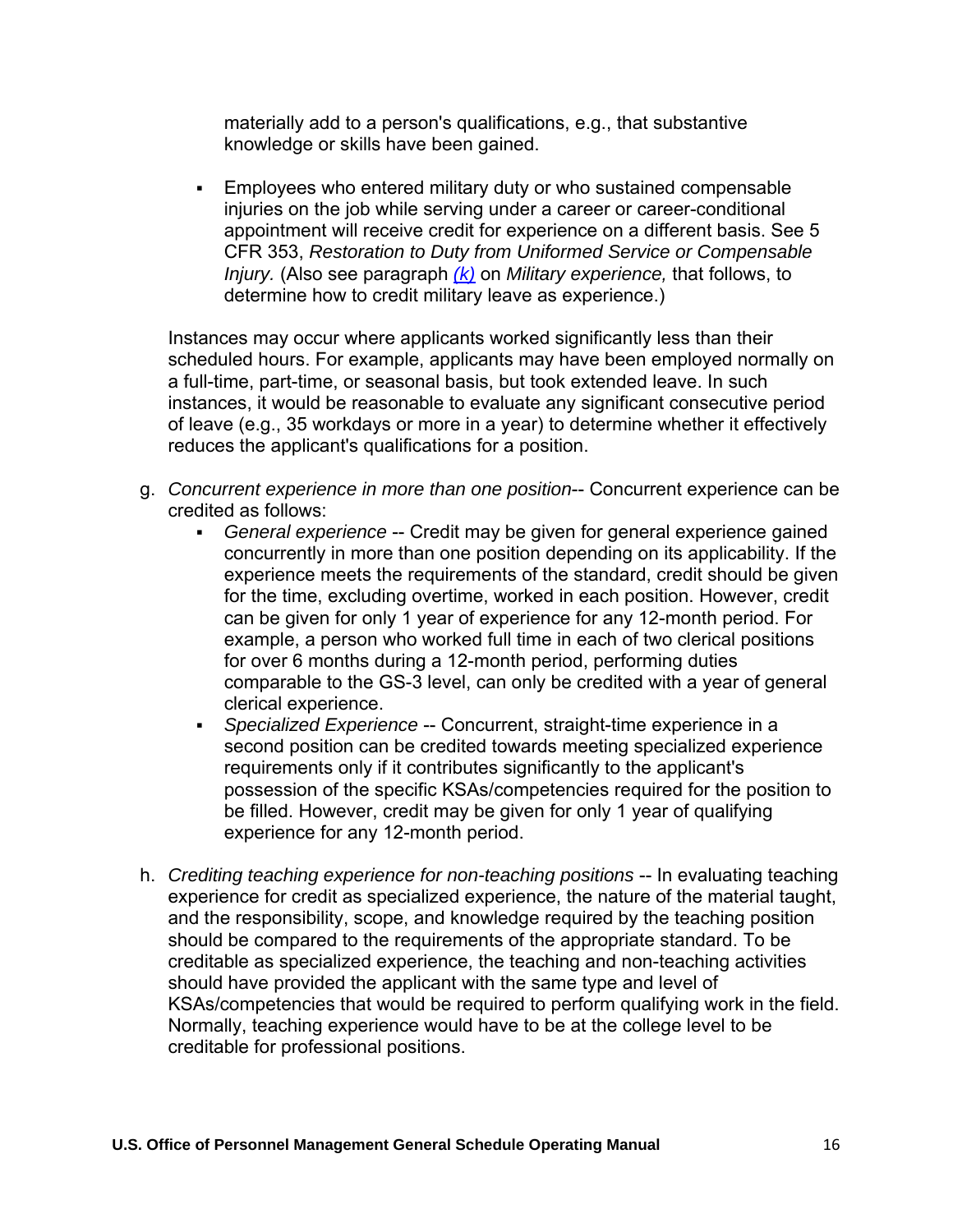- i. *Education and experience gained concurrently* -- When qualifying education and experience (when applicable) have been gained concurrently, credit is given for each based on the time spent and merit of each. In many instances, supervised experience is required as part of an academic curriculum or course work (e.g., nursing, teaching, or social work). An applicant cannot receive full credit for this supervised experience as education and additional credit for the supervised experience as experience, except as may be provided in a particular standard, since the practical experience is integral to the educational curriculum. The applicant can, however, receive full credit for supervised experience that was not considered as part of the qualifying education. (Also see paragraph *(j)* below.)
- j. *Crediting work-study experience for initial appointment* -- Experience gained by graduates of work-study programs can be credited towards meeting specialized experience requirements if the work-study experience was related to and integrated with education above the high school level and contributed to the development of competence in the specialized field of the position being filled. To meet the specialized experience requirements, the applicant must have 12 months of work experience in a work-study program, with at least 2 months (320 hours) of work equivalent to the next lower grade level or band in the normal line of progression for the position to be filled.

(Undergraduate work-study experience is normally comparable to experience gained at GS-5 or below.) Work-study experience is creditable, even when it is a mandatory requirement of the school, unless academic credit, i.e., grades or credit hours, has been given for such experience. Note that credit cannot be granted both as education and experience for the same period of work. (See paragraph *[\(i\)](https://www.opm.gov/policy-data-oversight/classification-qualifications/general-schedule-qualification-policies/#e3i)* above.)

- k. *Military experience* -- Military service that is creditable for veterans' preference or that is the basis for restoration to the former civilian position should either be evaluated as an extension of the work the individual was doing immediately before entry into the Armed Forces, or on its own merits, whichever is more beneficial to the individual. In instances where employment in an occupation interrupted by military service was on a part-time basis, the extension of that experience is creditable on the same part-time basis. (See 5 CFR 353 for more information on restoration rights and crediting military service.)
	- **Extension of prior civilian experience -- Creditable military service can be** counted as an extension of the work the individual was engaged in immediately prior to entry into service ("Immediately prior to" is defined as within the 90-day period preceding entry into military service). In instances where an individual accepted fill-in employment while awaiting induction, he or she is considered as having been employed in his or her regular occupation "immediately prior to" entry into military service, if the period of fill-in employment did not exceed 90 days. In crediting time spent in military service as an extension of time spent in civilian occupations,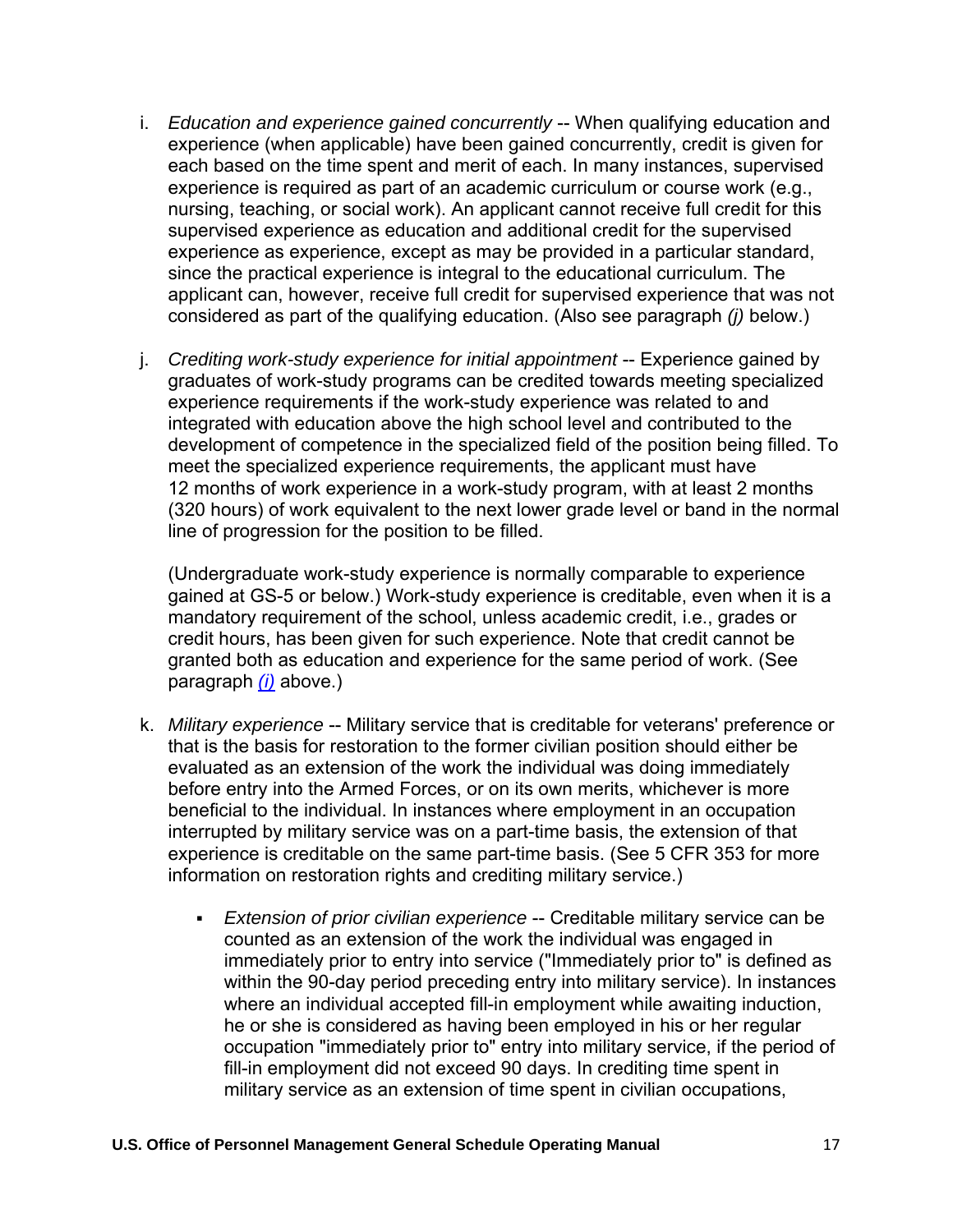military service can be credited either as an extension of the regular employment or of the fill-in employment, *whichever is more advantageous to the individual.* All military experience evaluated on this basis will be credited at the same level of difficulty and responsibility as the prior civilian experience.

- *Military experience on its own merits* -- If the actual military experience is to be evaluated for credit, it is particularly important that it is evaluated on the basis of the duties performed, rather than on the basis of the military rank of the individual.
- l. *Crediting experience gained on detail* -- Experience of employees who have been detailed to another position is credited in much the same way as military experience, described above. That is, the experience is credited as an extension of the work the employee was doing immediately prior to the detail, or on its own merits, *whichever is more beneficial to the employee.* Employees continue to be incumbents of the positions from which detailed. Thus, they should not be penalized for a detail to a position that may differ in duties and responsibilities from those of their regular position.
- m. *One-year specialized experience provision for General Schedule grades* -- At GS-5 and above, the qualification standards for most occupational series call for 1 year of specialized experience equivalent to at least the next lower grade level in the normal line of progression. Applicants need not meet any cumulative years of experience requirements or general or lower-level specialized experience requirements to qualify. They must, of course, meet any minimum educational, licensure, or other special qualification requirements and selective factors established for the position being filled. To be creditable, an applicant's 1 year of specialized experience must demonstrate the knowledge, skills, abilities (KSAs)/competencies necessary for successful job performance. When applicants meet the experience requirements for a given grade level, they also meet the experience requirements for positions at lower grade levels in the same occupation. *This provision applies unless the qualification standard for the occupation or position specifically states that more or less experience is required. It applies to both initial appointments and inservice placement actions.* (Also see paragraph *(n)* below)
- n. *One-year specialized experience provision for banded positions* -- If groups of positions have been placed in pay or grade bands that group two or more General Schedule grades together, agencies will need to define the type and level of experience required to perform the work of the position to be filled. Applicants need only 1 year of the identified experience, either equivalent to a lower level within the band or to the next lower-level band. (Also see paragraph *[\(q\)](https://www.opm.gov/policy-data-oversight/classification-qualifications/general-schedule-qualification-policies/#e3q)*below)
- o. *Determining level of experience required in one-grade interval series* -- For most one-grade interval occupational series, the qualification standard calls for at least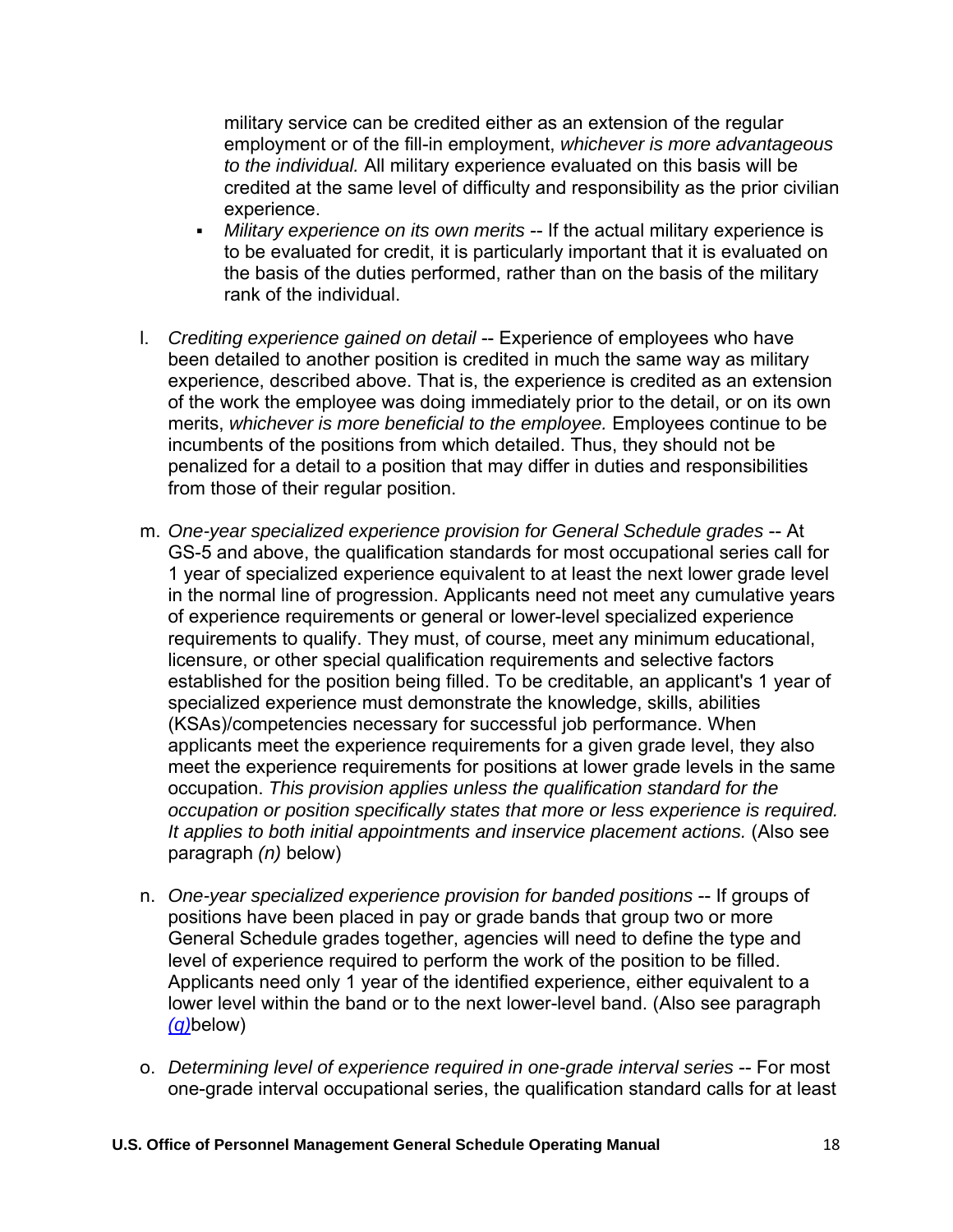1 year of specialized experience as described in *[\(m\)](https://www.opm.gov/policy-data-oversight/classification-qualifications/general-schedule-qualification-policies/#e3m)* above. Sometimes, however, there is no position in the normal line of progression in an organization that is one grade lower than the position being filled. In such instances, 1 year of specialized experience at the second lower level is creditable for inservice applicants. However, for outside applicants (i.e., those without current or prior Federal competitive or excepted service), 1 year of specialized experience equivalent to at least the next lower level is required. (See **8.***[\(d\)](https://www.opm.gov/policy-data-oversight/classification-qualifications/general-schedule-qualification-policies/#e8d)* on crediting inservice applicants' experience in one-grade interval series)

- p. *Determining level of experience required in two-grade interval series* -- Most twograde interval occupational series follow a progression pattern of GS-5, GS-7, GS-9, GS-11, GS-12, GS-13, etc., with two-grade intervals occurring from grades GS-5 through GS-11. Applicants need 1 year of experience equivalent to at least the GS-5 grade level to qualify for GS-7, 1 year equivalent to at least the GS-7 grade level to qualify for GS-9, and 1 year equivalent to at least the GS-9 grade level to qualify for GS-11. However, some positions in two-grade interval series are established at the intervening even-numbered grades, i.e., GS-6, GS-8, and GS-10. If an agency has established positions at an intervening grade as part of the normal line of progression in a series, then applicants applying for the next higher grade would be required to have 1 year of experience at that evennumbered grade. For example, if an agency advertised for a GS-9 position and had an established GS-8 in the normal line of progression, applicants would be required to have 1 year of experience equivalent to at least grade GS-8. A year of experience equivalent to GS-7 would not be considered qualifying for that position. On the other hand, if an agency advertised for a GS-10 position and had an established GS-8, but no intervening GS-9 position, applicants would be considered qualified if they had 1 year of experience at least equivalent to GS-8.
- q. *Determining level of experience based on crediting required KSAs/competencies* - Most jobs are classified and graded on the basis of the duties that constitute the primary reason for establishing the position. However, a position may include many other significant duties that are not grade-controlling, i.e., that are not the duties that determine the particular grade assigned to a position. Some of these duties may be similar to those performed at lower grade levels, or in positions in other series. Applicants must have experience performing the grade-controlling work at the next lower grade level, and work experience that demonstrates possession of the other required KSAs/competencies at the appropriate level. However, they should not be screened out if their background does not reflect 1 year of experience at the next lower grade level performing *all* of the duties in a position description.

For example, a position is classified as a GS-12 Exhibits Specialist. The gradecontrolling duties as described in the position description might be planning and preparing gallery spaces for exhibits, but the position also involves analyzing how various exhibits were received by the public and providing written reports and recommendations on how such exhibits could be improved in the future. If an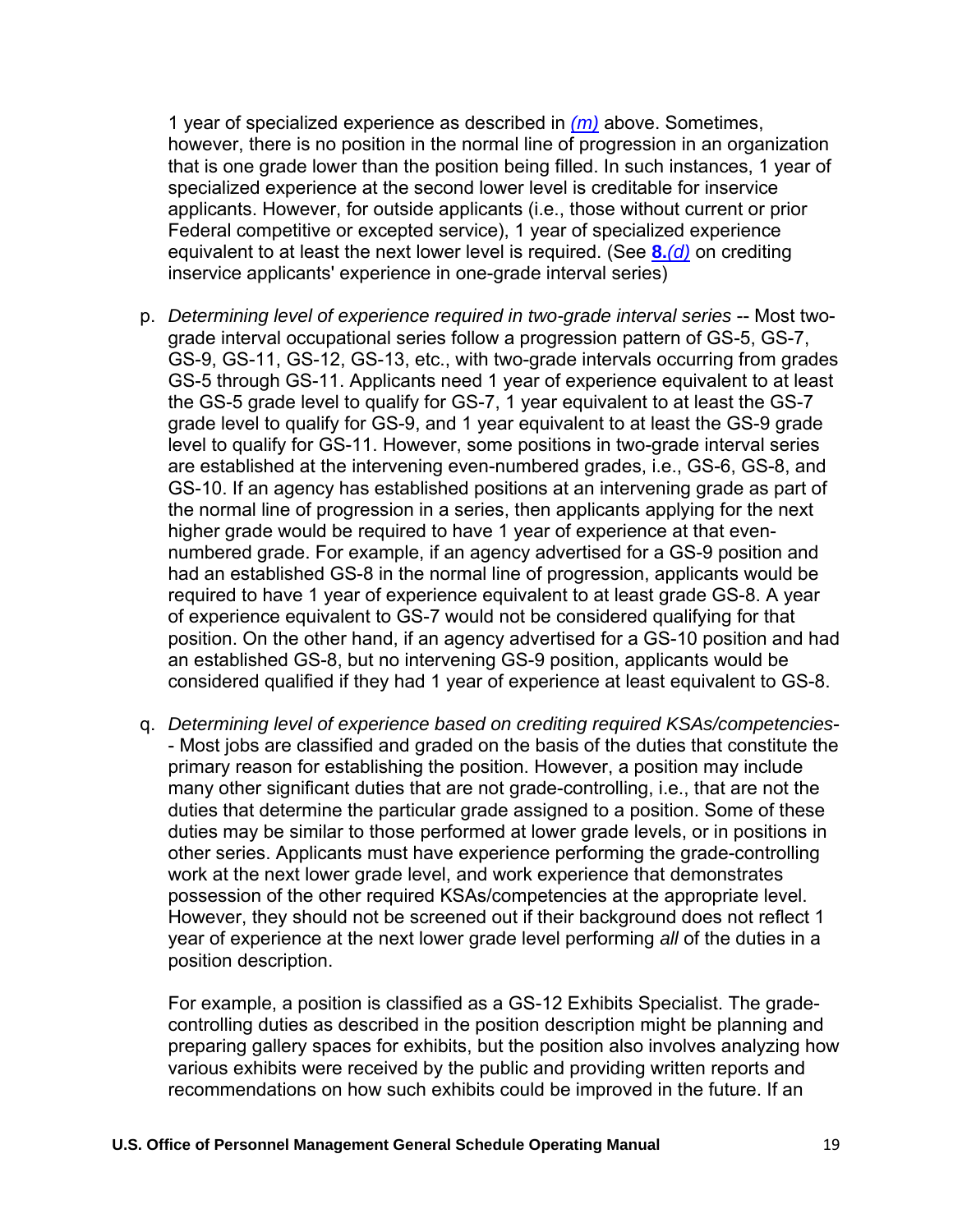applicant has at least GS-11 level skill in planning and preparing gallery spaces for exhibits and has GS-9 level experience analyzing work processes and methods and writing reports, he or she can be considered qualified if the GS-9 level experience was sufficient to perform the GS-12 Exhibits Specialist job, as described in the position description.

In systems where groups of positions have been placed in a pay or grade band, all of the duties and responsibilities of a position would typically fall within the same band. However, agencies would still need to determine the duties that constitute the primary reason for placing a position within a particular band and the level of the qualifications required to perform the work of the position.

### **4. Educational and Training Provisions or Requirements**

The educational provisions referenced in a qualification standard normally pertain to either high school graduation or the equivalent, or to education above the high school level (post high school education). Whether at the high school or post high school level, 5 U.S.C. §3308 prohibits requiring education for positions in the competitive service, unless OPM has determined that the duties of a scientific, technical, or professional position cannot be performed by an individual who does not have the prescribed minimum education.

An agency may consider education (e.g., coursework) in determining a candidate's satisfaction of a minimum qualification only if the candidate's education directly reflects the KSAs/competencies necessary to satisfy the qualifications and the duties of a position. However, education alone may not be considered qualifying when using a multiple hurdle assessment approach.

Under 5 U.S.C. §3313, the names of disabled veterans with a compensable serviceconnected disability of 10 percent or more who have qualified in an examination are entered on civil service examination registers ahead of other eligibles, except on registers established for scientific and professional positions at grades GS-9 and above. The identified occupations in Appendix K of the *[Delegated Examining Operations](https://www.opm.gov/policy-data-oversight/hiring-information/competitive-hiring/deo_handbook.pdf)  [Handbook](https://www.opm.gov/policy-data-oversight/hiring-information/competitive-hiring/deo_handbook.pdf)* (PDF file) [2.01 MB] should be used as the basis for determining whether such compensably disabled veterans should "float to the top" of the competitive examination Certificate of Eligibles.

OPM also recognizes generally accepted professional credentials, such as engineering registration, successful completion of certain actuarial examinations, or a Certified Public Accountant certificate as being equivalent to meeting minimum educational requirements. Examples of such alternate provisions are included in the qualification standard for the occupational series if applicable.

Agencies should use the following criteria to determine the acceptability of post high school education or training at an accredited business or technical school, junior college, college, or university. It is the applicant's responsibility to provide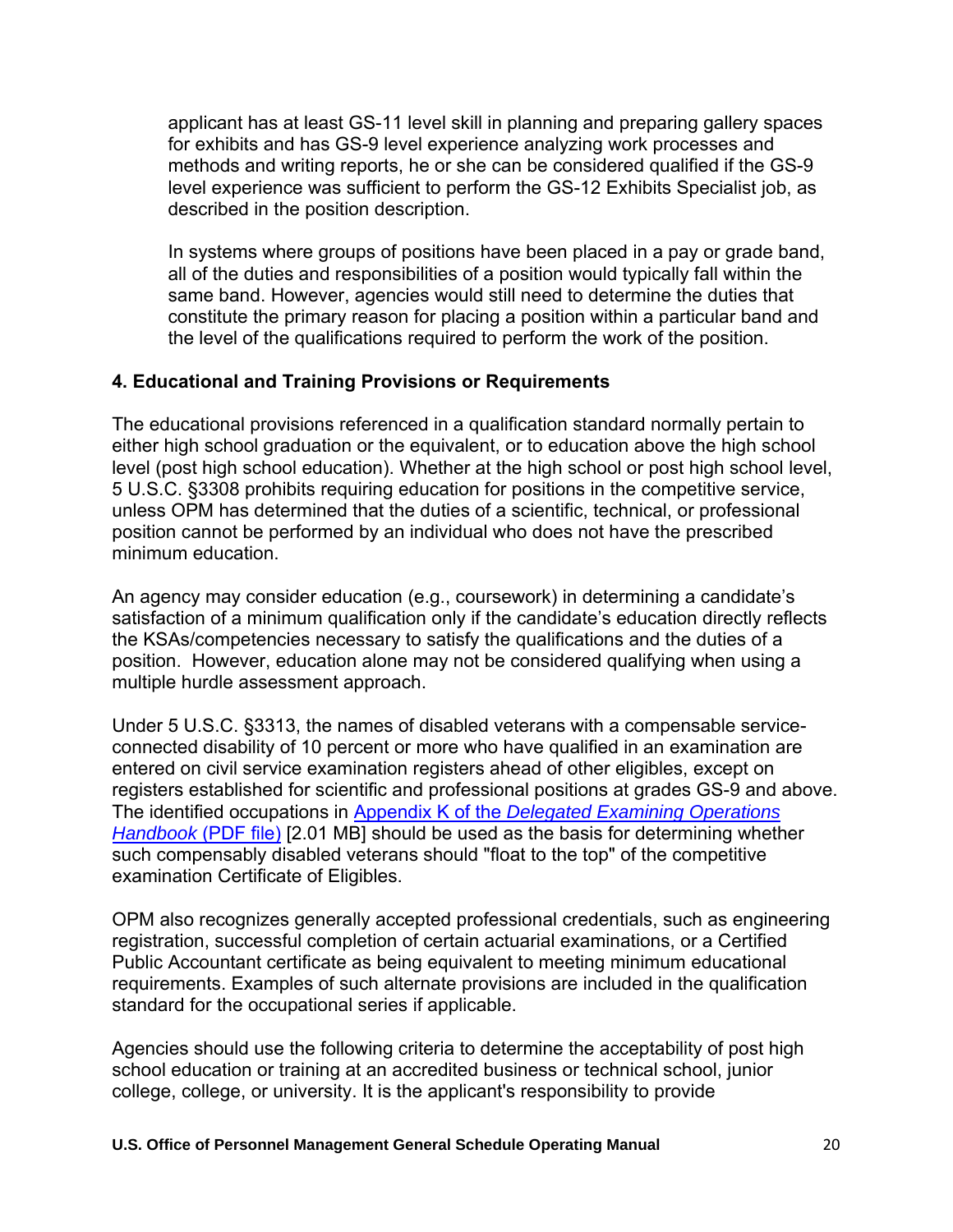documentation or proof that he or she has met the applicable educational provisions described in this subsection. An official transcript; statement from the institution's registrar, dean, or other appropriate official; or equivalent documentation is acceptable. Agencies must ensure that the applicants' education or credentials meet the criteria below.

- a. *Acceptability of Higher Education for Meeting Minimum Qualification Requirements*
	- 1. *Accredited and Pre-Accredited/Candidate for Accreditation*—This category includes only those institutions that grant academic degrees. Such institutions must meet one of the following criteria for Federal employment:
		- Conventional/Accredited Institutions At the time the education was obtained, the entire institution, applicable school within the institution, or the applicable curriculum was appropriately accredited by an accrediting body recognized by the Secretary of the U.S. Department of Education. Military schools or military educational programs that meet this criterion are also acceptable. For additional information, refer to the U.S. Department of Education web site at [http://www.ed.gov \(external link\).](https://www.opm.gov/leaving/index.aspx?link=http://www.ed.gov) A complete listing of all institutions accredited by recognized agencies, including those located outside of U.S. territories may be found in *Accredited Institutions of Post-Secondary Education*, a handbook published annually by the American Council on Education (ACE). Institutions located within the United States that have attained accreditation as well as recognized accrediting agencies are listed on the U.S. Department of Education web site at [http://www.ed.gov](https://www.opm.gov/leaving/index.aspx?link=http://www.ed.gov) [\(external link\).](https://www.opm.gov/leaving/index.aspx?link=http://www.ed.gov)
		- Correspondence or distance learning course work is also acceptable if the applicable school within the institution or applicable curriculum is accredited by an accrediting body that is recognized by the Secretary of the U.S. Department of Education. The distance learning courses should indicate the credit hours for each course and be indicated on the degree transcript together with traditional course work and credits.
		- Pre-Accredited/Candidate for Accreditation Status At the time that the education was obtained, the entire institution, applicable school within the institution, or applicable curriculum had acquired "preaccreditation" or "candidate for accreditation status" that is recognized by the Secretary of the U.S. Department of Education.
			- Exceptions: Preaccredited or Candidate for Accreditation status is not acceptable for the following Federal programs:
				- o Student Loan Repayments; or
				- o Academic Degree Training.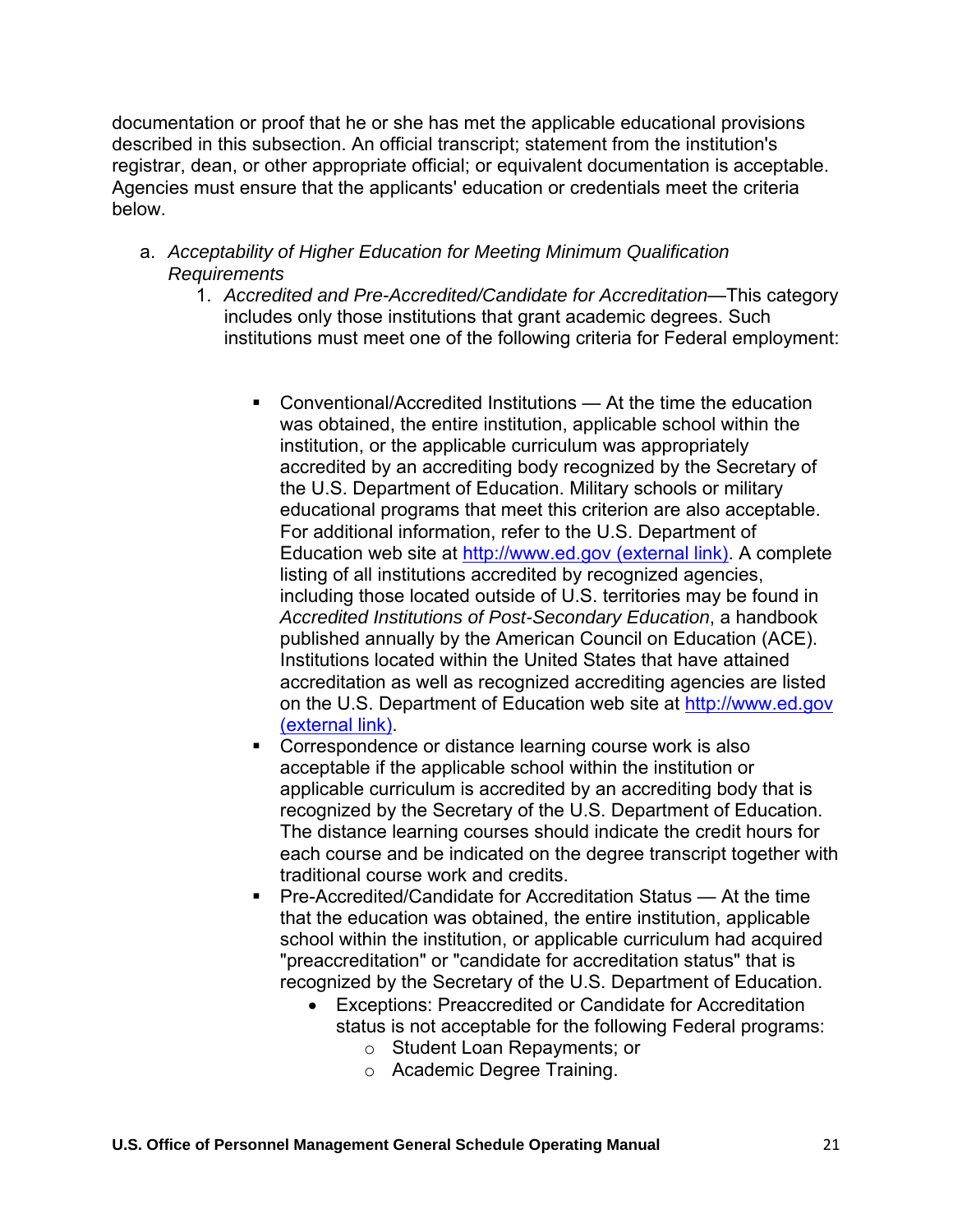For the above programs, the institutions must be fully accredited by an accrediting body recognized by the Secretary of the U.S. Department of Education at the time the education was obtained.

- 2. *Non-Accredited/Other* This category includes institutions that do not meet the criteria above but offer a curriculum which is equivalent to "conventional/accredited institutions." Such institutions are either outside the jurisdiction or have decided not to seek accreditation from accrediting bodies recognized by the Secretary of the U.S. Department of Education. Examples of "Non-Accredited/Other" education or institutions include, but are not limited to:
	- Foreign education [see paragraph (c) below];
	- Non-accredited military education or schools;
	- Continuing education units; or
	- Academic credit for work or life experience.

Non-Accredited/Other Education may be considered during the rating/ranking process when evaluating qualified job applicants who already meet minimum qualification standards. Such education may not, however, be used to meet minimum education requirements, unless it meets one of the following criteria with respect to a college, university, or institution accredited as described in (a) above:

- The specific courses have been accepted for college-level credit by an accredited U.S. college or university, or institution because they would be creditable if the student were to further his or her education at that institution.
- The academic credit earned through a special credit program such as the College Level Examination Program (CLEP) has been awarded by an accredited college, university, or institution.
- An accredited college, university, or institution has identified the course work area(s) or courses for which credit was given for life experience. There must be a direct link between credits given and the course objectives or syllabus, i.e., the course and the life experience must be comparable in nature, content, and level. Life experience credit for courses that are not identified in its course catalog as part of a college or university's curriculum is not acceptable, unless the college or university is giving credit for course work that is a prerequisite for more advanced courses included in its curriculum.
- An accredited U.S. university or college reports the other institution as one whose transcript is given full value, or full value is given in subject areas applicable to the curricula at that university or college.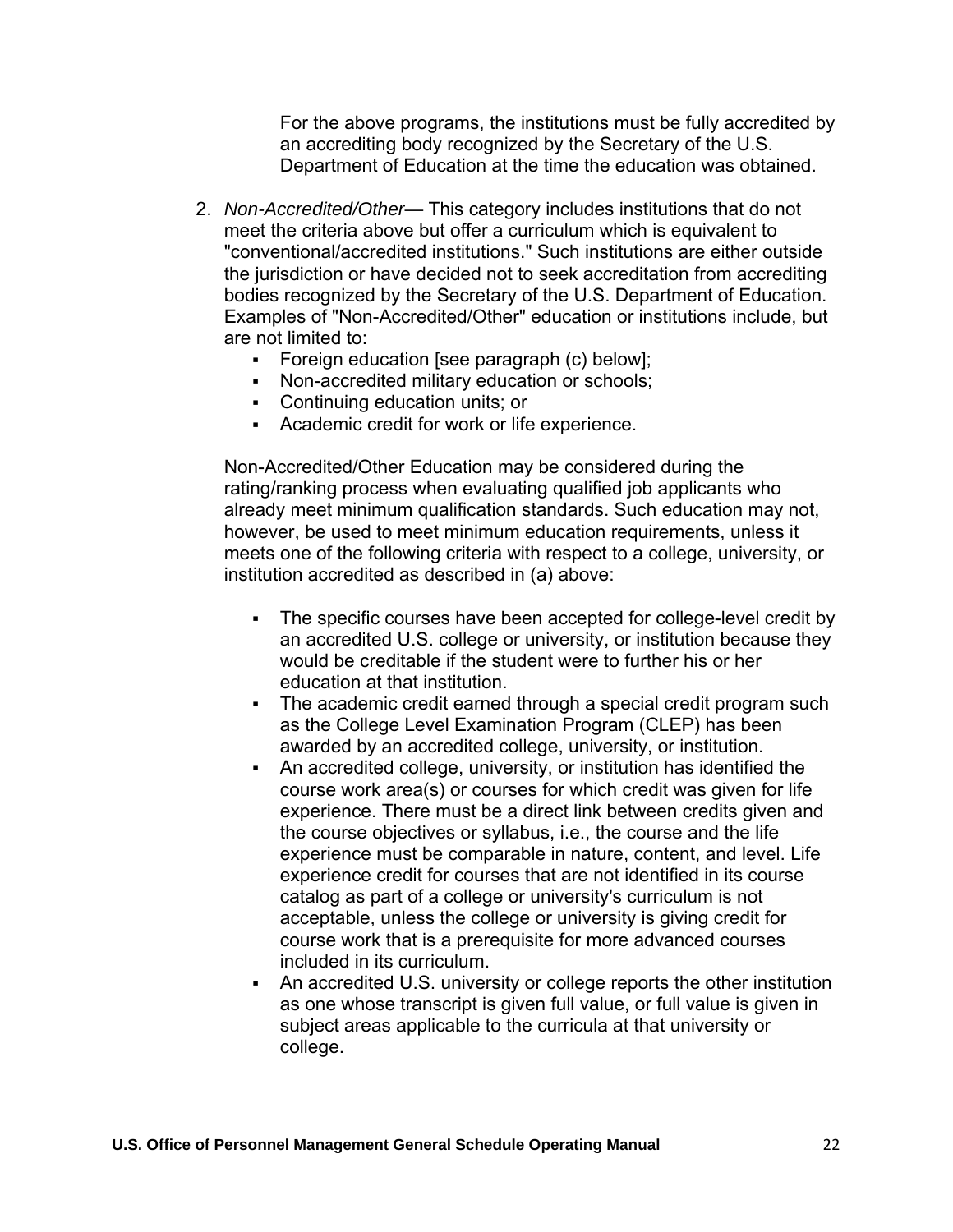Education or training that cannot be accepted under the above criteria may still be valuable and may be considered in the ranking process when evaluating an applicant's overall qualifications for a position.

3. *Foreign Education* — Education completed outside of the United States must be deemed equivalent to that gained in conventional/accredited U.S. education programs to be acceptable for Federal employment. Most foreign education is not accredited by an accrediting body that is recognized by the Secretary of the U.S. Department of Education. A few medical schools are accredited under country standards that have been determined to be "comparable" to U.S. standards by the U.S. Department of Education's National Committee on Foreign Medical Education and Accreditation. For foreign education that is not so accredited, agencies should follow the provisions below before considering such education for Federal employment.

Unless the foreign education meets the criteria in paragraph (a) above, applicants must submit all necessary documents to a private U.S. organization that specializes in interpretation of foreign educational credentials, commonly called a credential evaluation service. To be acceptable, the foreign credential evaluation must include/describe:

- The type of education received by the applicant;
- **EXECT** The level of education in relation to the U.S. education system, and state that its comparability recommendations follow the general guidelines of the International Evaluation Standards Council;
- **•** The content of the applicant's educational program earned abroad and the standard obtained;
- The status of the awarding foreign school's recognition and legitimacy in its home country's education system; and
- **EXECT** Any other information of interest such as what the evaluation service did to obtain this information, the qualifications of the evaluator, and any indications as to other problems such as forgery.

Foreign credential evaluations that do not contain the above information or that state there is insufficient information provided by the applicant on which to base an evaluation should not be accepted. If the requested evaluation shows the foreign education to be legitimate and comparable to that expected of a candidate with U.S. credentials, it may be accepted at the discretion of the agency. For further information on the evaluation of foreign education, refer to the U.S. Department of Education's web site at [http://www.ed.gov \(external link\).](https://www.opm.gov/leaving/index.aspx?link=http://www.ed.gov)

Professional Licensure: Possession of a valid and current U.S. professional license by a graduate of a foreign professional school or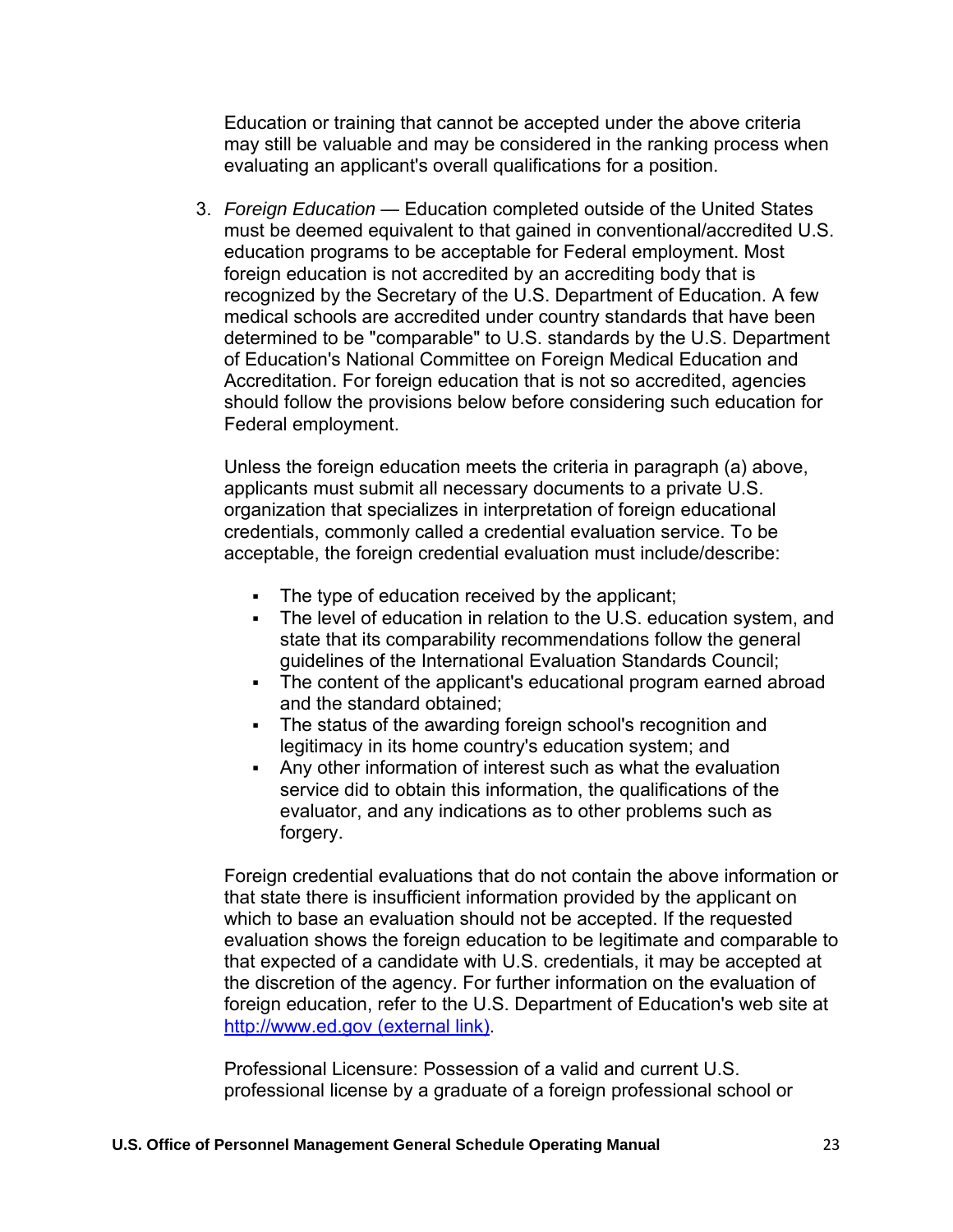program is sufficient proof that the foreign education has been determined to be equivalent to the requisite U.S. professional education in that occupational field.

4. *Non-Qualifying Education* — Non-qualifying education is education that is not accredited or determined to be equivalent to conventional, accredited educational programs as described in paragraphs (a), (b), or (c) above. This category includes educational institutions or sources commonly known as "diploma mills".

The [Higher Education Opportunity Act](https://www2.ed.gov/policy/highered/leg/hea08/index.html) defines a diploma mill as follows:

DIPLOMA MILL- The term `diploma mill' means an entity that-- (A)(i) offers, for a fee, degrees, diplomas, or certificates, that may be used to represent to the general public that the individual possessing such a degree, diploma, or certificate has completed a program of postsecondary education or training; and (ii) requires such individual to complete little or no education or coursework to obtain such degree, diploma, or certificate; and

(B) lacks accreditation by an accrediting agency or association that is recognized as an accrediting agency or association of institutions of higher education (as such term is defined in section 102) by-- (i) the Secretary pursuant to subpart 2 of part H of title IV; or (ii) a Federal agency, State government, or other organization or association that recognizes accrediting agencies or associations.

*(Source: Department of Education [Diploma Mills and Accreditation -](https://www2.ed.gov/students/prep/college/diplomamills/diploma-mills.html#defined)  [Diploma Mills\)](https://www2.ed.gov/students/prep/college/diplomamills/diploma-mills.html#defined)* 

Agencies must not consider or accept such education, degrees, or credentials for any aspect of Federal employment, including basic eligibility and the rating/ranking process.

### b. *Qualifying Education or Training*

The following table shows the amount and level of education typically required for each grade for which education alone can be qualifying. At GS-13 and above, appropriate specialized experience is required for *all* positions (education alone is not qualifying for work at the GS-12 grade level and above, except research positions at the GS-12 grade level only).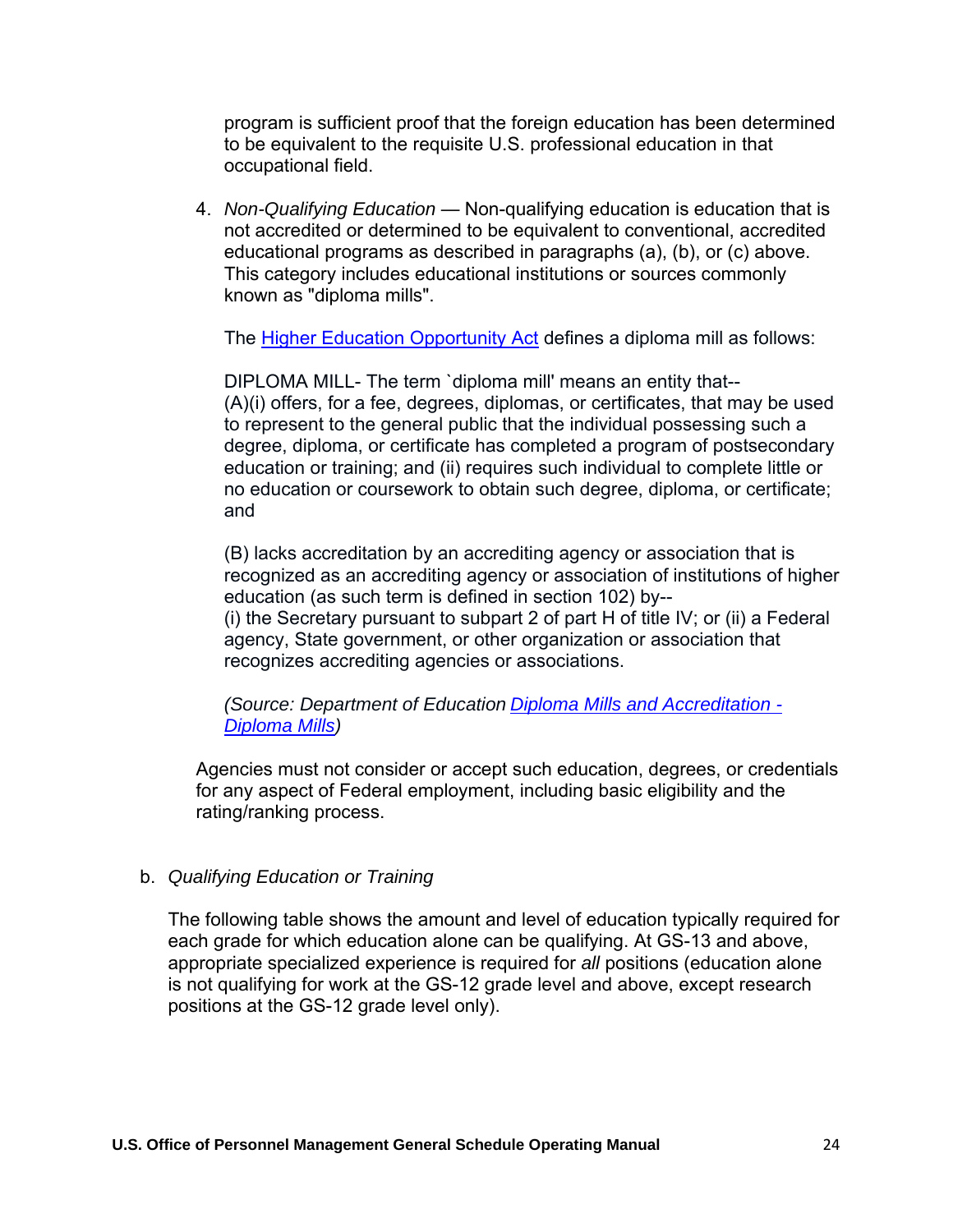| Grade       | <b>Qualifying Education</b>                                                                                                                                                                                                                                                                                                       |
|-------------|-----------------------------------------------------------------------------------------------------------------------------------------------------------------------------------------------------------------------------------------------------------------------------------------------------------------------------------|
| <b>GS-1</b> | None                                                                                                                                                                                                                                                                                                                              |
| GS-2        | High school graduation or equivalent                                                                                                                                                                                                                                                                                              |
| $GS-3$      | 1 academic year above high school                                                                                                                                                                                                                                                                                                 |
| $GS-4$      | 2 academic years above high school                                                                                                                                                                                                                                                                                                |
|             | or                                                                                                                                                                                                                                                                                                                                |
|             | Associate's degree in a course of study that directly reflects the job-<br>related KSAs/competencies necessary to satisfy the minimum<br>qualifications and perform the duties of the position.                                                                                                                                   |
| $GS-5$      | 4 academic years above high school leading to a bachelor's degree                                                                                                                                                                                                                                                                 |
|             | or                                                                                                                                                                                                                                                                                                                                |
|             | Bachelor's degree in a course of study that directly reflects the job-<br>related KSAs/competencies necessary to satisfy the minimum<br>qualifications and perform the duties of the position.                                                                                                                                    |
| <b>GS-7</b> | Bachelor's degree with Superior Academic Achievement for two-<br>grade interval positions in a course of study that directly reflects the<br>job-related KSAs/competencies necessary to satisfy the minimum<br>qualifications and perform the duties of the position.                                                             |
|             | or                                                                                                                                                                                                                                                                                                                                |
|             | 1 academic year of graduate education (or law school, as specified<br>in qualification standards or individual occupational requirements) in<br>a course of study that directly reflects the job-related<br>KSAs/competencies necessary to satisfy the minimum qualifications<br>and perform the duties of the position.          |
| <b>GS-9</b> | Master's (or equivalent graduate degree such as LL.B. or J.D. as<br>specified in qualification standards or individual occupational<br>requirements) in a course of study that directly reflects the job-<br>related KSAs/competencies necessary to satisfy the minimum<br>qualifications and perform the duties of the position, |
|             | or                                                                                                                                                                                                                                                                                                                                |
|             | 2 academic years of progressively higher-level graduate education in<br>a course of study that directly reflects the job-related<br>KSAs/competencies necessary to satisfy the minimum qualifications<br>and perform the duties of the position.                                                                                  |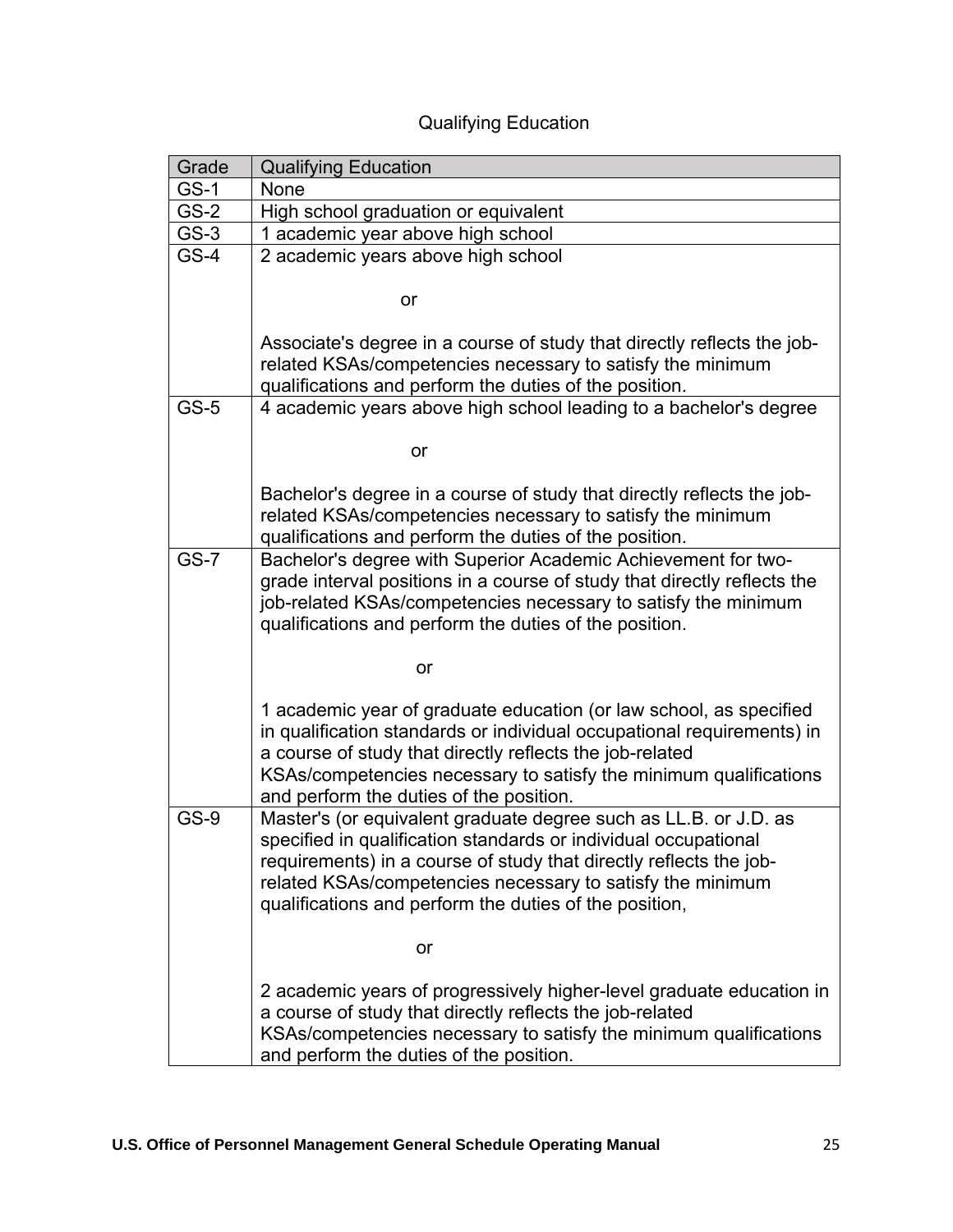| Grade | <b>Qualifying Education</b>                                                                                                                                                                                                                                                                                                                                                                          |
|-------|------------------------------------------------------------------------------------------------------------------------------------------------------------------------------------------------------------------------------------------------------------------------------------------------------------------------------------------------------------------------------------------------------|
| GS-11 | Ph.D. or equivalent doctoral degree in a course of study that directly<br>reflects the job-related KSAs/competencies necessary to satisfy the<br>minimum qualification and perform the duties of the position.                                                                                                                                                                                       |
|       | or                                                                                                                                                                                                                                                                                                                                                                                                   |
|       | 3 academic years of progressively higher-level graduate education,<br>in a course of study that directly reflects the job-related<br>KSAs/competencies necessary to satisfy the minimum qualifications<br>and perform the duties of the position,                                                                                                                                                    |
|       | or                                                                                                                                                                                                                                                                                                                                                                                                   |
|       | For research positions only, completion of all requirements for a<br>master's or equivalent degree (See information on research positions<br>in the qualification standard for professional and scientific positions)<br>in a course of study that directly reflects the job-related<br>KSAs/competencies necessary to satisfy the minimum qualifications<br>and perform the duties of the position. |
| GS-12 | For research positions only, completion of all requirements for a<br>doctoral or equivalent degree (See information on research positions<br>in the qualification standard for professional and scientific positions)<br>in a course of study that directly reflects the job-related<br>KSAs/competencies necessary to satisfy the minimum qualifications<br>and perform the duties of the position. |

*\*Qualifying education as provided above coincides with title 5 USC § 5104.*

- c. *Academic year*-- An academic year is computed as follows:
	- 1. At the undergraduate level, successfully completed education that has not led to possession of a degree is credited based on its relationship to 120 semester hours or 180 quarter hours. For example, 30 semester hours or 45 quarter hours is comparable to 1 year of undergraduate education. Four years of progressive study or 120 semester hours meets the degree requirements. *Additional credit cannot be given for duplicate course work.*
	- 2. For study at a business or technical school, 36 weeks of study (20+ classroom hours per week) is comparable to 1 academic year above high school.
	- 3. An academic year of graduate education is considered to be the number of credit hours that the school attended has determined to represent 1 academic year of full-time study. This determination is made based on normal course loads for a full year of study in the graduate program. If that information cannot be obtained from the school, 18 semester hours or 27 quarter hours should be considered as satisfying the 1 year of full-time study requirement. Part-time graduate education is creditable in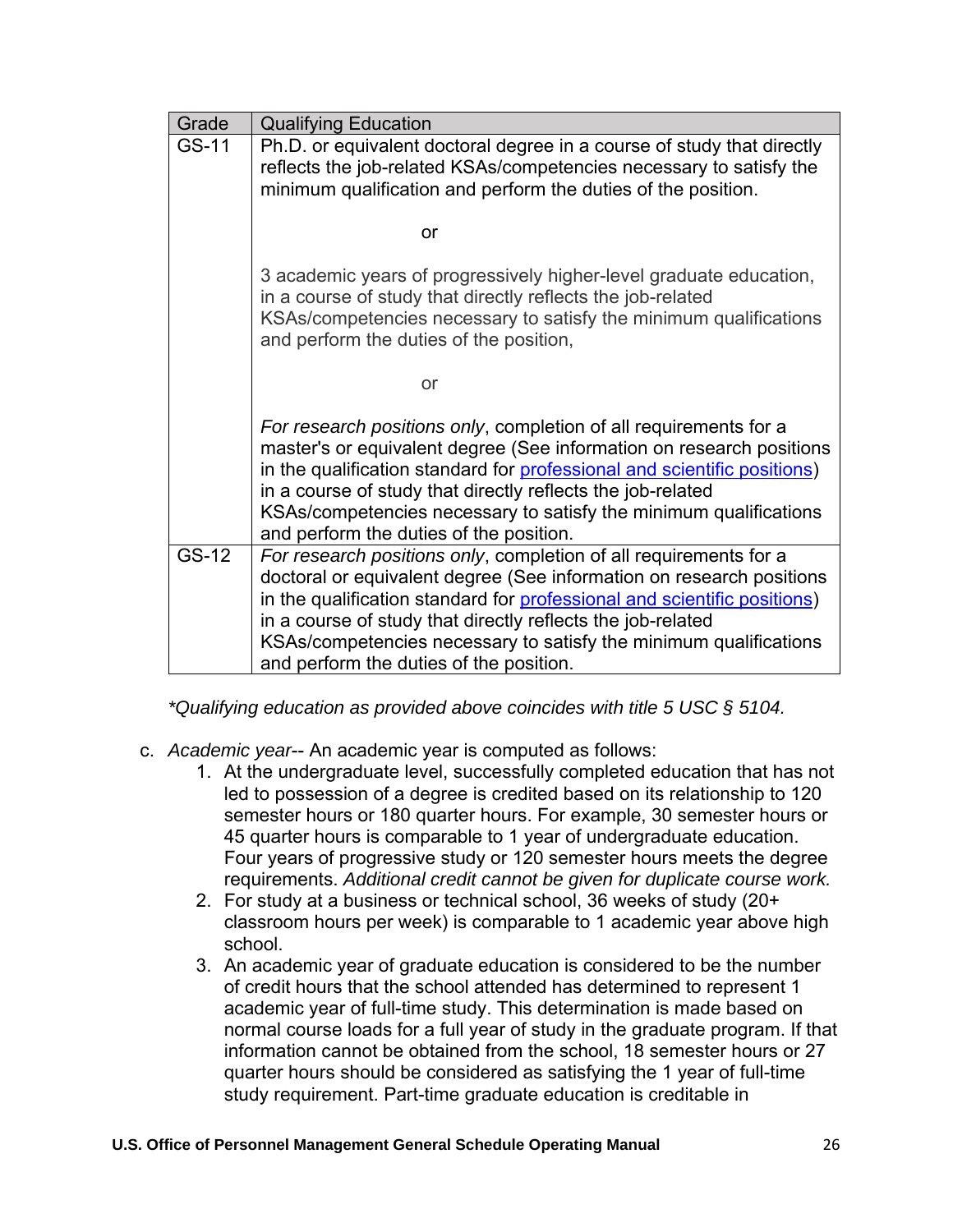accordance with its relationship to a year of full-time study at the school attended.

- 4. When academic credit is expressed in contract months, units, or other terms that differ from conventional semester or quarter hours, it is the responsibility of the applicant to provide an interpretation of such credits from the appropriate institution in order to equate them to the semester or quarter hours specified in the standard.
- d. *College or university education* -- Educational course work may be at either the undergraduate or graduate level. Successful completion of graduate level courses will be accepted as evidence that an applicant also possesses the knowledge taught in courses at lower levels in the same field.

Applications can be accepted from students who expect to complete qualifying education within 9 months from the date of application. However, agencies must verify that the education was completed successfully before the applicant can be appointed.

Generally, courses in the same or a related major taken at one institution can be assumed to be progressively more difficult and, thus, credited at full value. However, the educational record of applicants who have changed majors, attended several different institutions, or taken courses only sporadically should be reviewed closely. Course titles and numbers may help determine level. (Courses entitled "Introduction to..." or with numbers beginning with A or 1 are almost always lower-level courses.) Transcripts noting the level of the student, e.g., freshman or junior, when the courses were taken may help also. If the level of an applicant's courses is not clear, the degree to which the courses relate to each other should be considered in determining whether the education meets the requirements of the position being filled.

When qualifying applicants on the basis of years of graduate education in lieu of an advanced degree, care must be exercised in determining credit for postbaccalaureate education. Such education must show evidence of progress through a set curriculum or program leading to an advanced degree. Extra credit for graduate education should not be given because a person has taken longer than the usual time to complete the educational program. It is OPM's intent that 2 years of graduate study be substantially equivalent to a master's degree, and 3 years be substantially equivalent to a Ph.D. degree. Graduate-level credit should not be given for undergraduate level course work unless it is a requisite part of the graduate-level curriculum. If an applicant had to complete undergraduate course work as a prerequisite for pursuing an advanced degree, that undergraduate-level study should not be credited as graduate education.

First-Professional Degree is a degree that represents a category of qualifications in professional subject areas that require students to have previously completed specified undergraduate coursework and/or degrees before enrolling. They are considered graduate-level programs in the U.S. system because they follow prior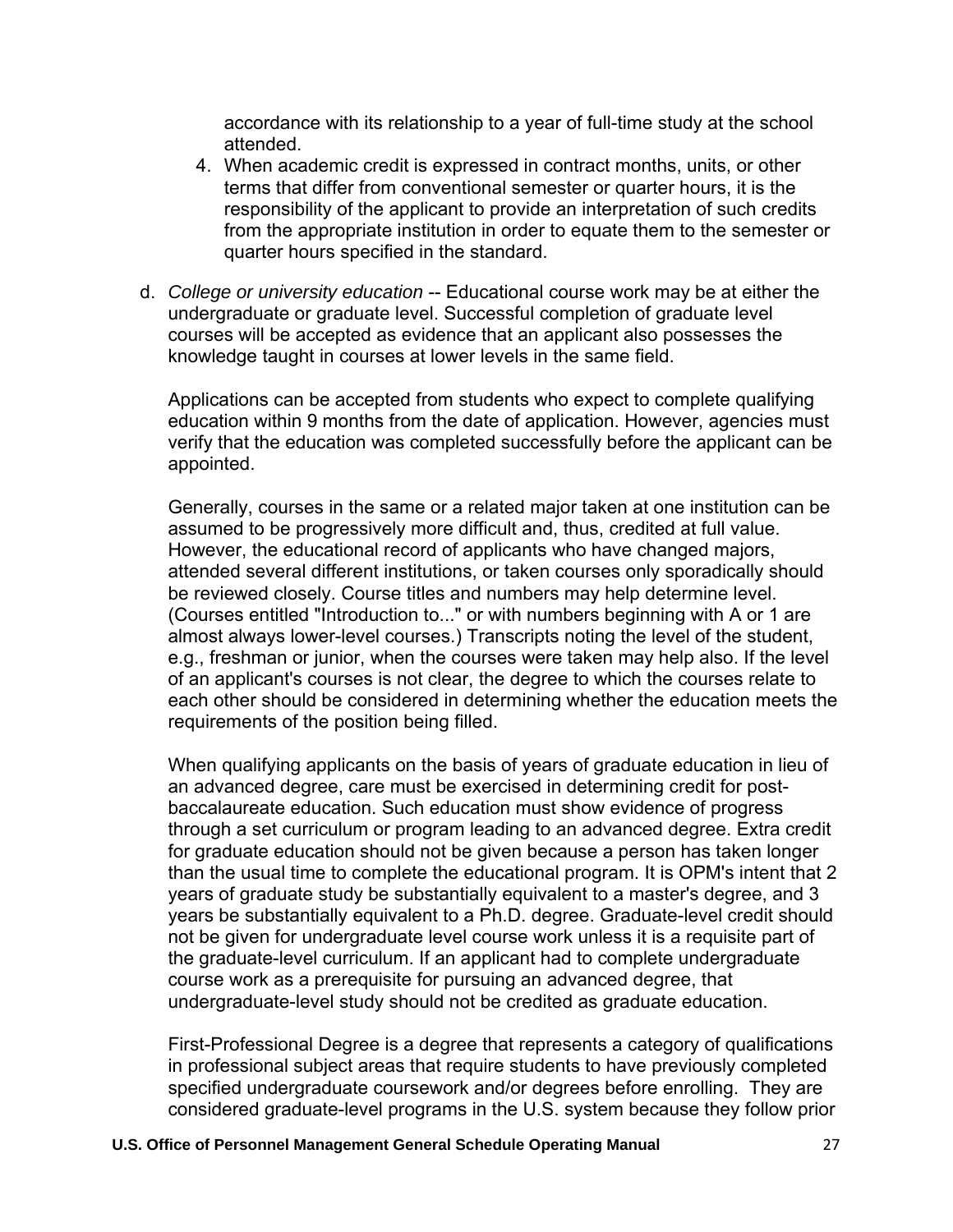undergraduate studies, but they are in fact first degrees in these professional subjects. Holders of first-professional degrees are considered to have an entrylevel qualification and may undertake graduate study in these professional fields following the award of the first-professional degree. Several of these degrees use the term "doctor" in the title, but these degrees do not contain an independent research component or require a dissertation (thesis) and should not be confused with PhD degrees or other research doctorates. A firstprofessional degree is an award that requires completion of a program that meets all of the following criteria: (1) completion of the academic requirements to begin practice in the profession; (2) at least 2 years of college work prior to entering the program; and (3) a total of at least 6 academic years of college work to complete the degree program, including prior required college work plus the length of the professional program itself.

First-professional degrees may be awarded in the following 10 fields currently:

Doctor of Chiropractic (D.C. or D.C.M.)

Doctor of Dental Science (D.D.S.) or Doctor of Dental Medicine (D.M.D.)

Doctor of Jurisprudence or Juris Doctor (J.D.)

Doctor of Medicine (M.D.)

Doctor of Optometry (O.D.)

Doctor of Osteopathic Medicine/Osteopathy (D.O.)

Doctor of Pharmacy (Pharm.D.)

Doctor of Podiatric Medicine/Podiatry (D.P.M., D.P., or Pod.D.)

Master of Divinity (M.Div.), Master of Hebrew Letters (M.H.L.) or Rabbinical Ordination (Rav)

Doctor of Veterinary Medicine (D.V.M.).

- e. *Crediting education in one-grade interval occupations* -- For one-grade interval occupations, when education is used to meet specialized experience requirements at grade GS-5, the level of the course work must have been equivalent to at least the junior- and senior-year levels of a baccalaureate program. (See paragraph*[\(d\)](https://www.opm.gov/policy-data-oversight/classification-qualifications/general-schedule-qualification-policies/#e4d)*above for discussion of level of education.)
- f. *Superior academic achievement (S.A.A.)* -- This provision covers advanced trainee positions that provide opportunities for advancement upon attaining required job skills and knowledge, require no prior experience, and have work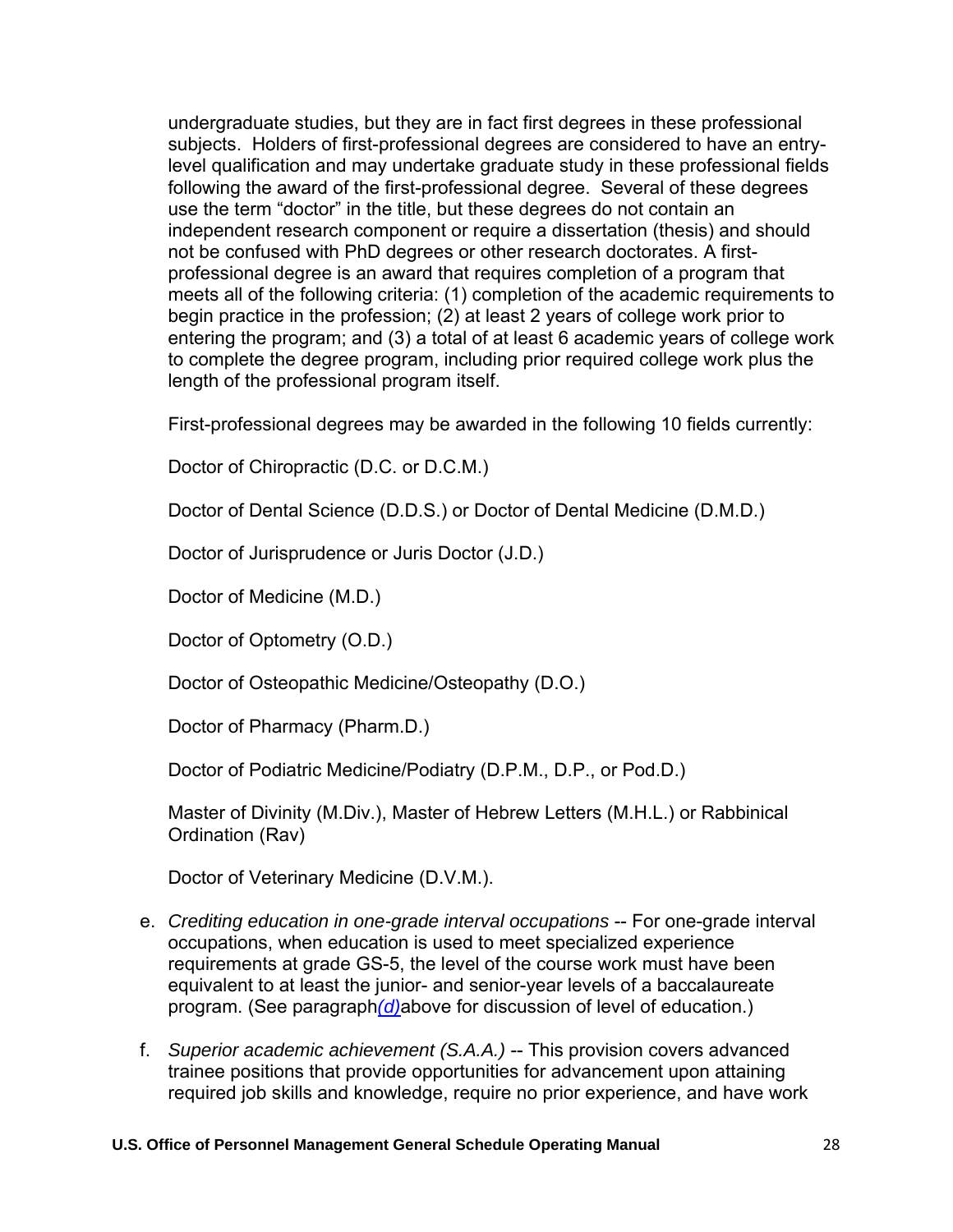classified at two-grade intervals. It recognizes students who have achieved superior academic standing as evidenced by one of the three methods described below. In order to be creditable under this provision, superior academic achievement must have been gained in a curriculum that is qualifying for the position to be filled.

The superior academic achievement provision applies to both initial appointment and inservice placement actions. It is to be used to determine eligibility for applicable GS-7 level positions of persons who have completed (or expect to complete within 9 months) all the requirements for a bachelor's degree from an accredited college or university.

Senior students can apply for positions prior to graduation and be considered for a GS-7 appointment based on their grades at the time of application. However, some applicants may not receive their final grades in a timely fashion after graduation. Therefore, agencies can either:

- 1. Require that senior students provide evidence that they maintained the required grades during their senior year prior to entry on duty; or
- 2. Appoint applicants based on their claimed academic achievement, pending verification of final grades. Agencies should inform such applicants that if the required grades were not maintained through their senior year, there is a possibility that they may not be able to retain either the GS-7 grade or the position.

S.A.A. is based on (1) class standing, (2) grade-point average, or (3) honor society membership.

*1. Class standing* -- Applicants must be in the upper third of the graduating class in the college, university, or major subdivision, such as the College of Liberal Arts or the School of Business Administration, based on completed courses.

*2. Grade-point average (G.P.A.)*-- Applicants must have a grade-point average of:

- **3.0 or higher out of a possible 4.0 ("B" or better)** as recorded on their official transcript, or as computed based on 4 years of education, or as computed based on courses completed during the final 2 years of the curriculum; or
- **3.5 or higher out of a possible 4.0 ("B+" or better)** based on the average of the required courses completed in the major field or the required courses in the major field completed during the final 2 years of the curriculum.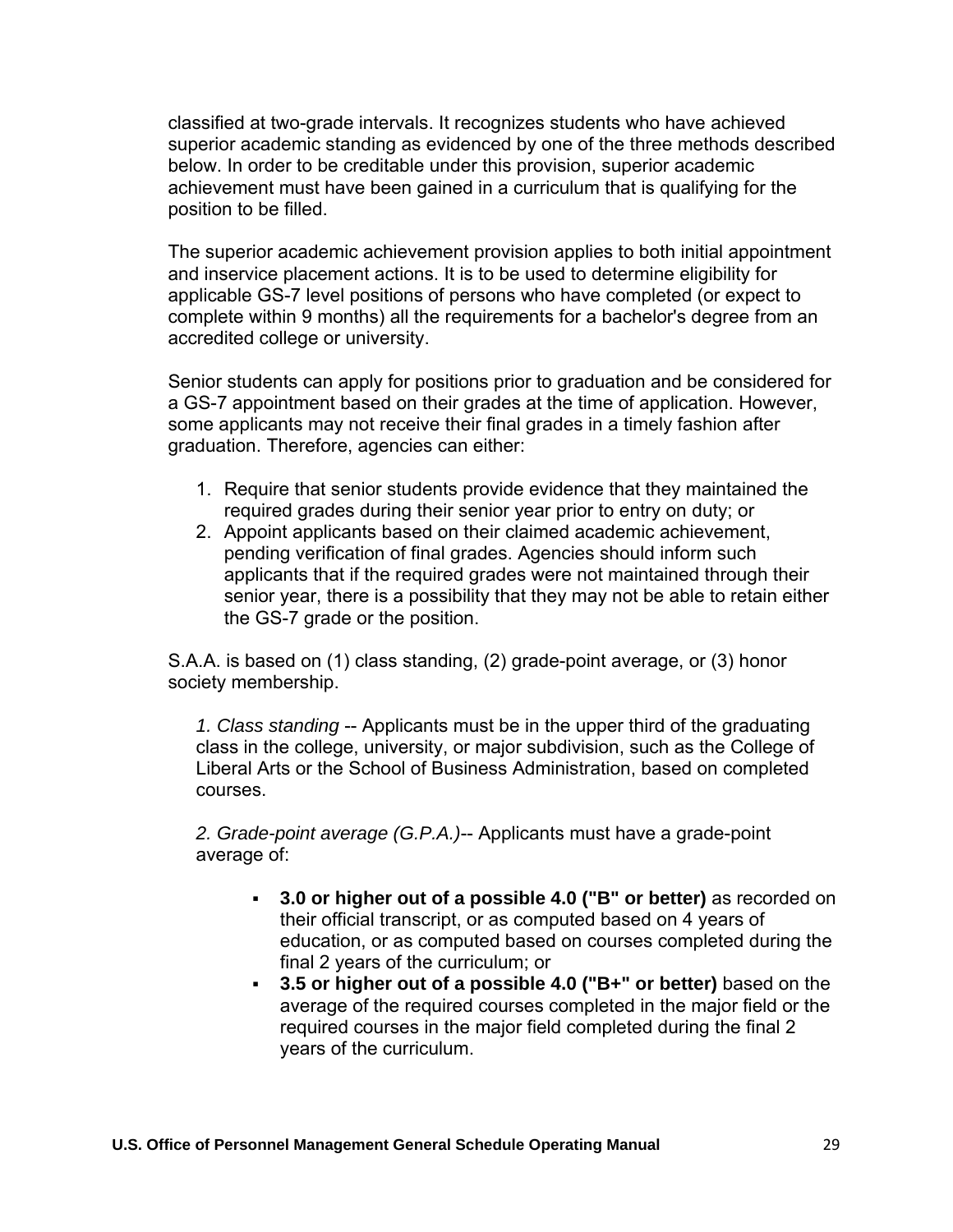Grade-point averages are to be rounded to one decimal place. For example, 2.95 will round to 3.0 and 2.94 will round to 2.9.

The G.P.A should be credited in a manner that is most beneficial to the applicant. For example, applicants may list their G.P.A. as recorded on their final transcript, or they may choose to compute their G.P.A. The specific provisions are detailed below:

- G.P.A. as recorded on the final transcript. The final transcript must cover the period being used to determine G.P.A., i.e., all 4 years or last 2 years.
- G.P.A. including course work after bachelor's degree. Undergraduate course work obtained after an applicant has received a bachelor's degree can be credited in computing the G.P.A. of applicants who need those courses to meet minimum qualification requirements, i.e., the courses are required by the standard or by the individual occupational requirement. They are treated as described in the following example:
	- An applicant for a Biologist position has a bachelor's degree that included no biology course work, but has taken 24 semester hours in undergraduate biology courses after obtaining the bachelor's degree. The grades earned in the biology courses should be included in the computation to determine this applicant's eligibility for GS-7 under the Superior Academic Achievement provision. These courses should be counted in determining (1) the overall grade-point average, (2) the average obtained during the final 2 years of the undergraduate curriculum, and/or (3) the average in the major field of study. For purposes of this example, biology would be considered the major field of study.
- G.P.A. excluding pass/fail courses. Applicants usually cannot claim credit based on their *overall* G.P.A. if more than 10 percent of their total credit was based on pass/fail or similar systems rather than on traditional grading systems. However, if they can document that only their freshman-year courses (25 percent or less of their total credit) were credited on a pass/fail or similar system, they can use their overall G.P.A. to claim Superior Academic Achievement. If 10 percent or fewer credits or only freshman-year courses were based on pass/fail or similar systems, such credits can be ignored and the G.P.A. computed on the graded courses. Applicants can, however, still claim credit based on their last 2 years if 10 percent or fewer credits were based on pass/fail or similar systems. Applicants who cannot claim credit under the G.P.A. requirements may claim credit for superior academic achievement only on the basis of class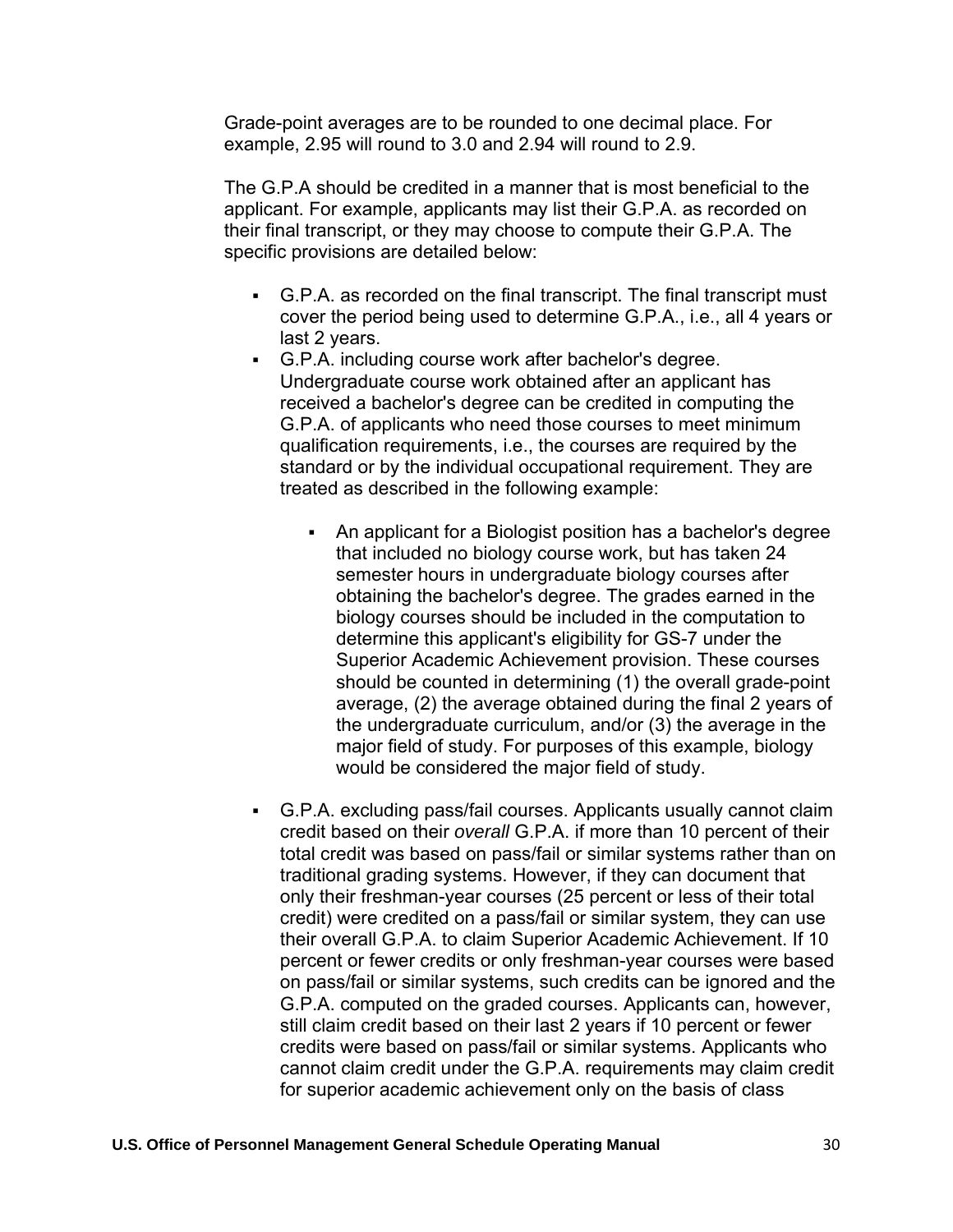standing or honor society membership.

3. *Election to membership in a national scholastic honor society* -- Applicants can be considered eligible based on membership in one of the national scholastic honor societies recognized by the [Association of College Honor](https://www.achshonor.org/) [Societies](https://www.achshonor.org/) listed below. Agencies considering eligibility based on any society not included in the following list must ensure that the honor society meets the minimum requirements of the Association of College Honor Societies. Membership in a freshman honor society cannot be used to meet the requirements of this provision.

Alpha Beta Gamma Alpha Chi Alpha Epsilon Alpha Epsilon Delta Alpha Epsilon Rho Alpha Eta Mu Beta Alpha Iota Delta Alpha Kappa Delta Alpha Kappa Mu Alpha Lamba Delta Alpha Phi Sigma Alpha Pi Mu Alpha Sigma Lambda Alpha Sigma Mu Alpha Sigma Nu Beta Gamma Sigma Beta Kappa Chi Beta Phi Mu Chi Epsilon Chi Sigma Iota Delta Epsilon Sigma Delta Mu Delta Delta Tau Alpha Epsilon Pi Tau Gamma Theta Upsilon Kappa Mu Epsilon Kappa Omicron Nu Kappa Tau Alpha Lambda Iota Tau Lambda Pi Eta Lambda Sigma Mortar Board Mu Kappa Tau National Society of Scabbard and Blade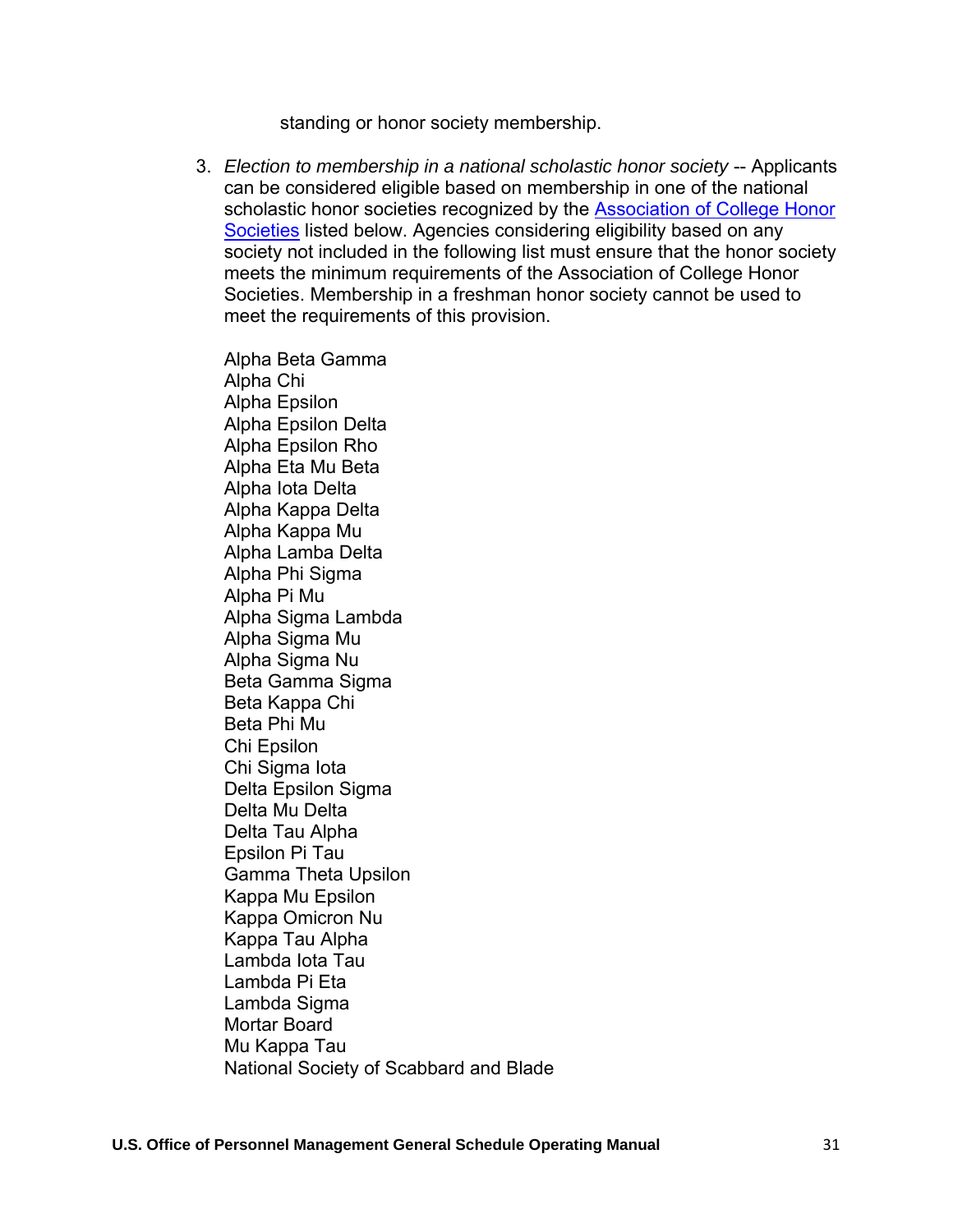NSCS (The National Society of Collegiate Scholars) Omega Chi Epsilon Omega Rho Omicron Delta Epsilon Phi Beta Delta Phi Sigma Phi Sigma Iota Phi Sigma Tau Phi Upsilon Omicron Pi Alpha Alpha Pi Delta Phi Pi Gamma Mu Pi Kappa Lambda Pi Omega Pi Pi Sigma Alpha Pi Tau Sigma Pi Theta Epsilon Psi Beta Psi Chi Rho Chi Sigma Beta Delta Sigma Delta Pi Sigma Lambda Alpha Sigma Lambda Chi Sigma Pi Sigma Sigma Tau Delta Sigma Theta Tau Tau Alpha Pi Tau Beta Pi Tau Sigma Delta Theta Alpha Kappa

Upsilon Pi Epsilon

*g. Interpreting minimum educational requirements* -- Title 5 U.S.C. 3308 permits the establishment of minimum educational requirements only when OPM has determined that the work cannot be performed by persons who do not possess the prescribed minimum education. This includes instances where it would not be cost-effective for an individual to acquire, through on-the-job training, the KSAs and competencies necessary for successful performance of the critical duties within a reasonable period of time. In addition, education is sometimes required by law for a position because of, e.g., the impact on public health and safety or national security.

An agency may prescribe a minimum educational requirement (e.g., coursework) for employment in the Federal competitive service only when a minimum educational qualification is legally required to perform the duties.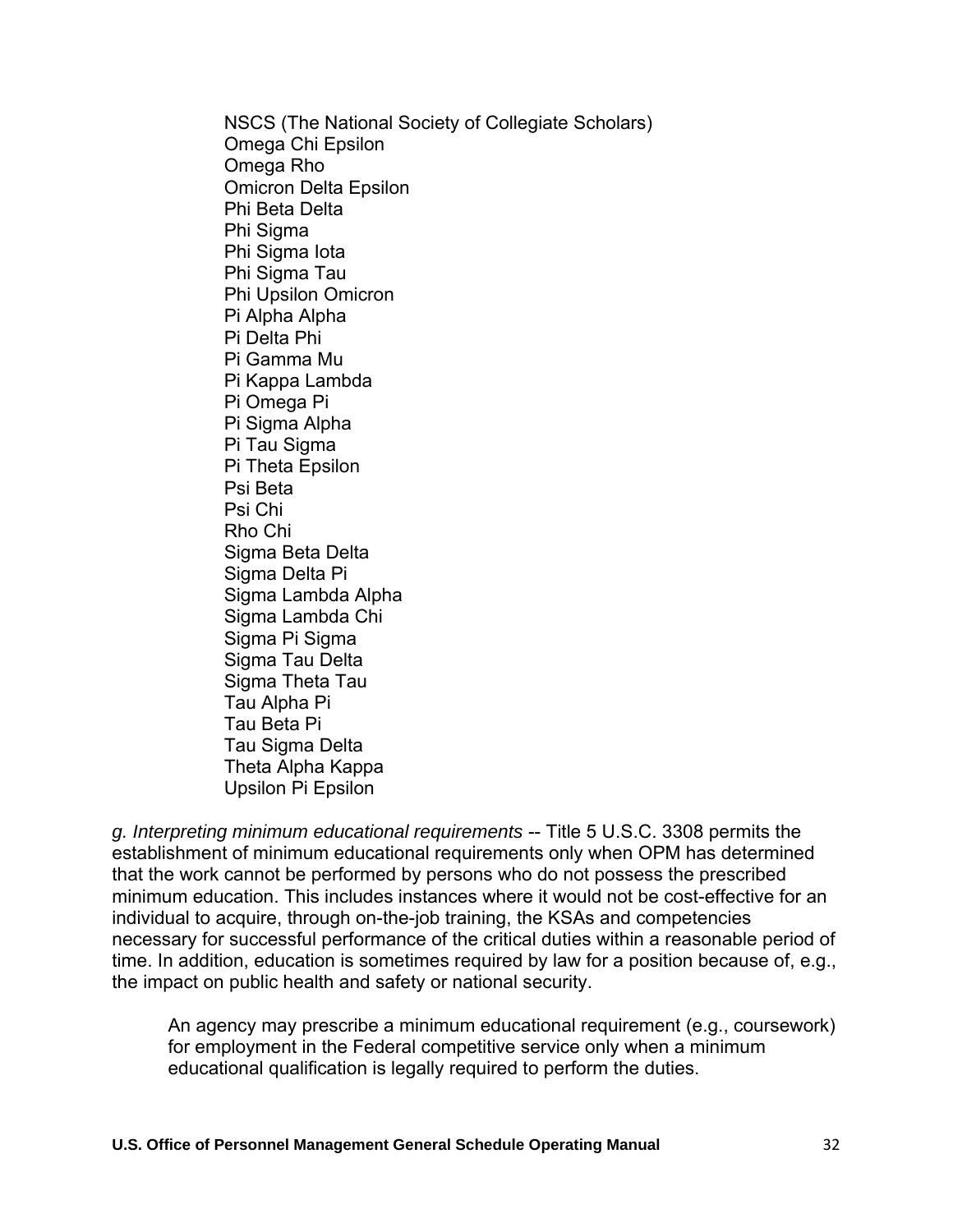An agency may consider education in determining a candidate's satisfaction of a minimum qualification only if the candidate's education directly reflects the KSAs/ competencies necessary to satisfy that qualification and perform the duties of the position and align with job analysis.

The same minimum educational requirements apply to all applicants and employees including employees detailed to an occupational series with minimum educational requirements.

On rare occasions there may be applicants who may not meet exactly the educational requirements for a particular series, but who, in fact, may be demonstrably well qualified to perform the work in that series because of exceptional experience or a combination of education and experience. In such instances, a more comprehensive or holistic evaluation must be made of the applicant's entire background, with full consideration given to both education and experience. To be considered qualified, the applicant's work experience must reflect significant full performance-level accomplishment directly applicable to the position to be filled and be verified by a review of at least two persons (e.g., Human Resources, technical subject matter experts) who have professional standing in the field. Such verification is necessary to ensure that the applicant's background is compared to the appropriate duties and responsibilities required at the full performance level in the occupation. It is important that the comparison be based on a correctly classified position description or on OPM position classification standards or grade level criteria as well as an analysis of the work.

The following are examples of such situations:

- $\circ$  An applicant with a Ph.D. in mathematics applies for a GS-1701, Educational Research Specialist position at the GS-13 grade level. Because the qualification standard for GS-1701 requires courses in education or in a field appropriate to the work of the position, it might appear that this person is not qualified for the GS-1701 position because the applicant's Ph.D. is in mathematics. However, a review of the applicant's 20 years of experience shows that previous positions held include the post of Dean of Academic Affairs at a large university, as well as several years' experience in educational research comparable to the work of the position being filled. In this example, the applicant should be rated qualified, since it is obvious that the lack of the specific educational requirement is more than offset by the long history of successful, highlevel, directly applicable experience.
- $\circ$  An applicant concluded his formal education at the end of the first semester of his senior year to pursue a research opportunity in his major field with a private company. The research led to advancement of the state of the art in his field. The applicant became a permanent employee with the company and worked there for 6 years, advancing to a senior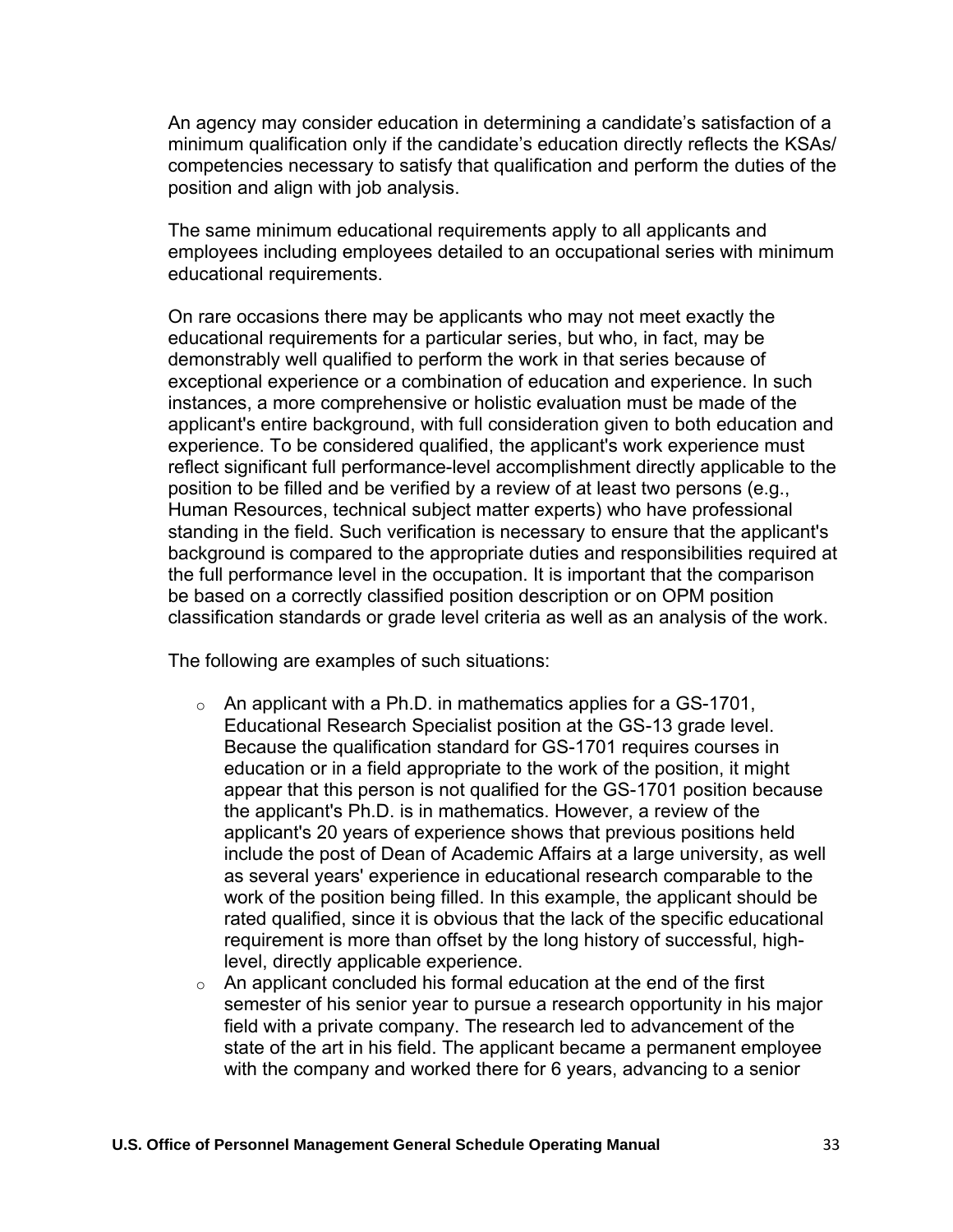position. During this time, the applicant took continuing education courses in his field.

The basic educational requirement specified in a standard is considered to be met if the applicant has (1) successfully demonstrated the ability to perform work at the full performance level in the appropriate professional field, and (2) demonstrated a good knowledge of the specialty field of the position to be filled and the related and underlying discipline comparable to at least a bachelor's degree.

 $\circ$  The qualification standard for the Microbiology Series, GS-403, requires 20 semester hours of microbiology plus 20 semester hours in the physical and mathematical sciences. An applicant has 23 semester hours in microbiology and 17 semester hours in the physical and mathematical sciences.

Since the applicant meets the 20-semester-hour requirement in microbiology, the primary requirement, the 3 hours in excess of 20 can be used to meet the 20-semester-hour requirement in the physical and mathematical sciences.

 $\circ$  An applicant with a B.S. in Occupational Therapy applies for a GS-631, Occupational Therapy position at the GS-13 grade level. Because the qualification standard for GS-631 requires a graduate or higher-level degree appropriate for the occupation, it might appear that this person is not qualified for the GS-631 position because the applicant's Bachelor's level degree. However, a review of the applicant's 15 years of experience shows that previous positions held include direct patient care activities related to the practice of Occupational Therapy, as well as experience in research comparable to the work of the position being filled. The research led to advancements in the field of occupational therapy. The applicant continued to advance their expertise by taking continuing education courses in the field. In this example, the applicant should be rated qualified, since it is obvious that the lack of the specific educational requirement is more than offset by the long history of successful directly applicable experience.

Health care (e.g., Occupational Therapy, 0631; Physical Therapy, 0633; Pharmacy, 0660; etc.) and other occupations where entry level occupational or First-Professional degrees have evolved over time are prime examples where agencies must apply further analysis of applicant credentials and experience to determine if minimum qualifications are met.

The basic educational requirement or individual occupational requirement specified in a standard is considered to be met if an applicant possesses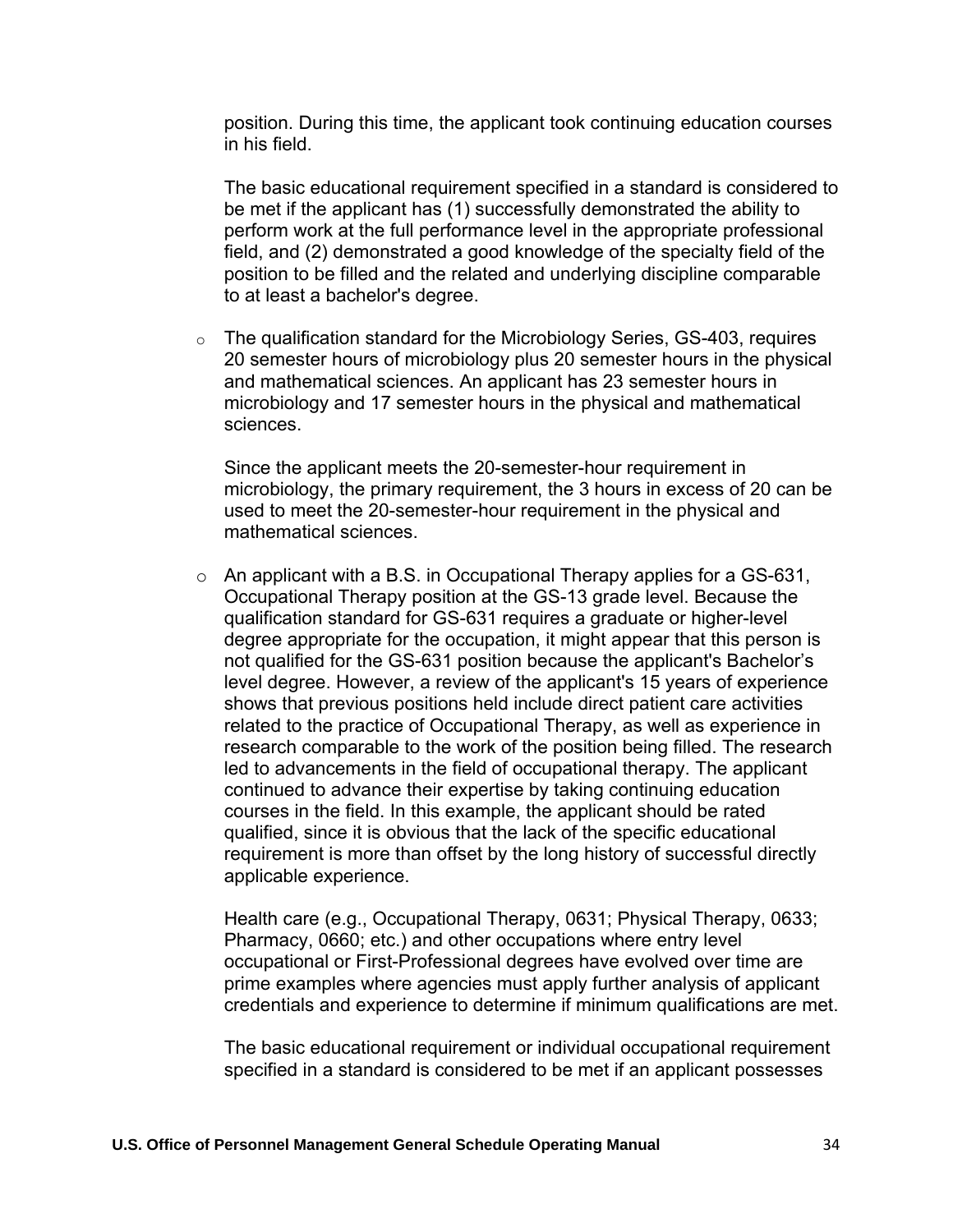the particular education and licensure requirements when they are performing their occupation.

Applicants may also be considered to have satisfied the minimum qualification requirements for a position if they can present evidence that clearly justifies a high evaluation of their competence, such as one of the following:

1. Registration as a professional engineer or architect; or

2. A substantial record of experience, achievement, and publications that demonstrates eminence in the appropriate professional/scientific field.

# **Waiver Request**

Agencies can make minimum qualifications determinations as described above independently without having to request a waiver approval from OPM. An agency waiver may include verifying alternative substitution of a minimum qualifications, but not the omittance of a legal requirement. In cases in which agencies prefer to request a waiver from OPM, agencies may submit a waiver request to qualification standards through their agency Chief Human Capital Officer for OPM's consideration and decision to approve the waiver request. An OPM qualifications waiver may involve complex requests involving unusual scenarios requiring qualifications policy interpretation by OPM. Agency requests to OPM for a waiver must include the following basic information in order to be properly considered:

- a) Request to waive the Individual Occupational Requirements of an OPM Qualification Standard including the rationale or need for the waiver and impact on meeting the agency's mission;
- b) Copies of current official position descriptions with evaluation statements and other related position classification information;
- c) Job Opportunity Announcement;
- d) Job Analysis supporting required knowledge, skills and abilities and/or competencies required;
- e) The Applicants resume and other credentials;
- f) Summary of the assessment approach; and
- g) Required knowledge, skills, and abilities and/or competencies required for performing work.

Requests for waivers of OPM qualification standards should be sent to [fedclass@opm.gov.](mailto:fedclass@opm.gov) An OPM representative will contact you regarding your request. Incomplete requests will be returned to requesting agencies.

## **5. Crediting Combinations of Education and Experience**

Education and experience can be combined to meet the minimum qualification requirements, as allowed in the applicable standard. To combine education and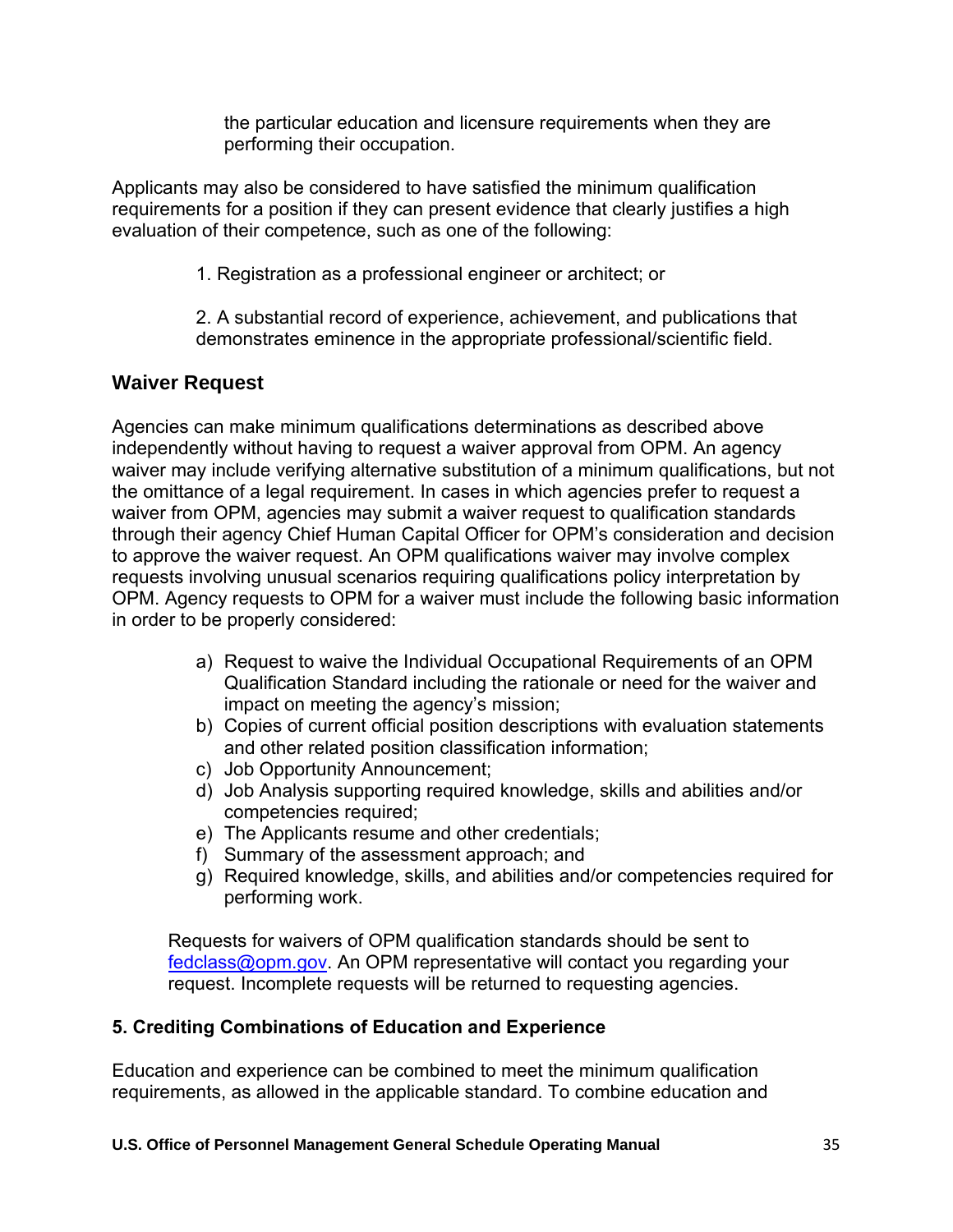experience, determine the applicant's total qualifying experience as a percentage of the experience required for the grade level. Then determine the applicant's education as a percentage of the education required for the grade level. Finally, add the two percentages. The total percentage must equal at least 100 percent to qualify an applicant for that grade level. Th[e group coverage standards](https://www.opm.gov/policy-data-oversight/classification-qualifications/general-schedule-qualification-standards/tabs/group-standards/) contain examples of how to combine education and experience.

*Note that only graduate education in excess of the amount required for the next lower grade level can be combined with the appropriate level of experience to qualify applicants for positions at grades GS-9 and GS-11. For example, if a school's requirement for 1 year of graduate study is 18 semester hours, only graduate education beyond the first 18 semester hours or 27 quarter hours can be combined with GS-7 level experience to qualify for a GS-9 level position. Thus, 9 semester hours of graduate education and 6 months of GS-7 level experience cannot be combined to qualify for a*  GS-9 position.

## **6. Competency-Based Qualification Requirements**

Screening an applicant for minimum qualifications is not the same as assessing applicants for the competencies and proficiency levels necessary to perform the job. Agencies are required to use validated (i.e., job-related) assessment tools when examining applicants for competitive service positions. Assessment tools include, but are not limited to, cognitive ability tests, work samples, situational judgment tests, job knowledge tests, and structured interviews[. OPM's Assessment and Selection](https://www.opm.gov/policy-data-oversight/assessment-and-selection/) webpage contains multiple competency-based assessment options and the [Assessment Decision](https://www.opm.gov/policy-data-oversight/assessment-and-selection/reference-materials/assessmentdecisionguide.pdf) [Guide](https://www.opm.gov/policy-data-oversight/assessment-and-selection/reference-materials/assessmentdecisionguide.pdf) that agencies can use to make assessment decisions.

Job applicants must be assessed appropriately using a passing grade assessment to demonstrate their KSAs/competencies for positions [\(Delegated Examining Operations](https://www.opm.gov/policy-data-oversight/hiring-information/competitive-hiring/deo_handbook.pdf)  [Handbook, Chapter 4\).](https://www.opm.gov/policy-data-oversight/hiring-information/competitive-hiring/deo_handbook.pdf) Assessments tools are effective for determining if job applicants possess KSAs/competencies based on their work, education, or training experiences. Agencies' assessment of applicants may not rely solely on a self-assessment of KSAs/competencies. Applicants should be assessed to determine the quality of their KSAs/competencies aligned with the position as demonstrated by their educational attainment, experience, or a combination of the two.

Agencies must finalize assessment methods and prompts before posting a job announcement. In the "How You Will Be Evaluated section" of the job announcement, the job posting must clearly spell out each assessment hurdle and whether or not they are pass/fail and/or also used for ranking and rating for categories. Applicants must know how they will be evaluated when they apply, and agencies must treat all applicants equally [\(Delegated Examining Operations Handbook, Chapter 3\)](https://www.opm.gov/policy-data-oversight/hiring-information/competitive-hiring/deo_handbook.pdf).

In an effort to enhance competency-based hiring practices agencies may use competency-based approaches for assessing and selecting job applicants. Agencies are required to conduct job analysis as the basis for employment practices in the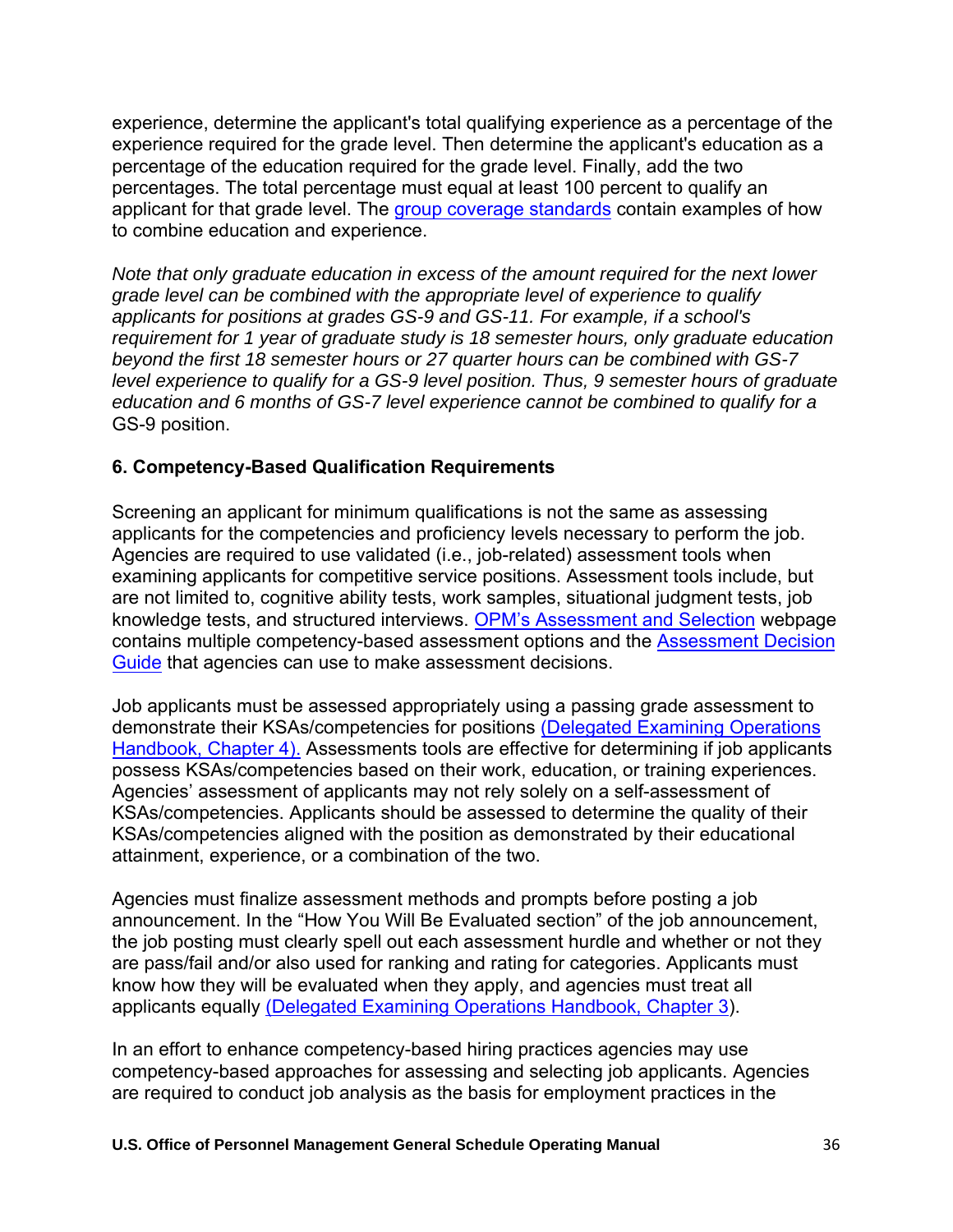Federal Government (5 CFR 300.103). A job analysis is used to identify the competencies and proficiency levels for work. KSAs/competencies identified via job analysis along with proficiency levels can be used to develop competency-based assessments. Competencies may be general (e.g., Problem Solving), meaning they may be required for many occupations, or technical, meaning they are required for a specific occupation. The [Delegated Examining Operations Handbook, Chapter 2](https://www.opm.gov/policy-data-oversight/hiring-information/competitive-hiring/deo_handbook.pdf) provides guidance on conducting a job analysis and identifying proficiency levels for application by agencies to carry out their hiring functions.

OPM develops, for agency use, governmentwide competency models that may be used to conduct job analysis as well as identify competencies for their positions. OPM has been conducting Governmentwide occupational studies using its *Multipurpose Occupational Systems Analysis Inventory - Close-Ended* (MOSAIC) methodology for more than two decades. MOSAIC, a multipurpose, survey-based occupational analysis approach, is used to collect information from incumbents and supervisors on many occupations for a wide range of human resource management functions. Through these studies, OPM has identified the critical competencies and tasks employees need to perform successfully in nearly 200 Federal occupations, as well as for leadership positions. OPM provides agencies with a basis for building integrated human resource management systems that use a common set of tasks and competencies to structure job design, recruitment, qualification and assessment, selection, performance management, training, and career development so that employees receive a consistent message about the factors on which they are selected, trained, and evaluated.

Competency-based qualifications approaches incorporate required proficiency levels for competencies that may be used to qualify talent. Agencies can identify through a job analysis and following the guidance in the Delegated Examining Operations Handbook, [Chapter 2,](https://www.opm.gov/policy-data-oversight/hiring-information/competitive-hiring/deo_handbook.pdf) KSAs/competencies for their positions. OPM provides tools and resources for agencies to develop and implement competency-based qualification requirements. OPM will continue work with agencies to ensure they have the rights policy, tools, and guidance to employ competency-based assessments and practices. This is part of a larger OPM effort to revise the way OPM establishes qualification requirements to encourage agencies to measure the critical competencies required to perform effectively in Federal occupations and to transition Federal agencies to use competency-based assessments in the hiring process.

Competency-based qualifications may be used for minimum qualifications screening and subsequent assessments, which represents two separate steps in the examining process. Screening for minimum qualifications is usually the first hurdle in the selection process

When using competency-based qualifications, applicants are required to meet the proficiency level on all required competencies through various means, including experience, education, or training. If any applicant fails to meet the required proficiency level on any of the competencies through any assessment even after the minimum qualifications step but before the certificate is issued, the applicant is ineligible and is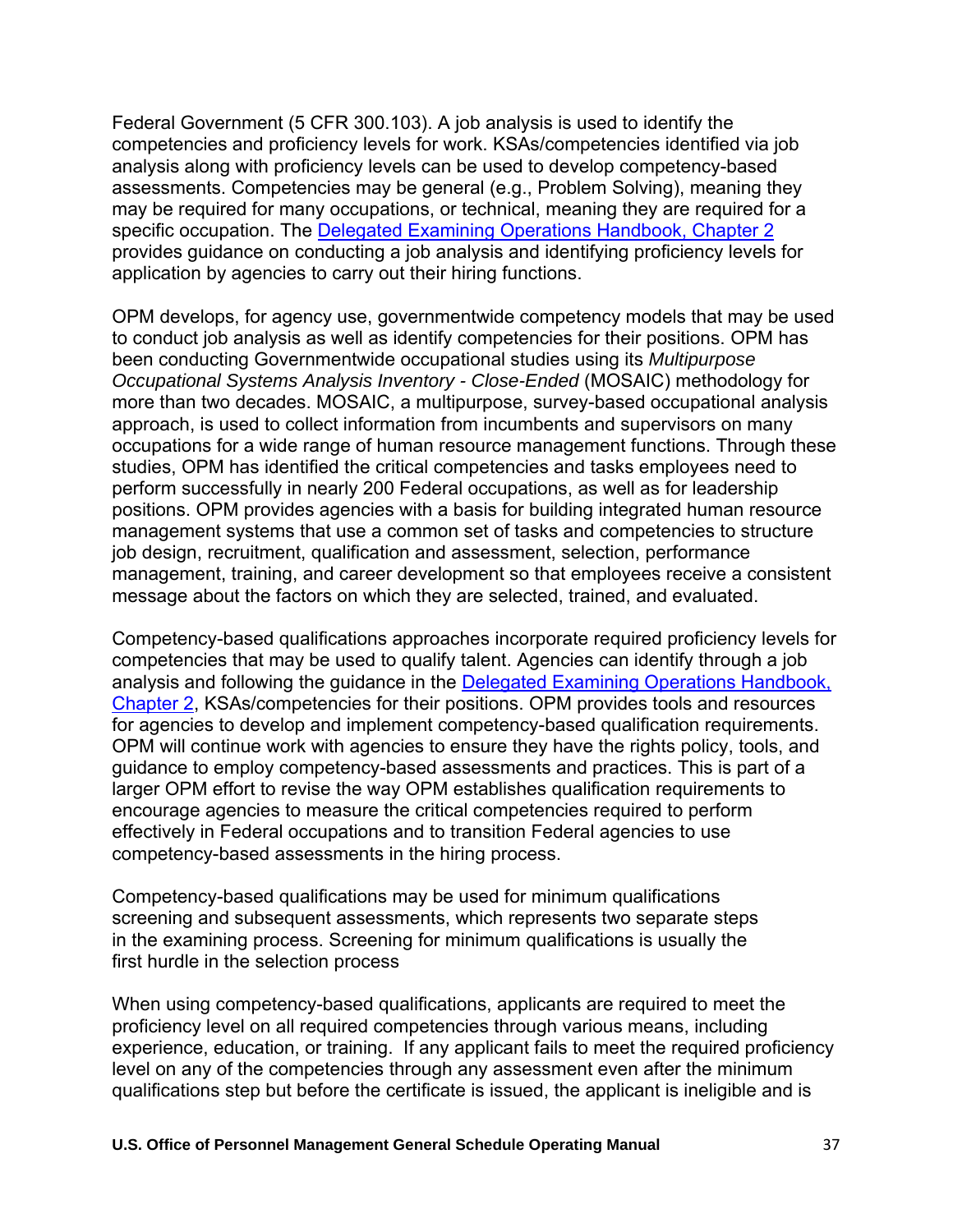automatically disqualified from further consideration for the position [\(Delegated](https://www.opm.gov/policy-data-oversight/hiring-information/competitive-hiring/deo_handbook.pdf) [Examining Operations Handbook, Chapter 4\).](https://www.opm.gov/policy-data-oversight/hiring-information/competitive-hiring/deo_handbook.pdf)

Competency-based qualification requirements may be used in conjunction with the appropriate individual and/or group qualification standard. However, the use of competencies and proficiency levels are mandatory when using competency-based approaches to determine if applicant's meet qualification requirements.

# **7. Using Selective Factors**

It is critical that agencies clearly and adequately identify the requirements of a position in the job announcement so that applicants understand the basis on which their application will be evaluated. In most instances, this explicit description of required general or specialized experience in the job announcement will ensure that applicants possess the necessary KSAs/competencies to perform the work of a position. (See **3***[\(c\).](https://www.opm.gov/policy-data-oversight/classification-qualifications/general-schedule-qualification-policies/#e3c)*)

There are some positions, however, where specific qualifications are absolutely required because a person cannot perform successfully in the position without such qualifications. These can include requirements for specific KSAs/competencies or Federal or State requirements for licensure or certification. In such instances, it may be appropriate to consider the use of selective factors. A selective factor becomes part of the minimum requirements for a position, and applicants who do not meet it are ineligible for further consideration. A selective factor can be used for positions at any grade level where its use would be appropriate.

The use of selective factors is especially helpful in situations where an agency uses an OPM list of eligibles, since individuals on the register would meet the requirements of the published qualification standard, but might not meet any additional, agency-specific requirement(s). Their use would also be helpful in those situations in which an agency has a nationwide job announcement, but has a special requirement for positions in a particular location because a duty performed is not routinely associated with the occupation, e.g., a contact representative position that requires fluency in Spanish.

If an agency wishes to use a selective factor when filling a vacancy through use of a civil service list of eligibles, it must complete a request and provide justification for the examining office's consideration and approval. The request should list the selective factor(s), include the position description, job analysis, or other official communication describing the duties and responsibilities of the position, and describe why selective factors are necessary for successful performance.

Selective factors cannot (1) be so narrow that they preclude from consideration applicants who could perform the duties of the position, (2) require KSAs/competencies that could be learned readily during the normal period of orientation to the position, (3) be so specific as to exclude from consideration applicants without prior Federal experience, or (4) be so restrictive that they run counter to the goal of placing applicants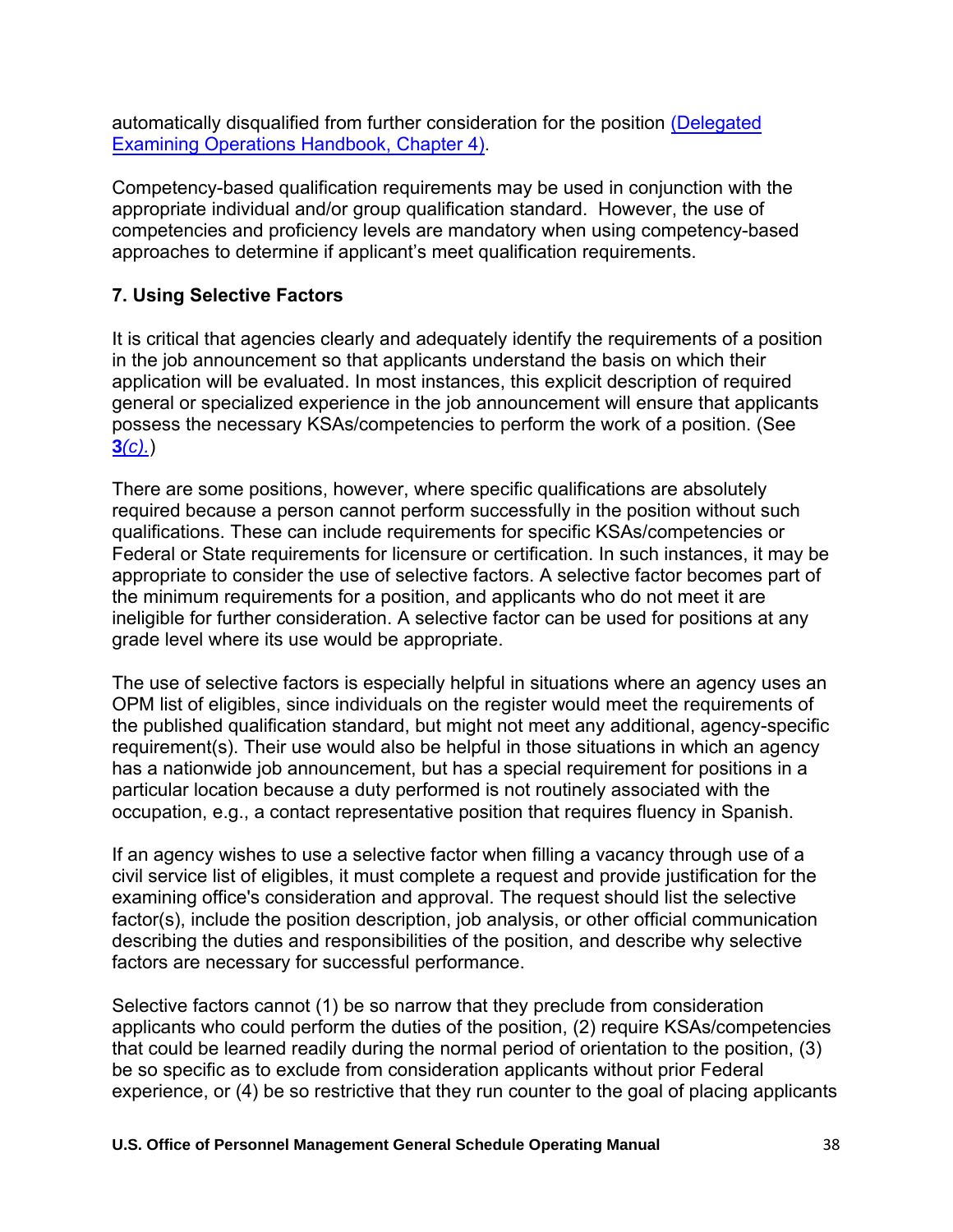from priority placement lists established to assist in the placement of employees affected by reductions in force.

It is essential that any selective factors used in filling a particular vacancy be included in the job announcement. Agencies cannot require applicants to meet selective factors that were not established prior to advertising a position, nor can they require selective factors that were not made known to applicants. This disclosure in the job announcement must include as well how agencies will assess applicants for selective factors.

The KSAs and competencies gained from experience and education may be used as selective factors in accordance with the following instructions:

- a. *Experience* -- Agencies can request that examining offices honor selective factors that could have been acquired only through experience where the position requires program, regulatory, and/or procedural knowledge, such as knowledge of personnel, budget, laboratory, or purchasing procedures. Education alone may not have provided all the KSAs/competencies required for such a position; however, education supplemented by work such as internships, field work, and cooperative education that provided the program, regulatory, or procedural knowledge may be qualifying for the position. It is important to note that agencies cannot make experience requirements so specific that only employees of the agency could meet the minimum requirements, as this would inappropriately restrict competition.
- b. *Education* If the applicable standard allows for qualifying either on the basis of experience and/or education, an agency cannot require that applicants qualify on the basis of education only. However, the restriction in title 5 U.S.C. 3308 does not preclude agencies from evaluating an applicant's education to determine if it provided the KSAs/competencies required to meet selective or quality ranking factors. Additionally, agencies can request that consideration be limited to fields of study that provide the specific KSAs/competencies for a particular position when considering the qualifications of individuals applying on the basis of education. (For example, an agency has a vacancy for a physicist position specializing in a branch of solid-state physics).

## **8. Using Quality Ranking Factors**

Agencies can request quality ranking factors to help determine which of the basically qualified applicants are likely to be better qualified for a position. Quality ranking factors are KSAs/competencies that could be expected to significantly enhance performance in a position, but, unlike selective factors, are not essential for satisfactory performance. (For example, skill in public speaking might be used as a quality ranking factor for a position in an organization where policy changes are communicated to the public in several ways, and oral communication is one of the ways.) Applicants who possess the quality ranking factors can be ranked above those who do not, but no one can be rated ineligible solely for failure to possess a quality ranking factor.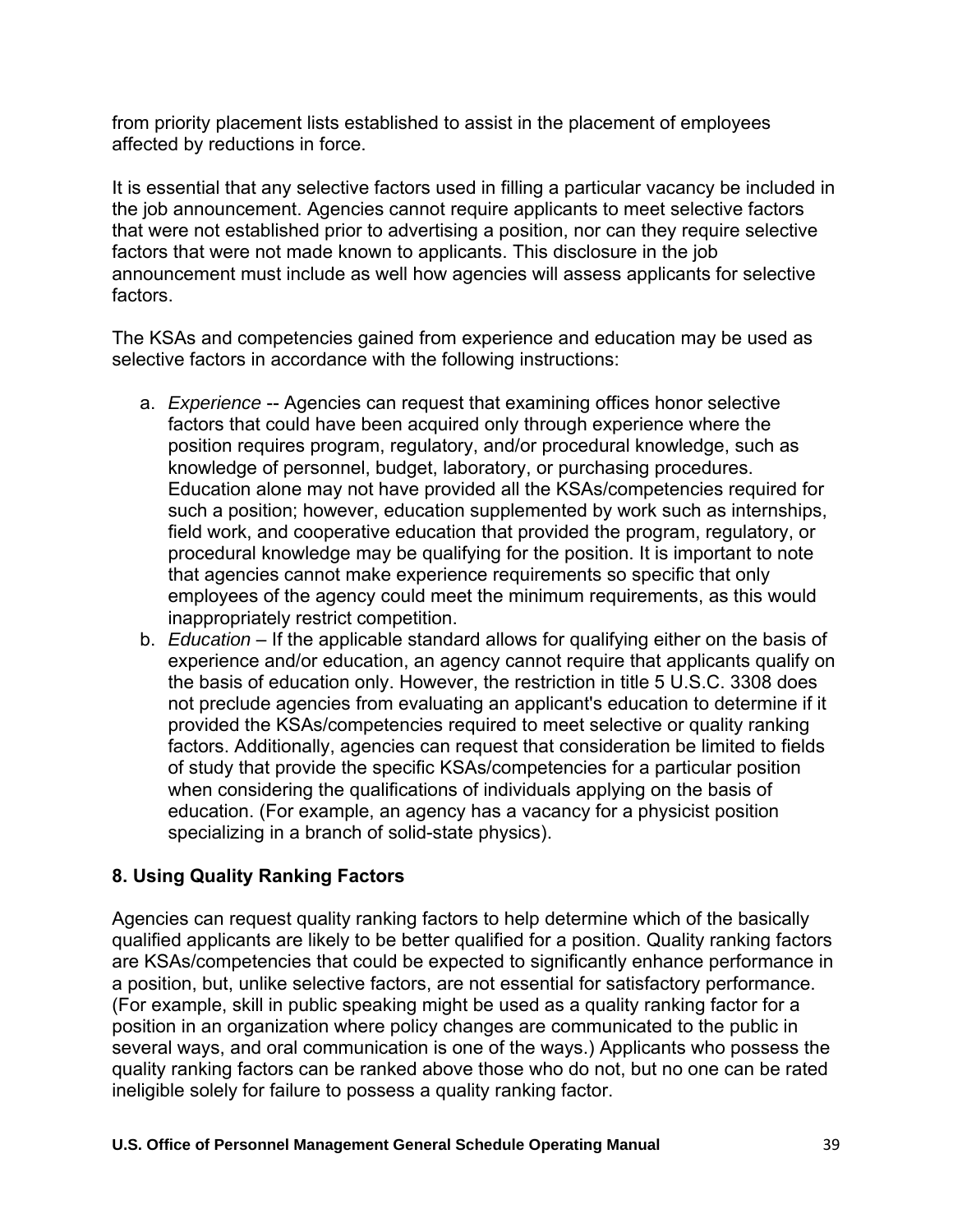The KSAs/competencies used as quality ranking factors may have been obtained through either experience or education. Therefore, relevant academic courses can provide evidence of possession of quality ranking factors even for occupations where their use as selective factors is prohibited by title 5 U.S.C. 3308. This would be particularly true at entry grade levels where many applicants may not possess experience that demonstrated the applicable KSAs/competencies. For example, a budget analyst position may involve duties such as determining whether the budget requests of several divisions in an agency are justified based on economic forecasts. While no particular courses are required for basic eligibility as a budget analyst, for applicants who meet the minimum qualification requirements on the basis of education, courses such as business administration, finance, or economics might reasonably be expected to enhance performance in the position.

## **9. Special Inservice Placement Provisions**

Inservice placement applicants may meet minimum qualification requirements based on education (including superior academic achievement) and/or experience, as specified in the appropriate qualification standard. To qualify, they must usually have the same level and type of experience or education that is required for initial appointment. However, there are some special provisions, as follows:

- a. *Minimum educational requirements* -- When there is a change to or addition of minimum educational requirements to an occupational series, Federal employees currently classified to that series do not have to meet the new educational requirements. (Also see *(b)* below.)
- b. *The "add-on rule"* -- If an employee qualified for his or her current position by meeting the provisions of the appropriate standard (either an OPM standard or an agency-modified standard, as described in *(c)* below), the agency need only add on the difference between the length of experience required for the current position and the length of experience required for the proposed position. For example, a GS-2 employee in a clerical position qualified for his or her current position on the basis of high school graduation. The employee would be eligible for promotion to GS-3 after 3 months of employment since the difference between the experience requirements for GS-2 (3 months) and the experience requirements for GS-3 (6 months) is 3 months. Note that at the GS-2 level, a high school diploma is credited the same as 3 months of experience.

The "add-on rule" can be used even when the current and proposed positions are classified in different series if the level and quality of the experience required for the two series are not significantly different. The "add-on rule" can be used for any inservice placement action; however, the following restrictions apply:

 $\circ$  If minimum educational requirements have been established or changed for an employee's former series, the "add-on rule" can be used to return the employee to that series only if: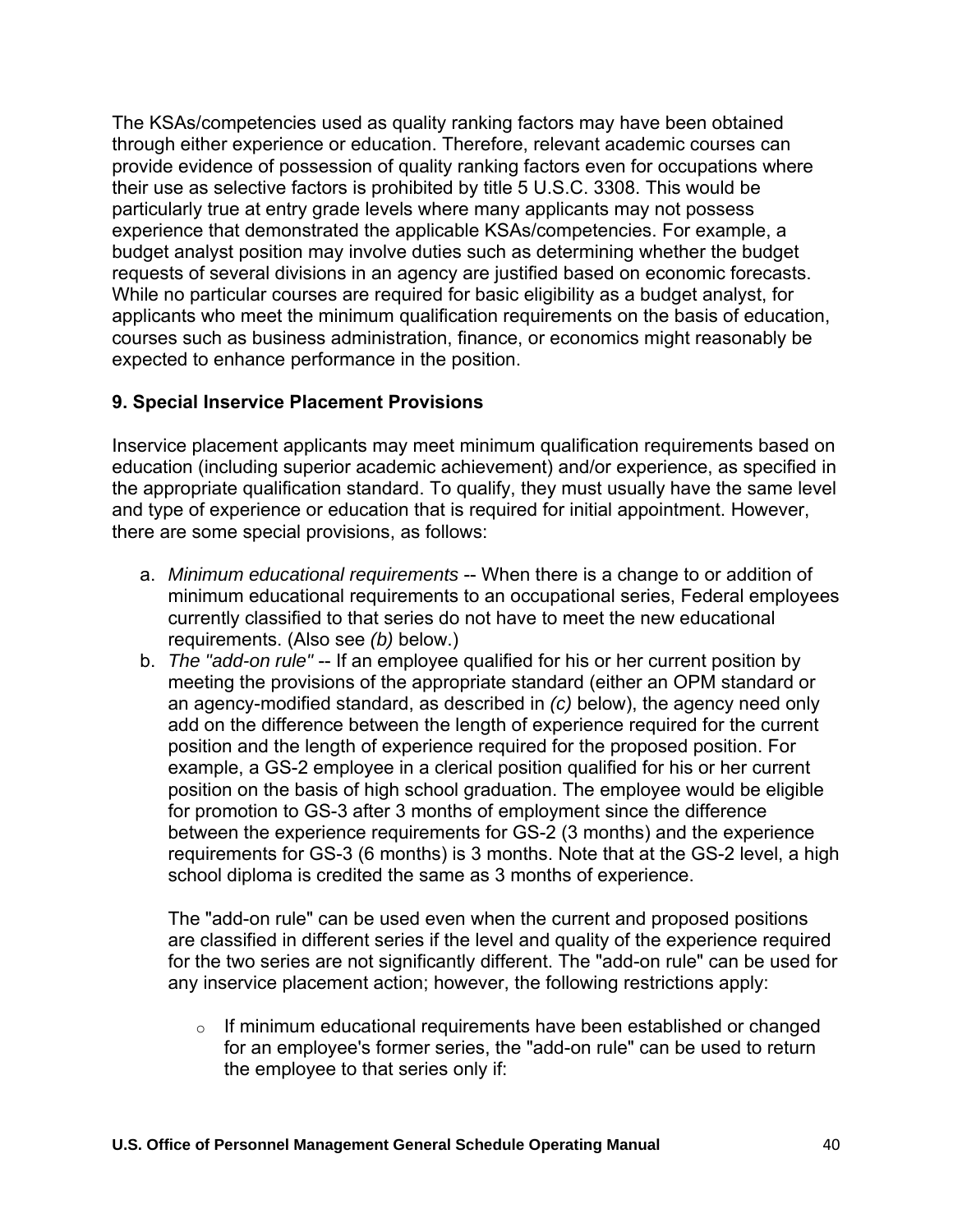- 1. The employee has maintained current occupational knowledge through employment or education and meets any licensure or certification requirements; and
- 2. Comparison of the position descriptions or other documentation of work performed shows clearly that the employee's former position included all the basic duties of the position to be filled and provided the knowledge, skills, abilities (KSAs)/competencies necessary to perform the duties of the new position. (This is particularly important when a minimum educational requirement has been added to an occupational series that did not have one when the employee served in it. In that instance, some positions formerly classified in the series may not have required full occupational knowledge and are now classified in a different series.)
- $\circ$  If an employee has been placed in a position based on waiver of qualification requirements, the "add-on rule" does not apply, since the waiver provisions are normally applicable to that position only.
- c. *Modifying experience requirements for certain inservice placement actions* -- An agency may determine that an individual can successfully perform the work of a position even though that person may not meet all the requirements in the OPM qualification standard. In that situation, agencies are authorized to modify OPM qualification standards for reassignments, voluntary changes to lower grades, transfers, reinstatements, and repromotions to a grade not higher than a grade previously held when the applicant's background includes related experience that provided the KSAs/competencies necessary for successful job performance. This authority should be used only when there is a reasonable likelihood that the employee will successfully make the transition to the new position and cannot be used for directed reassignments to positions in which an employee obviously would not be able to perform the work.

This authority is **not** to be used for placement to a higher grade, except where the employee previously held a position at that grade or higher-grade levels.

This authority can be used to place an employee in a position with greater promotion potential than the position currently or previously held. If an agency's merit promotion plan requires employees to compete for the position, the agency must specify in the job announcement the qualification requirements to be met. The experience accepted as qualifying should equip the employee to meet the critical elements set out in the performance standard for the position. This provision does not authorize agencies to disregard minimum educational, licensure, or certification requirements in OPM standards.

The agency's use of a modified standard should be documented sufficiently to show that it was intentional, and that the assignment did not result from misinterpretation of the OPM standard. When an employee has been placed in a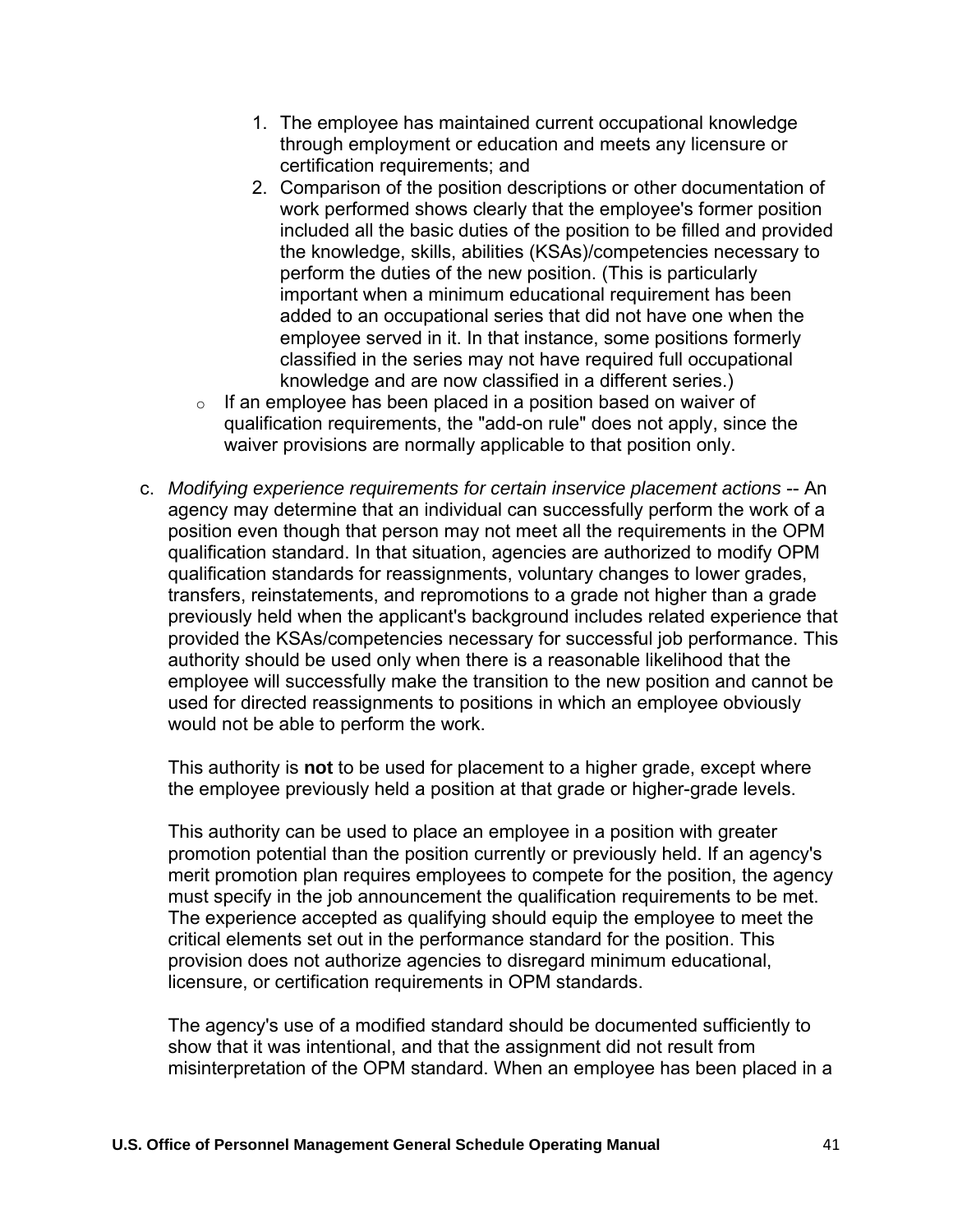position based on modification of a qualification standard under this provision, the "add-on rule" may be applied in any subsequent inservice placement action.

- d. *Experience level required for promotion in one-grade interval series.* In a onegrade interval series, experience at the second lower grade level can be credited when there is no position in the normal line of progression that is one grade lower than the position being filled. When this provision is used for promotions requiring competition under the agency's merit promotion plan, the fact that employees can qualify with at least 1 year at either the next lower level or the second lower level must be stated in any job announcement. (Also see p. II-9, **3***[\(o\)](https://www.opm.gov/policy-data-oversight/classification-qualifications/general-schedule-qualification-policies/#e3o)*).
- e. *Crediting education or training for promotion* -- Education or training can be credited as experience towards promotion for employees who are detailed or are granted leave without pay for the purpose of obtaining specialized knowledge and skills. The agency must determine that the education or training contributes materially to the competence of the employee in his/her work and that the employee possesses the knowledge, skills, and abilities (KSAs)/competencies needed for successful performance in the position to be filled. This education cannot be credited again towards meeting the basic educational requirements in a standard. (See **3***[\(i\)](https://www.opm.gov/policy-data-oversight/classification-qualifications/general-schedule-qualification-policies/#e3i)*)

### *10.* **Other Requirements or Provisions**

a. *Citizenship* -- Agencies must adhere to the following restrictions regarding United States citizenship when evaluating persons seeking Federal civil service employment:

-- Executive Order 11935, which requires citizenship for the competitive civil service, i.e., only a United States citizen or national may be appointed to the competitive service. This requirement applies to all types of appointments. In noncompetitive conversions from the excepted service, the citizenship requirement must be met as of the effective date of the action. (A national is a person who owes allegiance to or is under the protection of a nation, but is not a citizen or subject. However, a native is typically born in the particular place.) Natives of the following areas are United States citizens: Guam, Northern Mariana Islands, including Saipan, Rota, and Tinian; Puerto Rico; and the Virgin Islands of the United States, including St. Croix, St. Thomas, and St. John. At present, only natives of American Samoa and Swains Island are nationals of the United States;

-- The annual Treasury, Postal Service, and General Government Appropriation Act ban on paying aliens from many countries; and

-- The immigration law ban (title 8 U.S.C. 1324a) on employing aliens, unless they are lawfully admitted for permanent residence or otherwise authorized to be employed.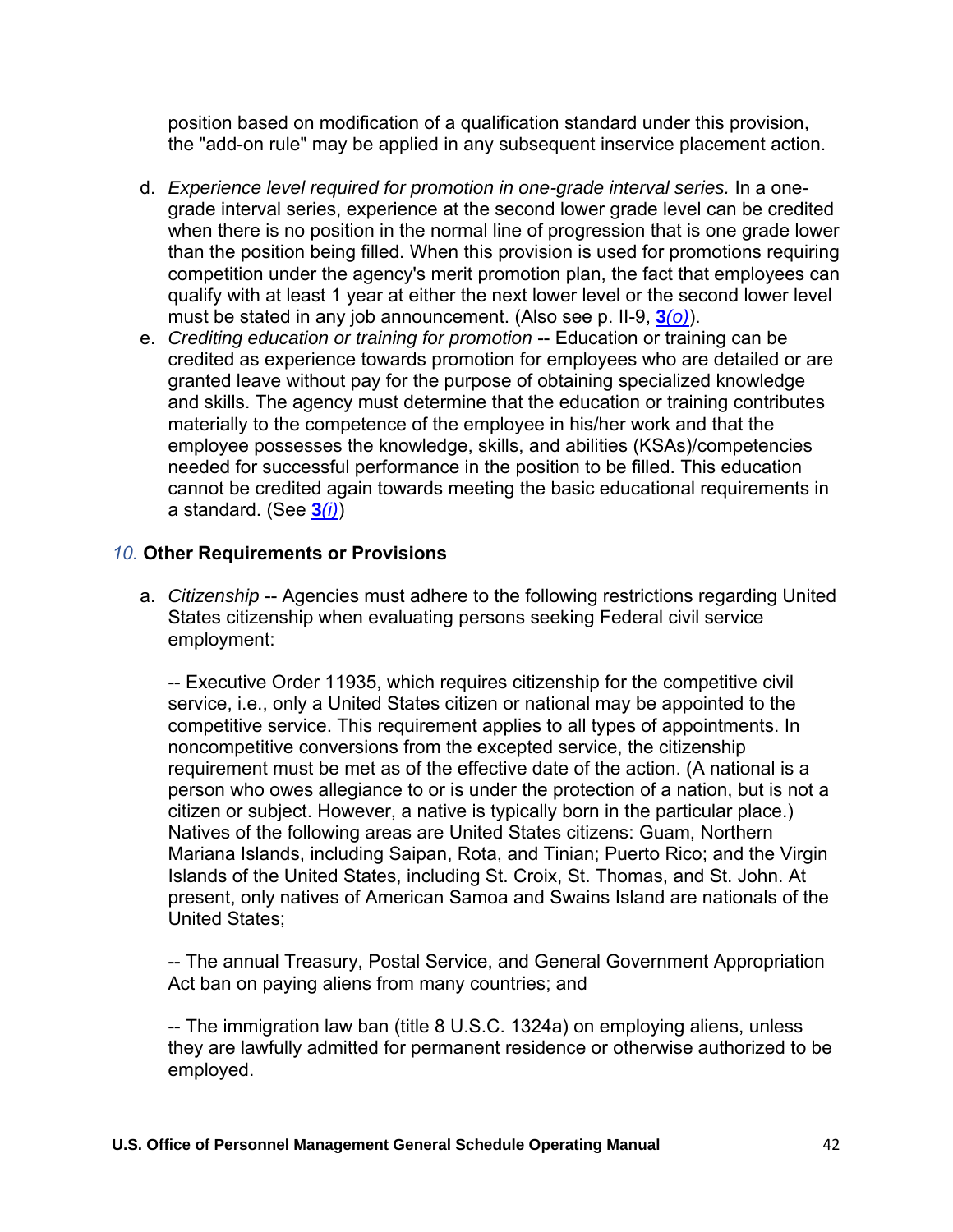In specific cases, OPM may authorize the appointment of aliens to competitive service jobs to promote the efficiency of the service, as an exception to the Order, and to the extent permitted by law.

Each agency is responsible for applying any additional citizenship restrictions or exceptions that are authorized by its own enabling and appropriation statutes.

b. *[Medical/Physical](https://www.opm.gov/policy-data-oversight/classification-qualifications/general-schedule-qualification-policies/)* -- The basis on which agencies may establish specific medical standards or physical requirements is discussed in 5 CFR 339. In general, there must be a direct relationship between the medical standard or physical requirement and the actual duties of the position being filled. Failure to meet an established medical standard or physical requirement means that the individual is not qualified for the position *unless* there is sufficient evidence that he or she can perform the duties of the position safely and efficiently despite a condition that would normally be disqualifying. Agencies must provide reasonable accommodation to qualified individuals with disabilities in accordance with Equal Employment Opportunity Commission regulations.

Positions with sedentary, light, or moderately active duties are covered by the following medical standard:

Applicants must be physically and mentally able to perform efficiently the essential functions of the position, with or without reasonable accommodation, without hazard to themselves or others. Depending on the essential duties of a specific position, usable vision, color vision, hearing, or speech may be required. However, in most cases, a specific physical condition or impairment will not automatically disqualify an applicant for appointment. The loss or impairment of a specific function may be compensated for by the satisfactory use of a prosthesis or mechanical aid. Reasonable accommodation, in accordance with title 29 CFR 1613.704, must also be considered in determining an applicant's ability to perform the duties. Also, all positions involving Federal motor vehicle operation carry the additional medical requirements specified in *(f)* below.

Positions with specific medical requirements and that involve arduous/hazardous duties or require a high standard of human reliability are identified in the Medical [Requirements](https://www.opm.gov/policy-data-oversight/classification-qualifications/general-schedule-qualification-policies/tabs/medical-requirements/) section. For such positions, the medical requirements are based on the arduous or hazardous nature of the duties typically performed in most of the positions covered. However, since individual positions may not include all such duties, a physical condition or impairment may be disqualifying for employment only if there is a direct relationship between the condition and the nature of the duties of the specific position to be filled. In some instances, a physical impairment will not disqualify an applicant for appointment if the condition is compensated for by a satisfactory prosthesis, mechanical aid, or by reasonable accommodation. Also, all positions involving Federal motor vehicle operation carry the additional medical requirements specified in *[\(f\)](https://www.opm.gov/policy-data-oversight/classification-qualifications/general-schedule-qualification-policies/#e9f)* below.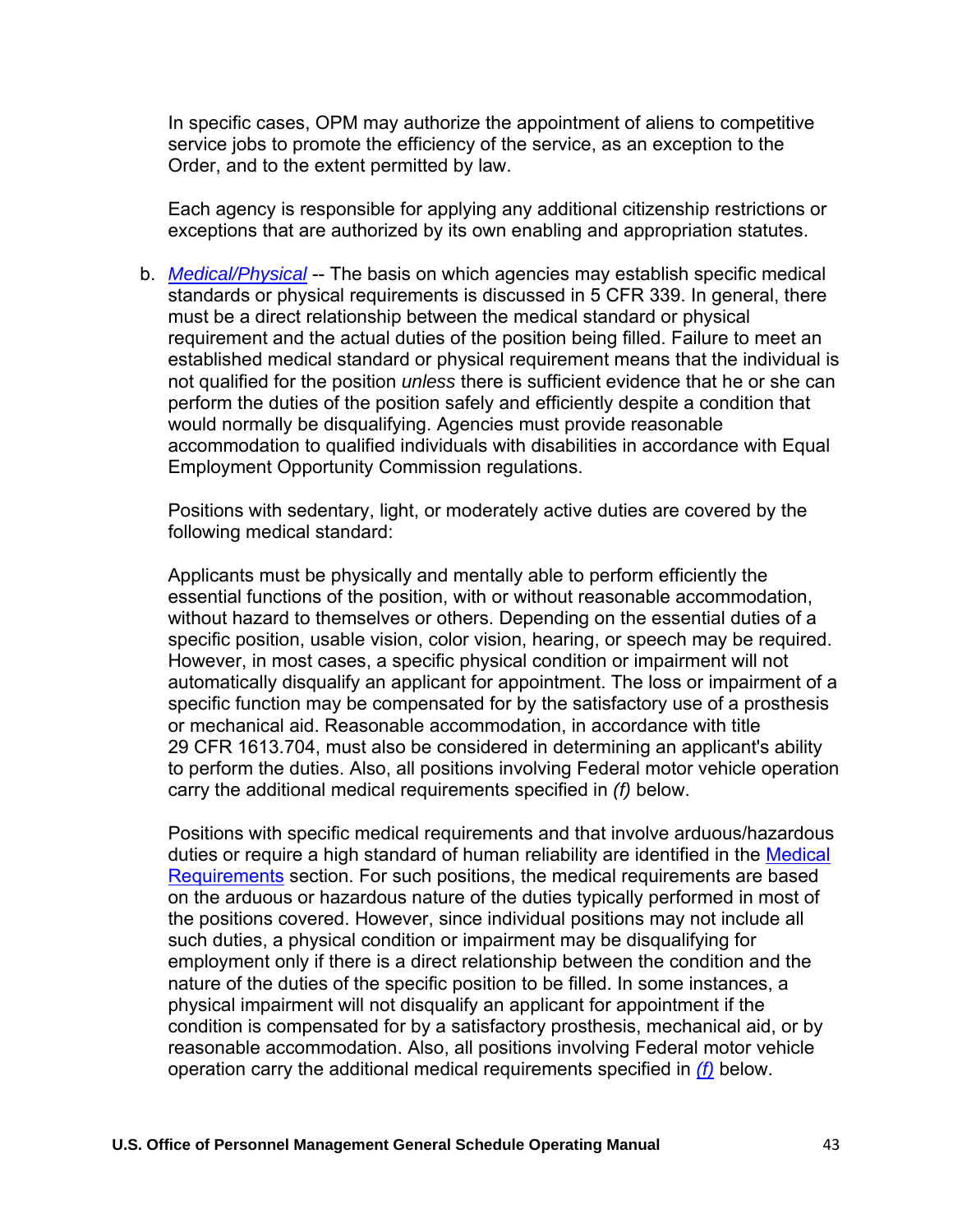c. *Age* -- *(1) Minimum entry age requirements.* Under 5 U.S.C. 3301, OPM is authorized to establish standards with respect to a minimum entry age that applicants must meet to be admitted to or rated in examinations. A minimum age requirement ensures that applicants have the maturity necessary for successful job performance and that Federal Government hiring practices are not in conflict with the general objective of encouraging students to complete their basic education. Minimum entry age requirements must be waived for persons entitled to veterans preference, unless OPM determines that such an age restriction is essential for performance of the duties of the position.

Generally, unless a different minimum entry age is contained in the standard or examination announcement for a particular position, applicants for any position in the competitive service must be (1) at least 18 years old, or (2) at least 16 years old *and:*

- Have graduated from high school or been awarded a certificate equivalent to graduating from high school; or
- Have completed a formal vocational training program; or
- Have received a statement from school authorities agreeing with their preference for employment rather than continuing their education; or
- **Be currently enrolled in a secondary school and either work only during** school vacation periods or work part-time during the school year under a formal student employment program.

Applications may be considered from individuals who meet one of the above conditions and will reach the age of 16 prior to or on the date they report to work.

Title 5 U.S.C. 3307 authorizes the Secretary of the Interior to establish the minimum age requirement for initial appointment to U.S. Park police positions.

In addition to the above, agencies must observe the provisions of the Fair Labor Standards Act, as well as Federal, State, and local laws that relate to the employment of minors in hazardous positions or in positions requiring the use of firearms.

*(2) Maximum entry age restrictions.* Title 5 U.S.C. 3307(a) prohibits the establishment of a maximum entry age for Federal positions, except as provided below. The prohibition against establishing maximum entry age limits applies to noncompetitive actions as well as to competitive appointments, to the excepted as well as to competitive services, and to all agencies, including OPM. Consequently, agencies cannot apply a maximum entry age limit under merit promotion procedures or in selection through any type of noncompetitive action, except as provided in the applicable Sections of the United States Code. There are no maximum entry age restrictions for most positions in the competitive service, except as follows: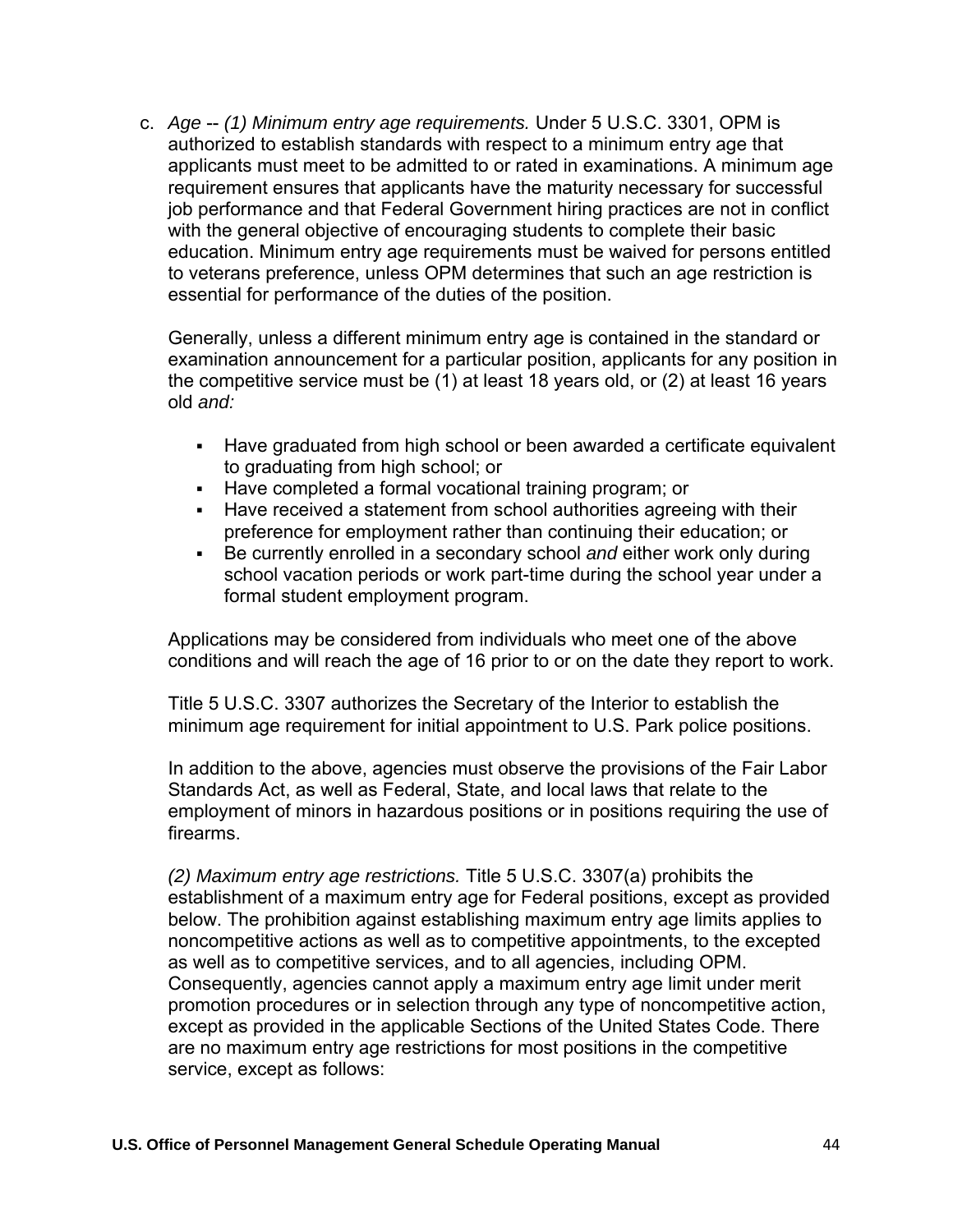- Title 5 U.S.C. 3307, authorizes the Secretary of Transportation and the Secretary of Defense to establish a maximum entry age for original appointment to air traffic controller positions in their respective Departments. The Secretary of the Interior is authorized to establish a maximum entry age for original appointment to U.S. Park police positions. The head of any agency is authorized to establish a maximum entry age for original appointment to positions of law enforcement officers or firefighters; and
- Title 29 U.S.C. 633a permits agencies to establish a maximum age requirement only in instances where they have proven to the Equal Employment Opportunity Commission that age is a bona fide occupational qualification necessary for the performance of the duties of a particular position.

Maximum age restrictions established under 29 U.S.C. 633a or under the special authorities in 5 U.S.C. 3307 are not waived for persons entitled to veterans' preference.

- d. *Written and performance tests* -- Occupational series/positions with written and/or performance [test](https://www.opm.gov/policy-data-oversight/classification-qualifications/general-schedule-qualification-policies/tabs/test-requirements/) requirements are identified in the section entitled test [requirements.](https://www.opm.gov/policy-data-oversight/classification-qualifications/general-schedule-qualification-policies/tabs/test-requirements/) Written and performance tests are to be used as follows:
	- **Initial appointments -- Tests are required for some occupational series,** either for all applicants or for those applicants who do not meet specific requirements indicated in the standard. If a test is required, applicants who are subject to that test must pass or have previously passed it to be eligible for initial appointment. This includes competitive appointments, and appointments under most noncompetitive appointing authorities.
	- *Inservice placement -- (1) Tests required by OPM.* There are a few occupational series for which a test is required by OPM for inservice placement. For such series, agencies must use and applicants must pass the appropriate OPM test. Occupational series with such requirements are also identified in the [Test Requirements](https://www.opm.gov/policy-data-oversight/classification-qualifications/general-schedule-qualification-policies/tabs/test-requirements/) section.

*(2) Tests required by agencies.* For positions for which OPM does not require a test, agencies may develop and use tests without OPM approval, as long as the test is part of a comprehensive set of assessment procedures used in ranking employees. The use and appropriateness of such tests are the responsibility of the agency. Agencies cannot, however, use existing OPM tests for such positions, unless specific approval has been received from OPM.

*(3) How inservice applicants can be examined.* In occupations other than those where OPM requires a test for inservice placement, if an agency prefers to use alternatives to testing (e.g., evaluation of training and experience, interview, performance appraisal) to measure qualifications, it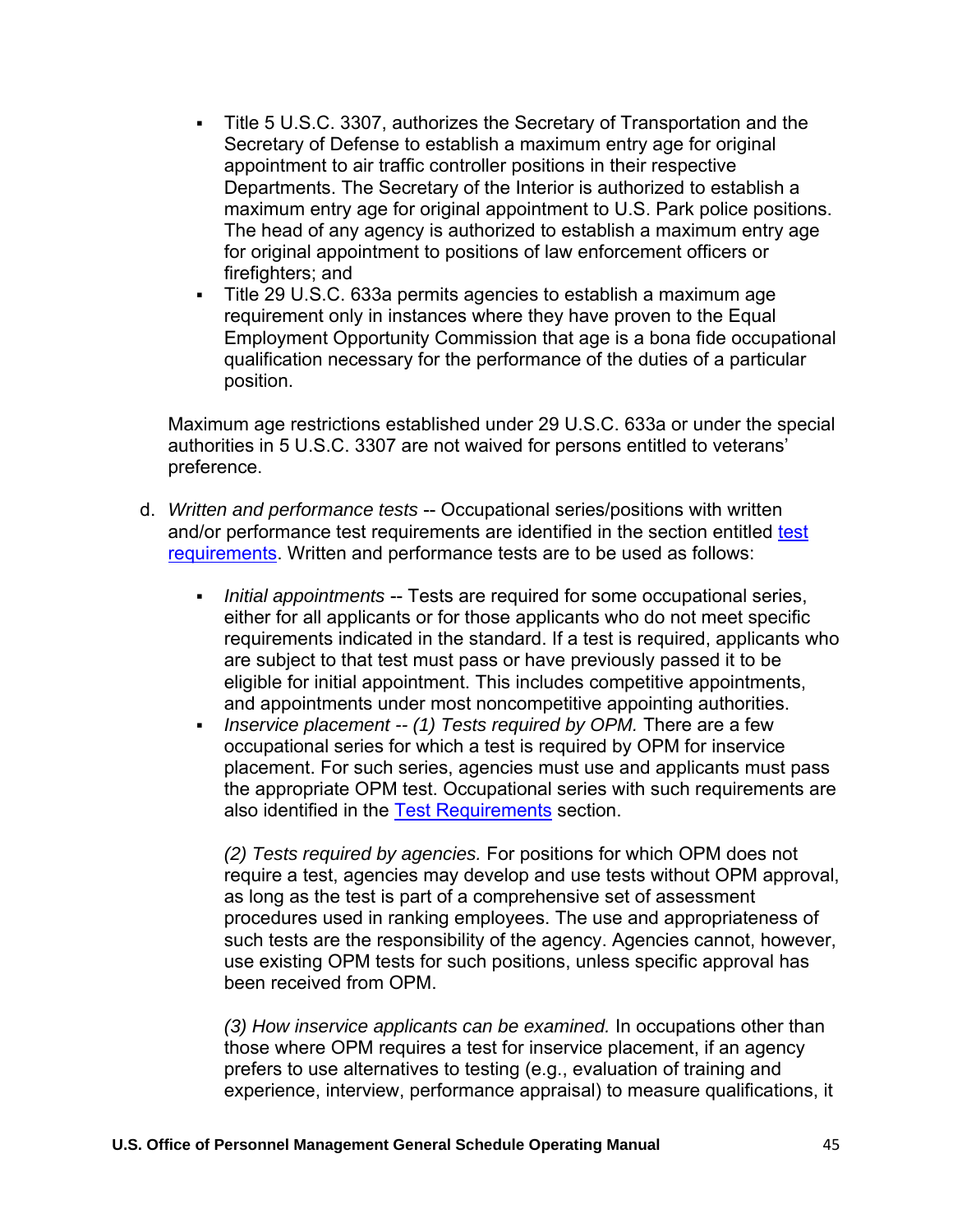can do so, or it may use a test as *one of several tools* in evaluating applicants. Tests can be used to determine basic eligibility (i.e., on a passfail basis) or as the sole basis for ranking inservice placement applicants, *only* when specific approval has been received from OPM.

*(4) Performance tests.* As a general guide, performance tests (e.g., typing proficiency tests) can be used to evaluate inservice placement applicants when, within the past 3 years, they have not performed successfully in a position that required proficiency in the skills needed for the position to be filled.

- e. *Assessments* –The use of effective assessments can improve the validity of the selection process and improve the quality of hires. Agencies must evaluate applicants on all required KSAs/competencies including selective factors and quality ranking factors determined by the agency. Agencies are responsible for developing an appropriate assessment method for evaluating applicants on job related KSAs/competencies. In most cases, many agencies currently determine qualifications using occupational questionnaires that applicants complete when first applying for a position. However, the competency-based approach goes beyond minimum qualifications and provides agencies the flexibility to confirm through other assessment methods that the required competencies and proficiencies are met. Using effective assessment tools is one of the most critical parts of examining candidates. For more information on assessments and designing an assessment strategy, please refer to OPM's [Assessment Decision](https://apps.opm.gov/ADT/Content.aspx?page=TOC) [Guide,](https://apps.opm.gov/ADT/Content.aspx?page=TOC) the [Assessment and Selection](https://www.opm.gov/policy-data-oversight/assessment-and-selection/) website [and, the Delegating Examination](https://www.opm.gov/policy-data-oversight/hiring-information/competitive-hiring/deo_handbook.pdf) [Operations Handbook, Chapter 5.](https://www.opm.gov/policy-data-oversight/hiring-information/competitive-hiring/deo_handbook.pdf)
- f. *Licensure, certification, and other requirements or provisions* -- Applicants for positions in some occupational series must by relevant state law meet certification, licensure, or registration requirements in addition to meeting experience and/or educational requirements.

In other series, applicants can qualify fully on the basis of licensure, certification, registration, or special training as an alternative to experience and/or educational requirements. Such requirements or provisions are noted in the qualification standards or individual occupational requirements for those series.

Agencies can establish requirements for specific credentials (e.g., registration, licenses, or certificates) when such credentials are necessary for satisfactory job performance. However, it is important that agencies not overemphasize the possession of credentials as a means of determining whether applicants meet minimum qualification requirements in a series where the standard permits qualification on the basis of experience or education. Staffing personnel must examine the background of all applicants and give full credit to any acceptable experience, as well as to education or training.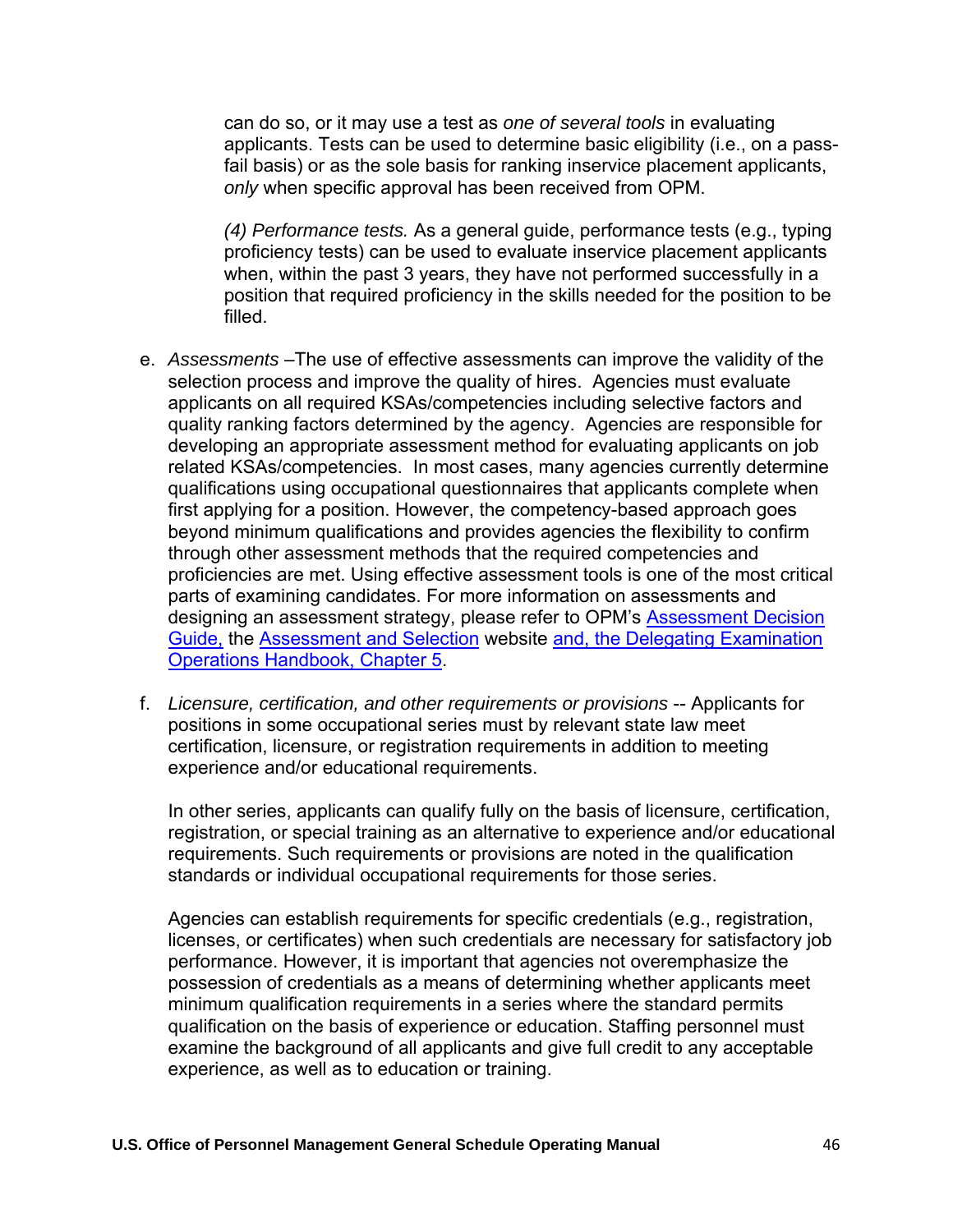Licensure and certification requirements may not be waived unless specified in the qualification standard.

g. *Motor vehicle incidental operator requirements* -- Title 40 U.S.C. 471 requires OPM to issue regulations governing executive agencies in authorizing their civilian personnel to operate Government owned or leased motor vehicles within the United States, the District of Columbia, Puerto Rico and the possessions of the United States. OPM's regulations are found at title 5 CFR 930.

Incidental operators are employees, other than those occupying a position officially classified as a motor vehicle operator, who are required to operate a Government owned or leased motor vehicle to properly carry out their assigned duties. To qualify as an incidental operator, an employee must possess a valid State license, have a safe driving record, pass a road test, and demonstrate that he or she is medically qualified to operate the appropriate motor vehicle safely.

OPM waives the road test for incidental operators:

*(1)* who operate vehicles of one-ton capacity or less and who possess a current driver's license from one of the 50 States, the District of Columbia, or Puerto Rico, where domiciled or principally employed, except for incidental operators of buses or vehicles used for transportation of dangerous material, law enforcement, or emergency services;

*(2)* who possess a current driver's license, for the specific class of vehicle operated, from one of the 50 states, the District of Columbia, or Puerto Rico, where domiciled or principally employed; or

*(3)* in accordance with a specific authorization by OPM to the agency concerned.

An agency head may waive the road test when it is not practical to apply it, and then only for an employee whose competence as a driver has been established by his/her past driving record.

In general, no medical condition may be considered disqualifying unless there is evidence that it is likely to adversely affect job performance or safety to an unacceptable degree. At least once every 4 years, each agency will ensure that employees who operate Government owned or leased vehicles are medically able to do so without undue risk to themselves or others. Where there is a question about an employee's ability to operate a motor vehicle safely, the employee may be referred for a medical examination in accordance with provisions of title 5 CFR 339.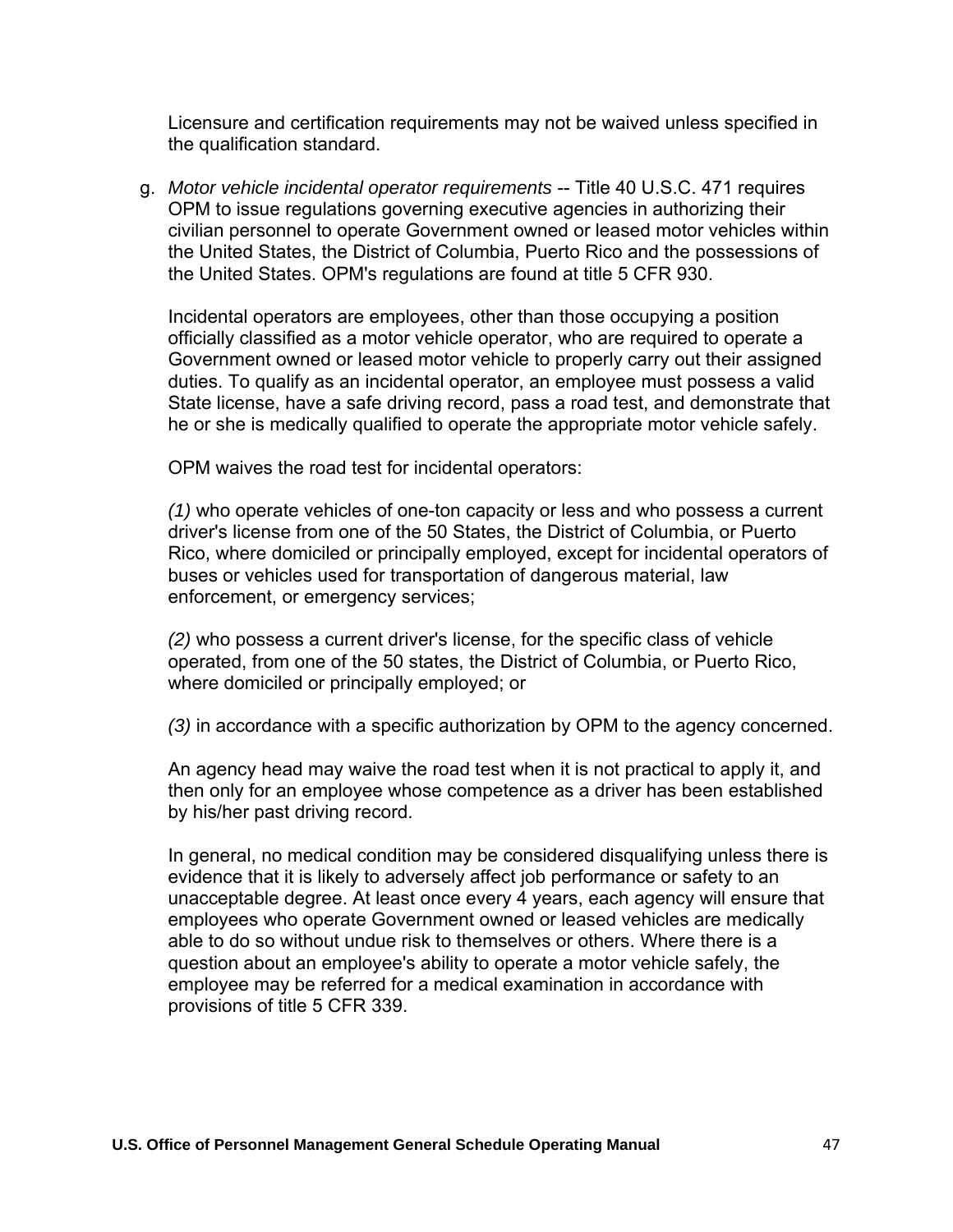### **11. Supervisory Positions**

Al[l supervisory positions](https://www.opm.gov/policy-data-oversight/classification-qualifications/general-schedule-qualification-standards/specialty-areas/supervisory-guide/) require a combination of subject-matter knowledge and skills and managerial abilities related to getting work done through other people, e.g., planning, assigning, and reviewing work, and evaluating performance. The relative importance of supervisory skills and subject-matter knowledge will depend on the specific duties of the position being filled. Therefore, applicants for supervisory positions may be evaluated using the appropriate standard for the series *and/or* the [Supervisory](https://www.opm.gov/policy-data-oversight/classification-qualifications/general-schedule-qualification-standards/specialty-areas/supervisory-guide/)  [Guide.](https://www.opm.gov/policy-data-oversight/classification-qualifications/general-schedule-qualification-standards/specialty-areas/supervisory-guide/) In determining the level of subject-matter knowledge required, it should be kept in mind that the subject-matter duties are not always classified at the same grade level as the supervisory duties.

In some instances, employees are assigned to supervise work in a series other than the one to which their positions are classified, and it will be necessary to determine whether this supervision provided them with appropriate experience to qualify for a position in the series supervised. For example, was the supervision purely administrative in nature, or was the supervisor also required to have substantial subject-matter knowledge of the work performed to provide technical direction? If it is determined that the supervisor provided technical direction, the grade-level of the subject-matter duties involved should be determined so that they may be appropriately credited.

## Updating Qualification Standards

OPM's goal is to keep the requirements in the qualification standards as current as possible. Therefore, agencies are requested to inform Talent Acquisition and Workforce Shaping of substantive changes to occupational or agency requirements so that the appropriate qualification standard can be revised. Additionally, if agencies are having difficulty in obtaining well qualified applicants on the basis of current qualification requirements, they should contact Employee Services, Talent Acquisition, Classification and Veterans Programs Center so that a determination can be made on whether the standard is in need of revision.

## Establishment of Additional Standards

The standards contained in this section, adapted by use of agency selective factors, when necessary, should fit most jobs. Agencies may submit requests for updates to standards through their Chief Human Capital Officers for OPM to consider establishing new or revising existing standards at any time. The formal request must come through an agency's Headquarters Human Resources Office.

Agency requests for new standards and revisions must include the following basic information in order to be properly considered:

• A proposed qualification standard and a job analysis showing how the proposed requirements at entry, full-performance, and higher levels relate to the work to be performed at those levels;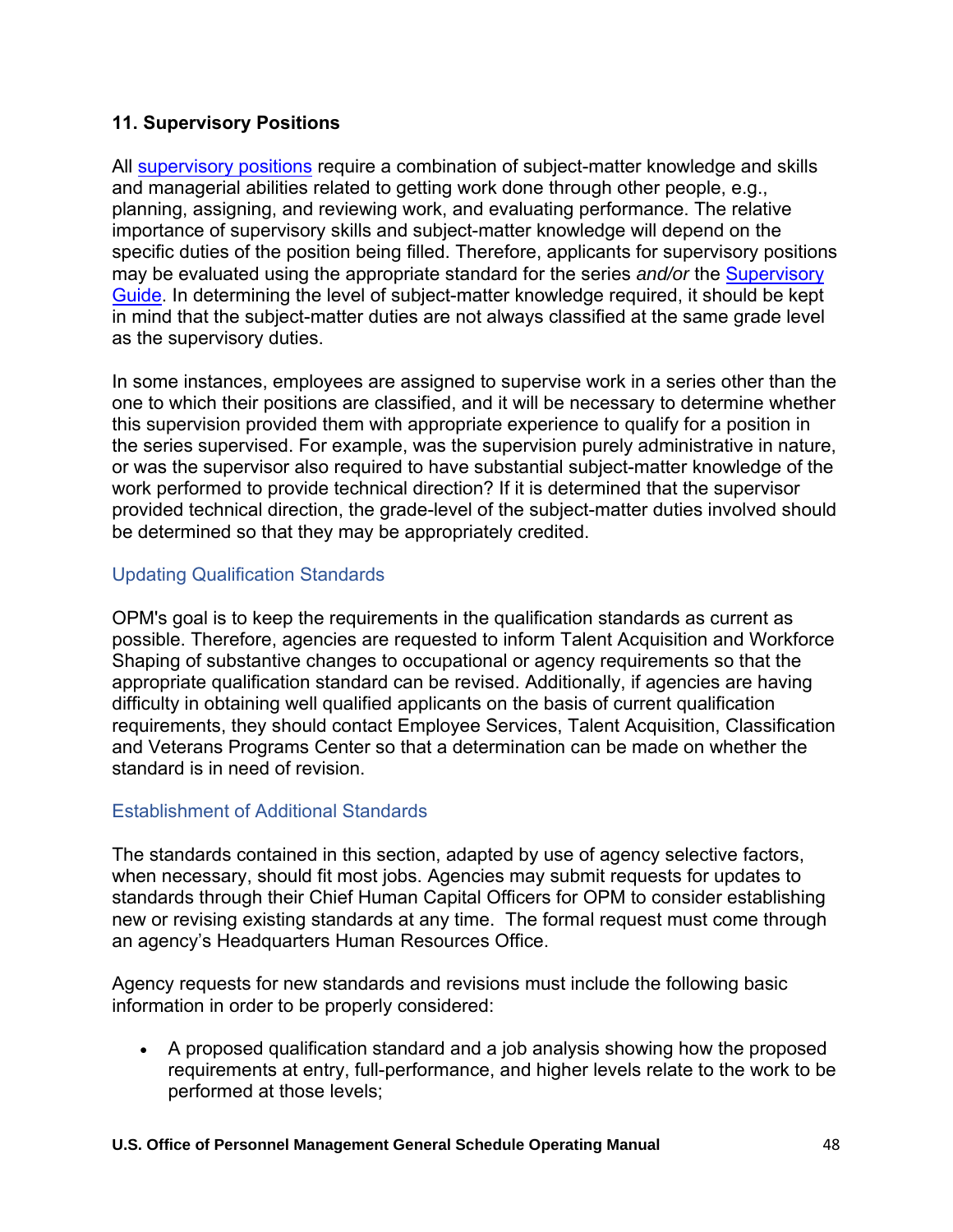- Approximate number of jobs in the agency that would be covered by the proposed standard, with their grade levels and organizational and geographic locations;
- Representative position descriptions, including at least one at the fullperformance level, evaluation statements, and related classification information;
- Employment data the number of impacted positions and their current classification (e.g., pay plan, title, occupational series, and grade);
- Organizational charts clearly identifying positions;
- Explanation of why the current qualification standard(s) and the use of selective factors are not effective;
- Job analysis for required knowledge, skills, abilities, and/or competencies for performing work;
- Copies of current performance standards for the work;
- Copies of job opportunity announcements used to fill positions;
- Statistical data/information on current recruitment efforts and challenges filling positions;
- Statistical data/information illustrating current retention and turnover issues;
- Information concerning use of Hiring Flexibilities, such as, 3Rs and Special Salary Rates;
- Related agency studies/surveys of positions;
- Other agencies with similar positions (e.g., any other agencies likely to have covered positions); and
- Any other pertinent information related to this work at your agency.

OPM conducts comprehensive occupational studies to substantiate the need for updating or establishing classification and qualification standards. OPM may request additional information based on the scope of the study and evidence needed to inform policymaking efforts.

Requests for updates to qualification standards, new qualification standards, and waivers of OPM qualification standards should be sent to [fedclass@opm.gov.](mailto:fedclass@opm.gov) An OPM representative will contact you regarding your request. The timeframe is contingent upon the work that has to be completed, current priorities, and current projects. Incomplete requests will not be processed.

Requests to establish additional standards or to update standards may also be sent to:

U.S. Office of Personnel Management Employee Services Talent Acquisition, Classification, and Veterans Programs Classification and Assessment Policy 1900 E Street, NW Washington, DC 20415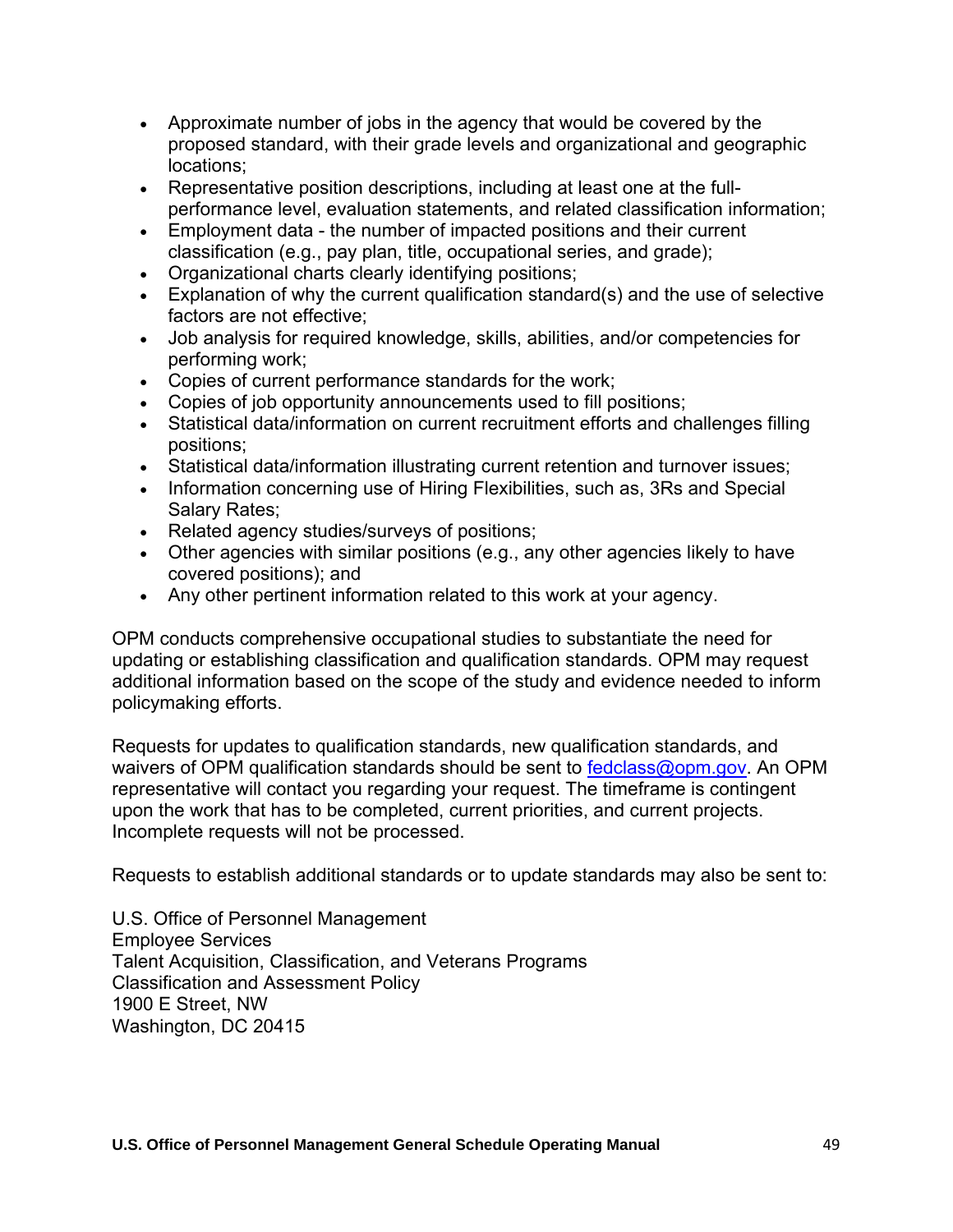### References and Sources

- 1. Title 5 U.S.C., Chapters 11, 21, 23, 31, 33, 35, and 51.
- 2. Title 5 CFR 300, *Employment (General)*
- 3. Title 5 CFR 307, *Veterans Recruitment Appointments*
- 4. Title 5 CFR 332, *Recruitment and Selection through Competitive Examination*
- 5. Title 5 CFR 335, *Promotion and Internal Placement*
- 6. Title 5 CFR 337, *Examining System*
- 7. Title 5 CFR 338, *Qualification Requirements (General)*
- 8. Title 5 CFR 339, *Medical Qualification Determinations*
- 9. Title 5 CFR 353, *Restoration to Duty from Military Service or Compensable Injury*
- 10.Title 5 CFR 930, *Programs for Specific Positions and Examinations (Miscellaneous)*
- 11[.Executive Order \(13932\) on Modernizing and Reforming the Assessment and](https://www.whitehouse.gov/presidential-actions/executive-order-modernizing-reforming-assessment-hiring-federal-job-candidates/) [Hiring of Federal Job Candidates](https://www.whitehouse.gov/presidential-actions/executive-order-modernizing-reforming-assessment-hiring-federal-job-candidates/)
- 12.Introduction to the *Position Classification Standards*
- 13.*Handbook of Occupational Groups and Series*
- 14[.The Delegated Examining Operations Handbook](https://www.opm.gov/policy-data-oversight/hiring-information/competitive-hiring/deo_handbook.pdf)
- 1. *Directory of Postsecondary Institutions* U.S. Department of Education Public Information Division Education Information Branch Washington, DC 20208-1404 (202) 219-1651
- 2. *Nationally Recognized Accrediting Agencies and Associations* U.S. Department of Education Office of Postsecondary Education Higher Education Management Services Washington, DC 20202 (202) 708-8922
- 3. *Guides to the Academic Placement of Students from Foreign Countries in Educational Institutions of the United States of America* American Association of Collegiate Registrars and Admissions Officers (AACRAO) One Dupont Circle, N.W., Suite 330

Washington, DC 20036-1110 (202) 293-9161

4. *Accredited Institutions of Postsecondary Education* American Council on Education (ACE) published for The Commission on Recognition of Postsecondary Accreditation (CORPA) One Dupont Circle, N.W., Suite 305 Washington, DC 20036 (202) 452-1433